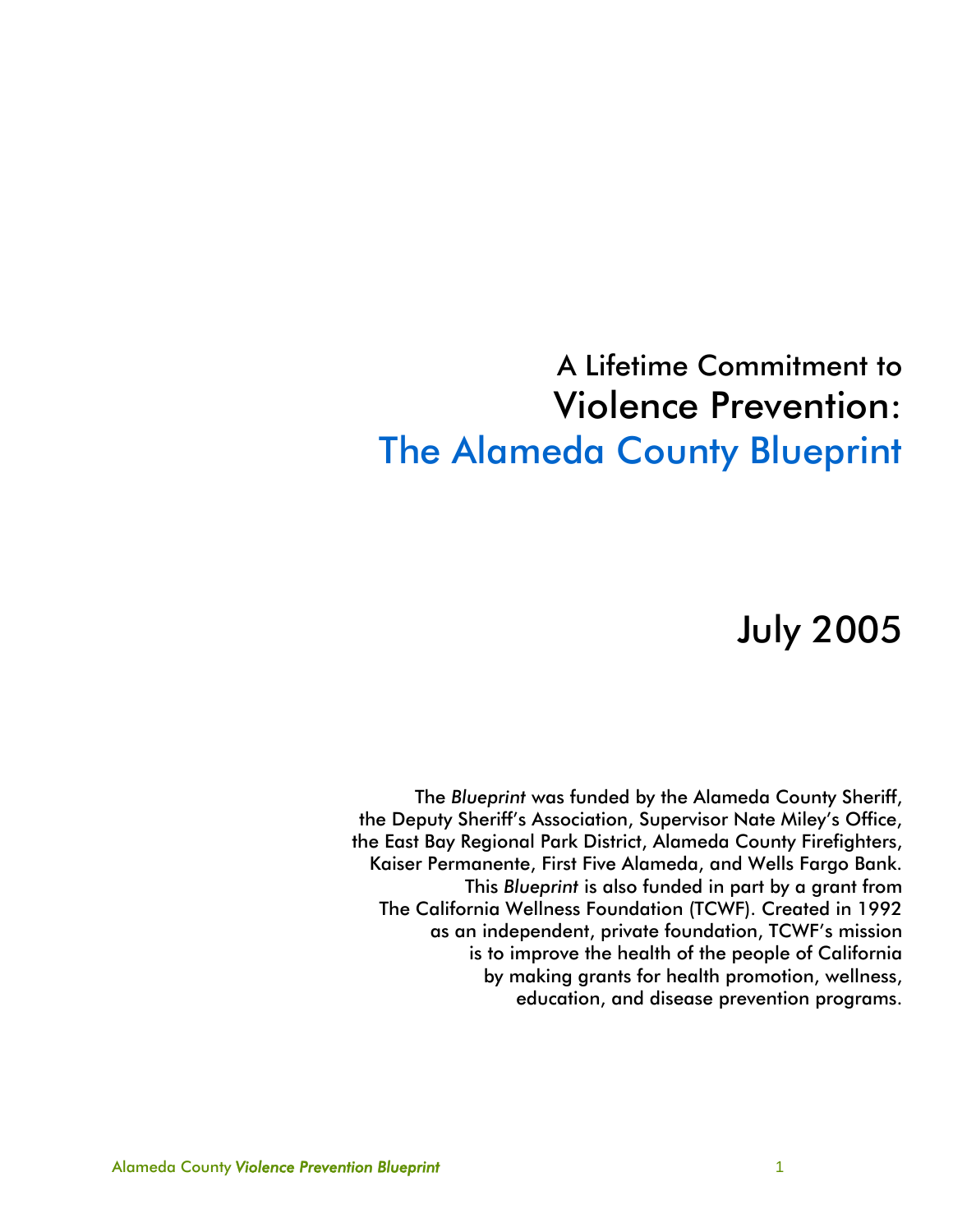### **TABLE OF CONTENTS**

| A Lifetime Commitment to Violence Prevention: Alameda County's Blueprint (diagram)12 |
|--------------------------------------------------------------------------------------|
|                                                                                      |
| Objective #1: Promote positive child and youth development14                         |
| Objective #2: Ensure supported and functioning families18                            |
|                                                                                      |
| Objective #4: Increase program and government effectiveness27                        |
| Alameda County Violence Prevention Structure (diagram)30                             |
| <b>Appendices</b>                                                                    |
|                                                                                      |
|                                                                                      |
|                                                                                      |
|                                                                                      |
|                                                                                      |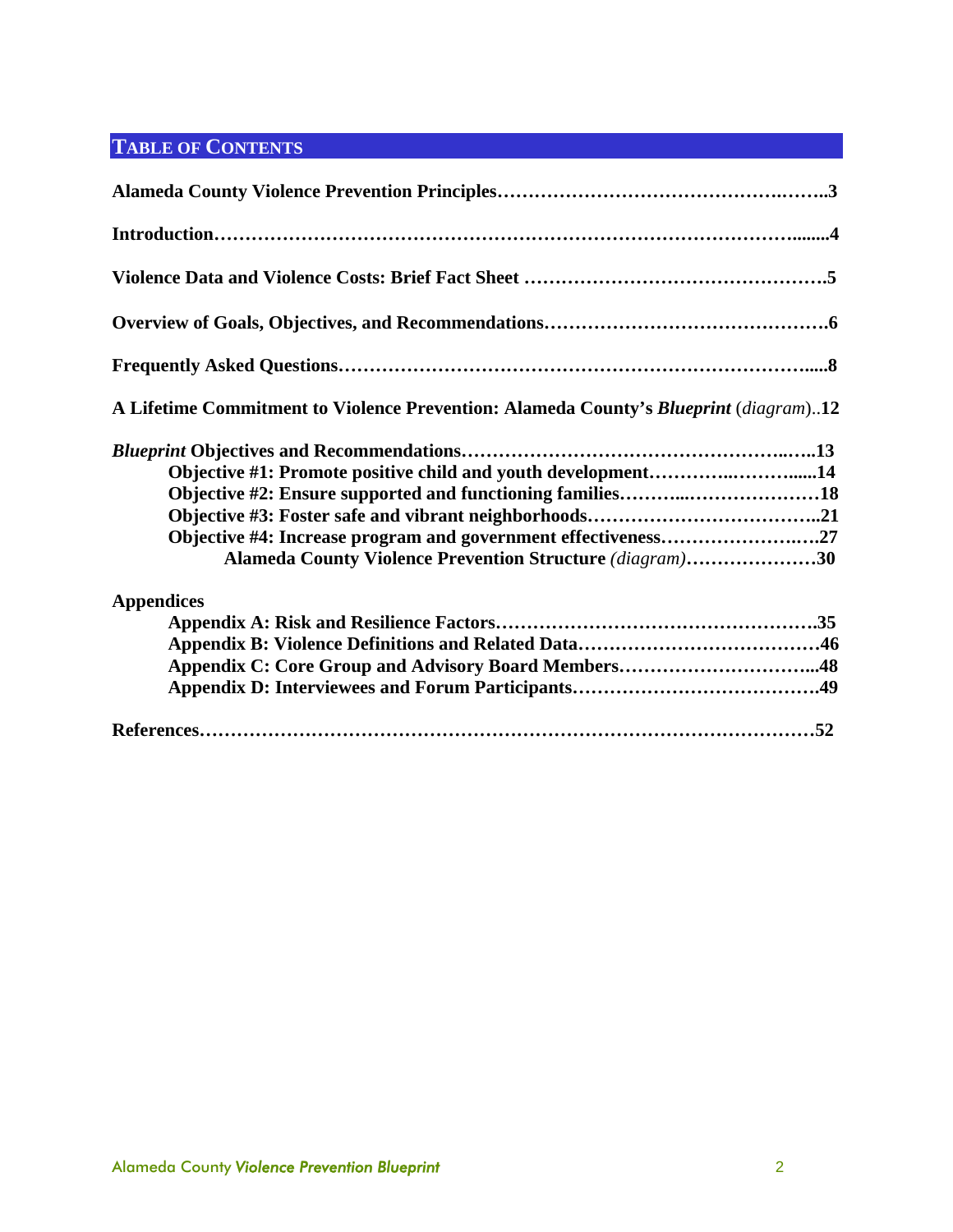#### **ALAMEDA COUNTY VIOLENCE PREVENTION PRINCIPLES**

*Violence is preventable:* Violence is a learned behavior that can be unlearned or not learned in the first place. Therefore, violence is preventable. Alameda County can be a safer place.

*Violence prevention is local:* This *Blueprint* is grounded in the understanding that local violence prevention activities are critical and County government should support these local activities. To truly serve in a supporting role, County government must both be aware of city and community concerns and needs and also be responsive to them. This *Blueprint* puts a structure in place based on interdepartmental, interdisciplinary partnerships within County government and between County government and other stakeholders. In recognition of the value of local efforts, the County will not compete with local stakeholders for funding. Rather, the County will endeavor to attract resources that will support local efforts.

*Honor what's working:* The County is home to excellent efforts that address multiple forms of violence. This *Blueprint* builds on effective, existing efforts to establish priorities based on need and prevention research, align resources, and maximize efforts.

*Diversity must be respected:* The diversity of the County is a great strength and it must be respected. This includes ensuring that the recommendations in this *Blueprint* are implemented with cultural competence and sensitivity. What might be appropriate with one age group or a particular ethnic/racial community may need to be modified for another. Cultural values, beliefs, and traditions should be taken into account in shaping policies, programs, and information.

*Prevention is not the same as containment and suppression:* This is a *Violence Prevention Blueprint* and prevention is a vital part of public safety. The combined recommendations foster violence prevention skills, nurture safe neighborhoods, and shift norms about acceptable behavior *before* the onset of violence and the need for intervention. While acknowledging the invaluable contribution of law enforcement efforts, this *Blueprint* recognizes that law enforcement efforts, by mandate, are largely aimed at containment and suppression and further, that law enforcement alone cannot prevent violence. This is because the underlying contributing factors –poverty, hopelessness, oppression, mental illness, substance abuse, victimization history, etc.– are beyond the scope of law enforcement efforts. Rather, they span the mandate of multiple stakeholders. Law enforcement has an important prevention role to play including advocating for prevention resources, data collection, making appropriate referrals, and building a perception of safety. Further, the recommendations within this *Blueprint* will help free up law enforcement to focus on the most urgent, dangerous, and persistent problems.

*We are all stakeholders:* Either directly or indirectly, violence affects everyone in Alameda County. We all have a stake in ending it, and there is a role that each of us can play. It is incumbent on violence prevention leaders to find a way to meaningfully engage us all in the solutions, including those most afflicted by violence, such as youth and adult residents in highly impacted neighborhoods.

*Violence prevention is a long-term effort:* The factors that contribute to violence did not develop in a short period of time, and they will not disappear immediately. We need a lifetime commitment to preventing violence. We also need interim indictors to track reasonable progress.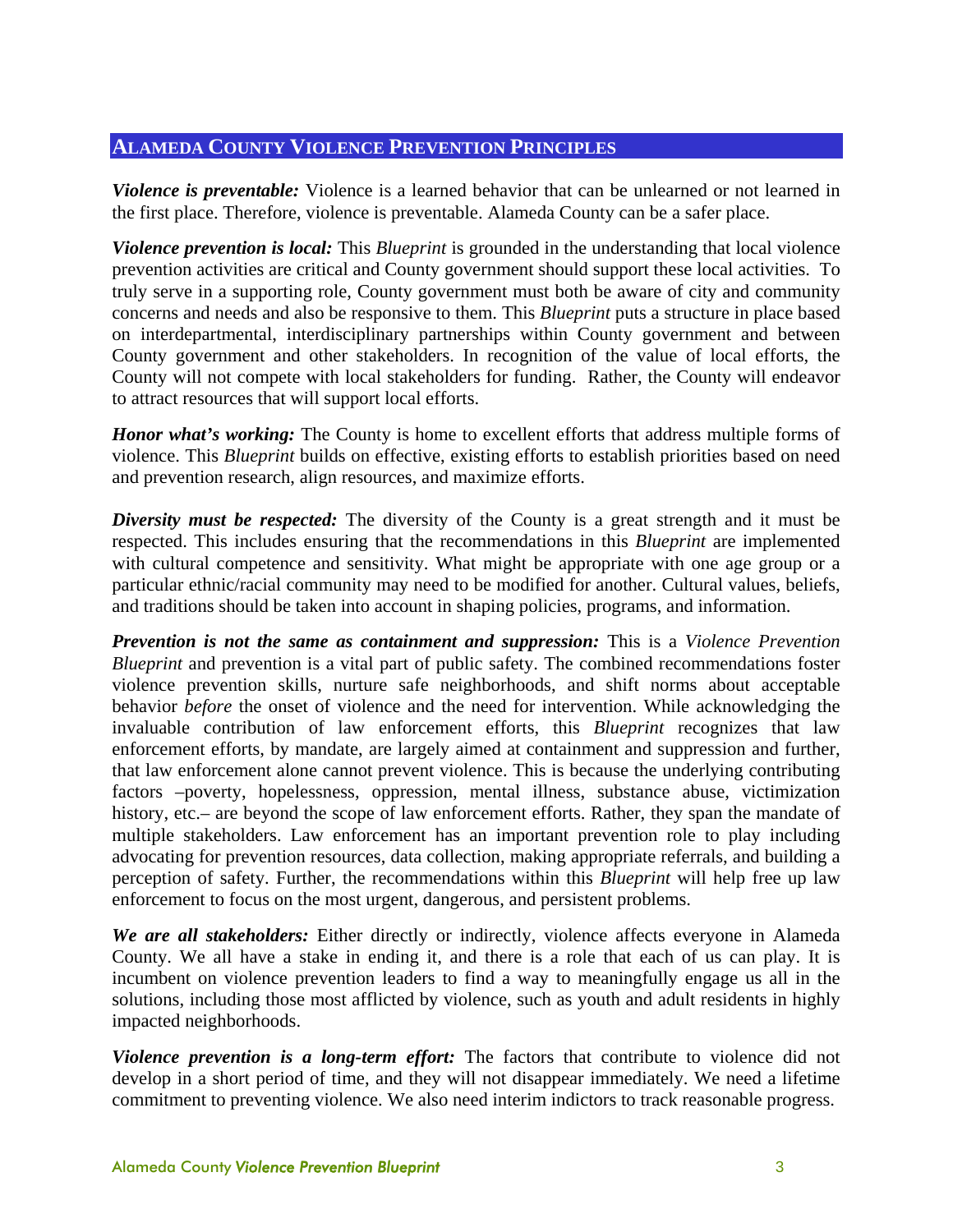#### **INTRODUCTION**

*[Violence] is not the problem of one neighborhood or group, and the response and solutions are not the responsibility of one sector of the community or of one agency, professional group, or business. Coming together and owning this problem and the solutions are central.* 

*Dr. Deborah Prothrow-Stith, Harvard School of Public Health* 

Alameda County is energetic, diverse, and creative. However, like many other counties in the nation, we experience serious violence problems. Violence takes multiple forms, including child and elder abuse, intimate partner violence, date rape and sexual assault, suicide, youth and community violence, and hate violence. Comprehensive approaches have proved successful in preventing violence across the country.

Although there are numerous valuable violence prevention initiatives in Alameda County, there has been no coherent strategy by which to organize them systematically. Furthermore, there is no distinct place within government where the responsibility for violence prevention rests and no identified venue where planning consistently takes place. Stand-alone programs may be competitive and duplicative, usually do not involve all of the necessary constituencies, and, alone, do not have the clout to affect underlying risk factors and change norms. Further, funds cannot be as well spent and it can be hard to determine if initiatives are working.

Few individuals and even fewer families experience violence as a discrete phenomenon. Often, different forms of violence—domestic violence, child abuse, sexual violence, gang violence, suicidal behavior—coexist within the same home or community. Each experience of these types of violence is a risk factor for other forms.

Given the complexity of issues, policies, and systems that promote or prevent violence, success beckons for an action plan that coordinates, supports, and strengthens a range of efforts. By strengthening community assets and reducing the community risk factors for violence, this *Blueprint* can help protect all community members from experiencing the many forms of violence that exist. Because the cost of delay is too high in terms of risk, pain, suffering, and premature death, its focus is to address problems *before* violence occurs. This is called primary prevention. This *Blueprint* emphasizes community-wide or 'environmental' outcomes and addresses all forms of violence in the county, spanning across all ages and communities.

Violence prevention is not only the responsibility of those agencies mandated to address violence and related issues. Violence is a problem that, in varying degrees, affects everyone in Alameda County. Productivity is diminished in the workplace not only by workplace violence, but also when workers experience it outside the workplace, such as battering. The county's reputation as having a lot of violence affects business prosperity and property values and deters would-be residents, employees, and businesses from locating here. Abused children have more difficulties learning and may miss more school. Therefore, in addition to directly affecting thousands of lives, the indirect affects are nearly immeasurable. This *Blueprint* is a framework to identify the range of roles and partnerships in which all of these stakeholders can engage and activities that will prevent violence in all its forms.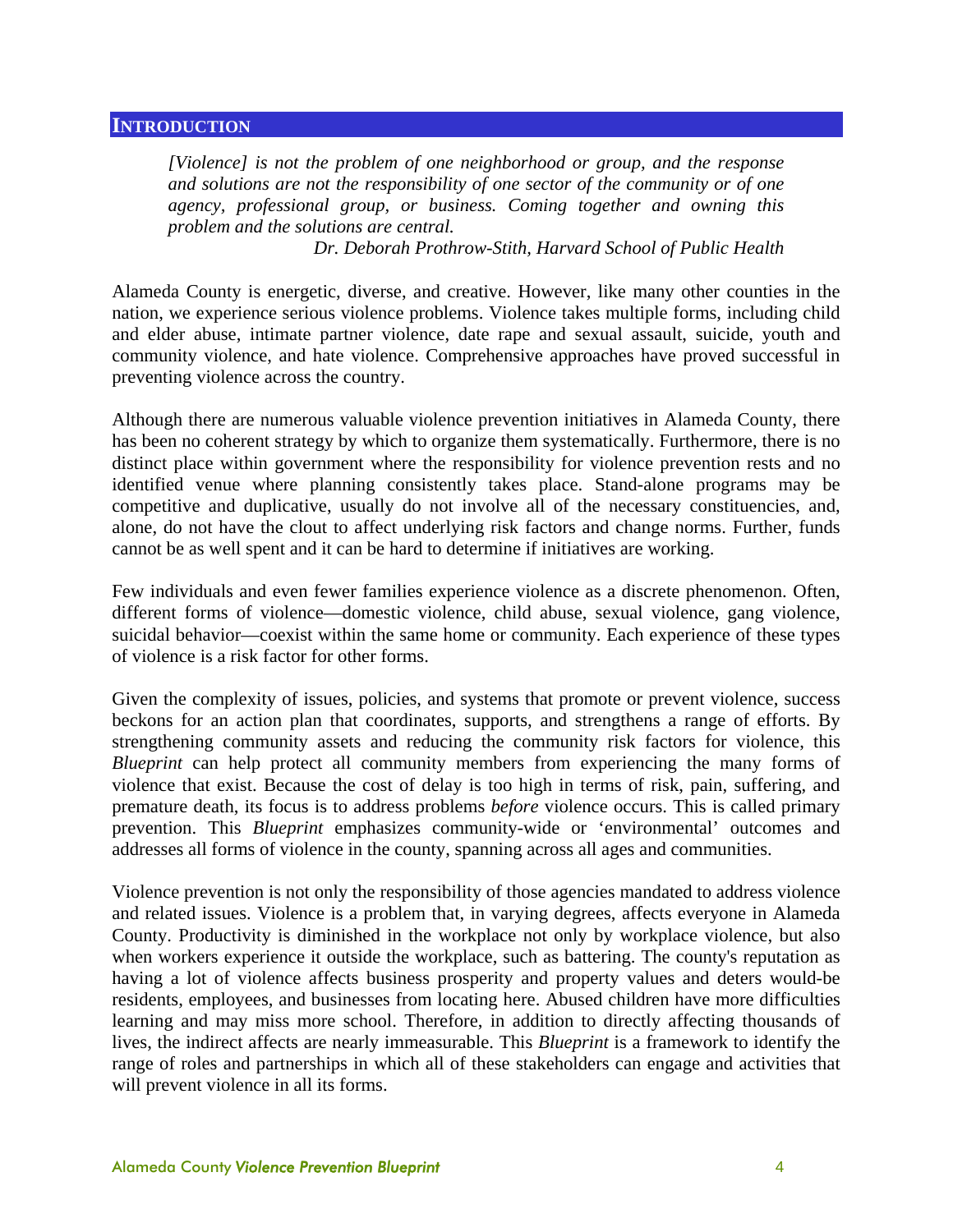### **VIOLENCE DATA AND VIOLENCE COSTS: BRIEF FACT SHEET**

#### **ALAMEDA COUNTY VIOLENCE DATA\***

- **Intimate partner and dating violence:** In 2001, there were 5,700 domestic violence related calls made to police, and is it estimated that only 20% of incidents are reported.
- **Sexual assault and rape:** In 2001, there were 495 reported forcible rapes and the FBI reports that only one in nine women who are sexually assaulted report the crime.
- **Child abuse:** In 2000, there were 17,273 allegations of child abuse reported to the Child Abuse Hotline.
- **Homicide:** In 2001, there were 108 homicides and in 2002 there were 144 homicides. Alameda County ranks third in deaths due to homicides among all California counties.
- **Suicide:** In 2002, there were 134 fatal suicide attempts<sup>1</sup> and suicides accounted for over 20% of the fatal injuries in 2002.
- **Hate violence:** In 2001 there were 63 hate crime incidents reports and in 2002 there were 56.

#### **ALAMEDA COUNTY VIOLENCE RELATED FINANCIAL COSTS**

- **Annual medical cost of intentional injuries:** In 1996-1997, suicide related injuries accounted for \$ 9.5 million, assaults accounted for \$32.9 million, and firearm-related costs were \$ 12.4 million in Alameda County.
- **Average hospital bill for one gunshot wound in the US:** Over \$40,000 with 60-80% of these costs paid by the public. $<sup>2</sup>$ </sup>
- **Annual detention costs at California Youth Authority:** \$27,000 per year/per youth.
- **Additional costs include:** foster care placement, emergency medical response, court fees and costs for prosecution, lost productivity, adult protective services, shelter and counseling services.

<u>.</u>

<sup>\*</sup> For more definitions and more detailed violence data for Alameda County, please see Appendix B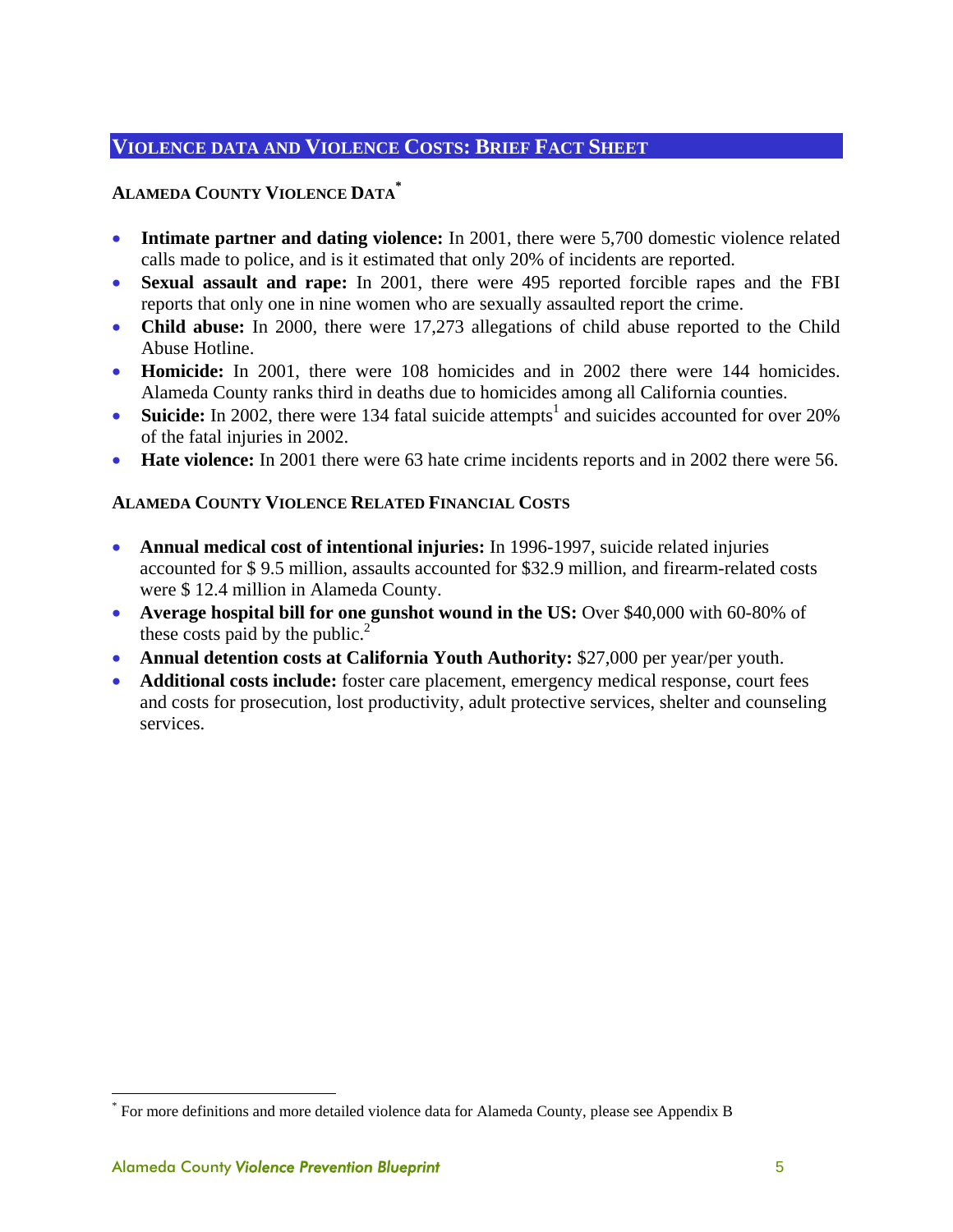#### **OVERVIEW OF GOALS, OBJECTIVES, AND RECOMMENDATIONS**

#### **Goals**

The goals of this *Blueprint* are threefold:

- 1) To decrease the presence of risk factors that contribute to violence and increase the presence of resilience factors that are protective against violence at the individual, family, and community levels.
- 2) To increase accountability for violence prevention related outcomes, foster violence prevention leadership in the County, increase coordination of violence prevention efforts, and enhance understanding of effective violence *prevention* approaches, programs, and policies.
- 3) To decrease the level of all forms of violence throughout the County over time.

#### **Objectives and Recommendations**

In order to achieve the goals, this *Blueprint* delineates four objectives. Each objective has an associated set of recommendations that are designed to achieve the objective.

#### *Objective 1: Promote positive child and youth development*

#### **Recommendations:**

- 1. *Violence prevention skill development:* Adopt evidence-based, developmentally appropriate curricula in child care settings, preschools, schools, and youth detention facilities aimed at fostering social-emotional development, resolving conflicts, violence prevention skills, violencefree relationships, bullying-free campuses, and racial relations and understanding diversity.
- 2. *Mentoring:* Establish and support mentoring programs that link young people at risk of violence or school drop-out to their communities, such as adopt-a-school initiatives.
- 3. *Positive environments:* Foster preschool, child care, school, classroom, after-school, detention, and extra-curricula environments in which violence is intolerable, children and youth feel safe, and trust and communication is strong.
- 4. *Meaningful activities:* Develop and expand recreational, artistic, and civic opportunities for all young people.
- 5. *Career paths:* Establish opportunities for all young people to learn about multiple career paths through information exchange, internships, and apprenticeships and bolster literacy and vocational skills to maximize entry into desired careers and fields.
- 6. *Trauma reduction:* Provide appropriate mental health and case management services to children and youth who have been traumatized, particularly through witnessing or experiencing violence.

#### *Objective 2: Ensure supported and functioning families*  **Recommendations**

- 7. *Parenting skills:* Integrate parenting skills and child development classes into pre- and post-natal healthcare and other settings for parents.
- 8. *Risk assessment:* Develop diagnostic systems and practices for identifying families in which child abuse, elder abuse, and/or intimate partner violence is occurring or may occur.
- 9. *Support services:* Provide appropriate services for families in which violence is identified as a potential risk or problem including counseling, therapy, case management, anger management, home visiting, and substance abuse treatment.
- 10. *Male responsibility:* Infuse fatherhood and male responsibility programs into settings with men and boys whereby men teach males about gender norms and gender roles with an emphasis on preventing sexual assault, intimate partner violence, and dating violence.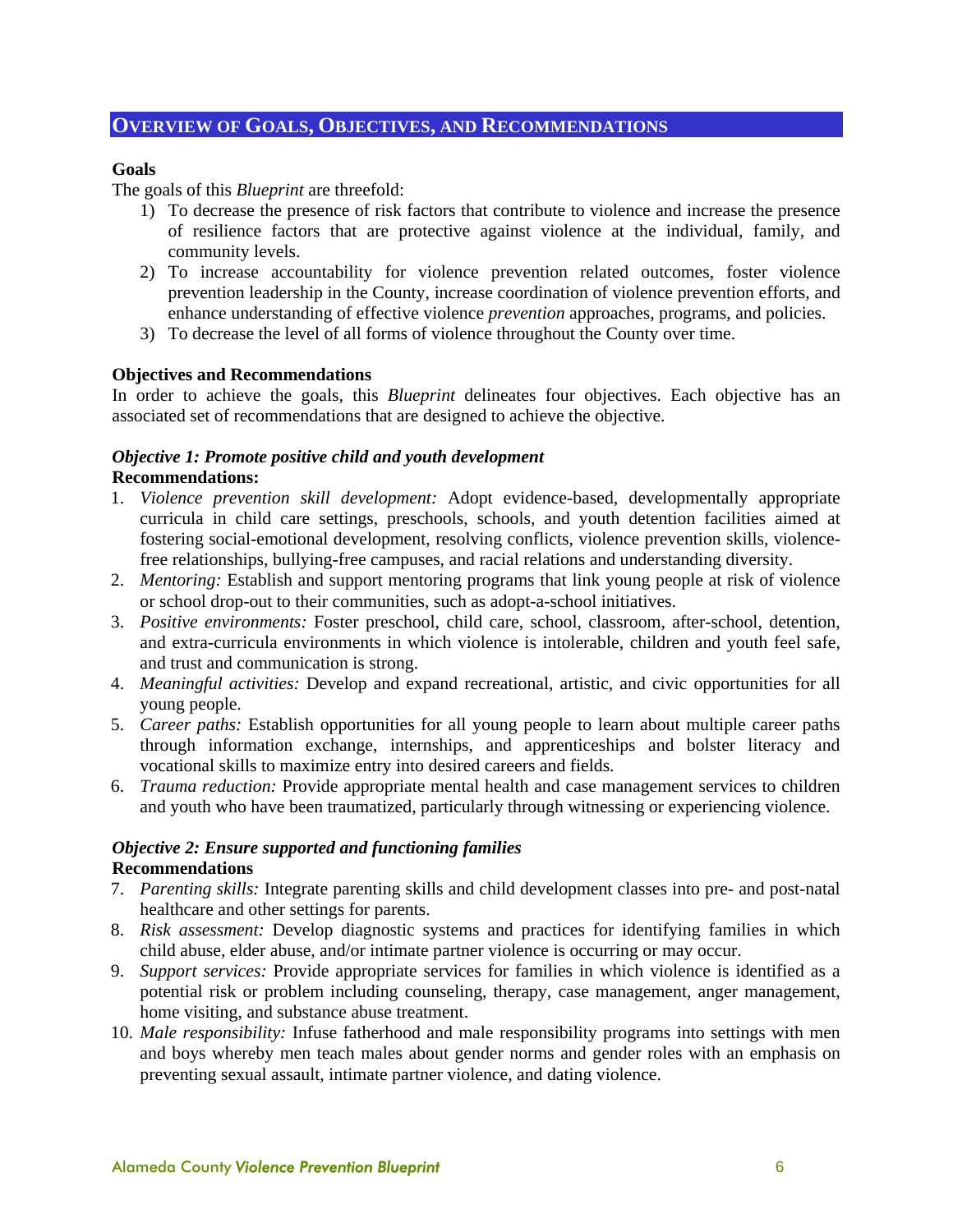#### *Objective #3: Foster safe and vibrant neighborhoods*

#### **Recommendations**

- 11. *Firearms:* Reduce the availability and usage of firearms through policy and norms change.
- 12. *Conflict resolution:* Create pro-active dispute resolution structures and support at the neighborhood level.
- 13. *Gang prevention:* Reduce gang violence through appropriate services, programs and outreach to those at risk of gang participation and to those already involved.
- 14. *Alcohol availability:* Decrease the density of alcohol outlets and advertising in neighborhoods afflicted with high crime and violence.
- 15. *Drug markets:* Shrink drug markets by simultaneously decreasing the demand side through appropriate economic development, health and human service efforts and decreasing the supply side through targeted criminal justice approaches.
- 16. *Restorative justice:* Implement restorative justice programs with community organizations and the justice system.
- 17. *Reentry:* Create more viable connections between communities and inside detention facilities, provide incentives for hiring ex-felons, and support transition from detention to the community through mental health services, substance abuse treatment, job training and employment services, and supports for family members.
- 18. *Employment:* Tie job training and placement programs for community residents to neighborhood beautification/maintenance, infrastructure and commerce development, and female economic empowerment.
- 19. *Physical appearance:* Improve the physical appearance of neighborhoods by fostering arts programs and community gardens, improving park and neighborhood maintenance, and removing graffiti and blight.
- 20. *Social connectedness:* Support communities to foster strong social connections and to heal from community violence while translating fear and anger into action to prevent future violence.

#### *Objective # 4: Ensure program and government effectiveness*  **Recommendations**

- I. *Strategy and coordination:* i) Create an Alameda County Violence Prevention Coordinator position; ii) Establish and maintain a public-private Leadership Council.
- II. *Training, communications, and information:* iii) Enhance violence prevention skills through interdisciplinary training and conferences; iv) Provide information about effective and promising models and approaches; v) Establish campaigns designed to shift norms about violence, build understanding that violence is preventable, and foster hope that violence will be prevented.
- III. *Resource alignment and allocation*: vi) Identify gaps and priority areas (e.g. specific populations or locations) and align and allocate existing resources to serve major priority needs and gaps; vii) Establish stable funding sources to support effective violence prevention efforts in the county and develop resources for special projects and efforts.
- IV. *Assessment and evaluation:* viii) Establish data systems that are coordinated and enable effective tracking of associated risk and resilience factors and violence indicators and milestones, and that will enable good decision-making across departments and agencies while informing policy; ix) Ensure that county departments and agencies and service providers are held accountable for violence prevention efforts in the county.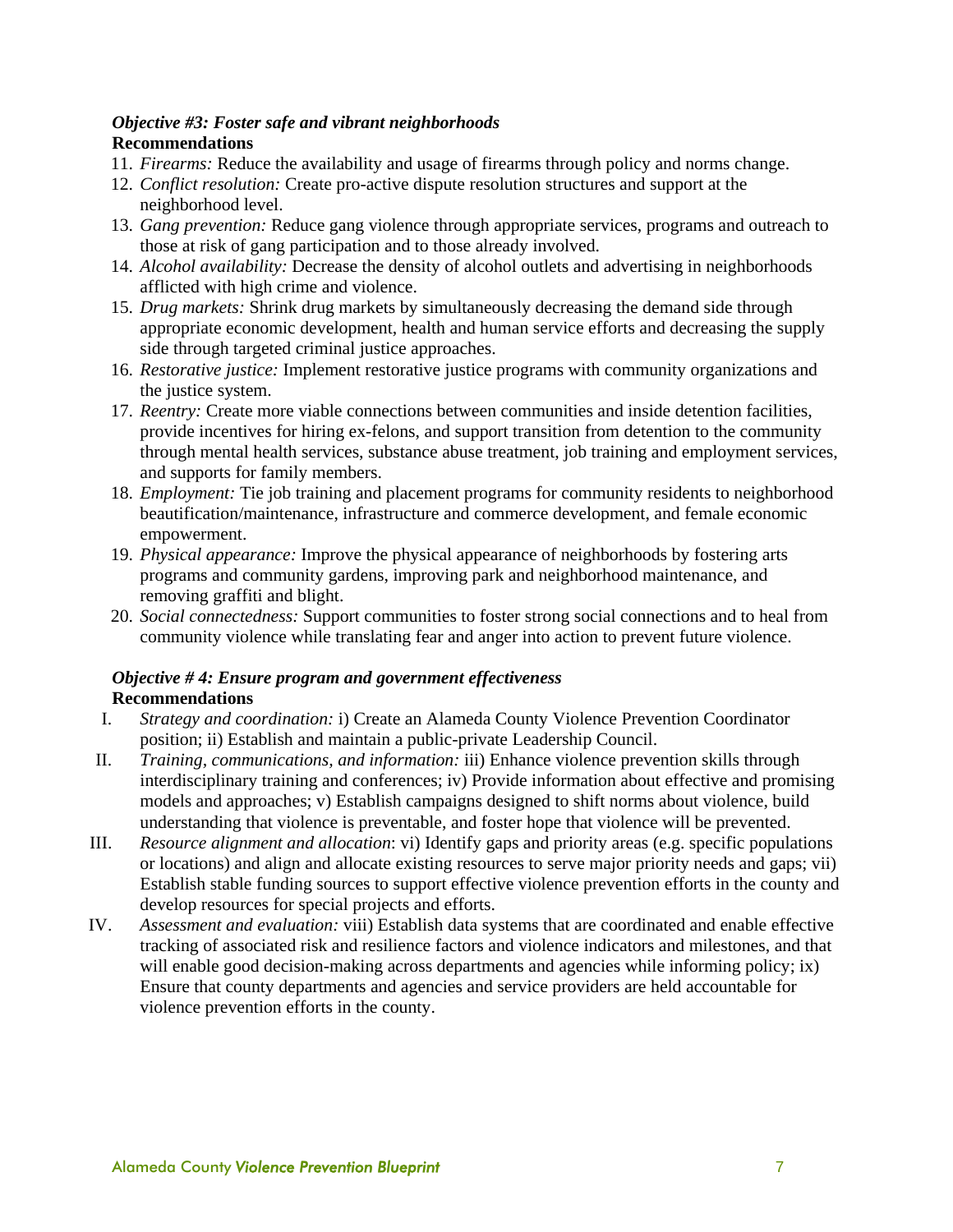#### **FREQUENTLY ASKED QUESTIONS**

#### **What is violence?**

The World Health Organization defines violence as: the intentional use of physical force or power, threatened or actual, against oneself, another person, or against a group or community that either results in or has a high likelihood of resulting in injury, death, psychological harm, maldevelopment or deprivation.<sup>3</sup>

#### **What causes violence?**

There is no single cause that accounts for violence. Rather, underlying risk and resilience factors contribute to violence or its prevention. For example, society teaches the use of force to resolve conflict and fosters a sense of entitlement and right of control over others with less power without compensatory models. Those conditions or characteristics that put an individual, family, or community at higher risk of experiencing or perpetrating violence are risk factors. Those that are protective against violence are called resilience factors. A growing body of research demonstrates the interrelationship between risk and resilience<sup>4</sup>, the ability of resiliency to mitigate the effect of some risks,<sup>5,6</sup> and the importance of focusing on both sets of factors.<sup>7</sup> Alameda County's violence-related risk and resilience factors are summarized in the table and detailed descriptions and related data are available in Appendix A.

| <b>Risk Factors</b> |                                              | <b>Resilience Factors</b> |                                            |
|---------------------|----------------------------------------------|---------------------------|--------------------------------------------|
| $\mathbf{1}$ .      | Poverty and economic disparity               | 1.                        | <b>Economic Capital</b>                    |
| 2.                  | Illiteracy and school failure                | 2.                        | Meaningful opportunities for participation |
| З.                  | Alcohol and other drugs                      | 3.                        | Positive attachments and relationships     |
| 4.                  | <b>Firearms</b>                              | 4.                        | Good physical and mental health            |
| 5.                  | Negative family dynamics                     | 5.                        | Social capital                             |
| 6.                  | <b>Mental illness</b>                        | 6.                        | <b>Built environment</b>                   |
| 7.                  | Incarceration/reentry                        | 7.                        | Services and institutions                  |
| 8.                  | <b>Community deterioration</b>               | 8.                        | <b>Emotional and cognitive competence</b>  |
| 9.                  | Discrimination & oppression; power & control | 9.                        | Artistic and creative opportunities        |
| 10.                 | Media violence                               | 10.                       | Ethnic, racial, and intergroup relations   |
| 11.                 | <b>Experiencing and witnessing violence</b>  | 11.                       | Media/marketing                            |
| 12.                 | <b>Gender socialization</b>                  |                           |                                            |

#### **Isn't violence a problem of a relatively small number of individuals?**

Intimate partner violence, child and elder abuse, sexual assault, dating violence, youth and community violence, homicide and suicide, hate violence, and police brutality, are all examples of violence that directly harms far too many people in Alameda County, including many of our children, parents, siblings, neighbors, friends, and colleagues. Indirectly violence is an issue that affects us all. Violence takes its toll on victims' family members, friends, and neighbors. Additional widespread impacts include fear, the reputation of being an undesirable place to live or work, a negative business climate, and a heavy financial burden. Violence affects everyone in Alameda County.

#### **Is violence preventable?**

Violence is in fact preventable, but its prevention requires an investment of resources, people, leadership, and commitment. Violence is a complex problem that requires a comprehensive solution and participation from multiple sectors and stakeholders. The need for such an approach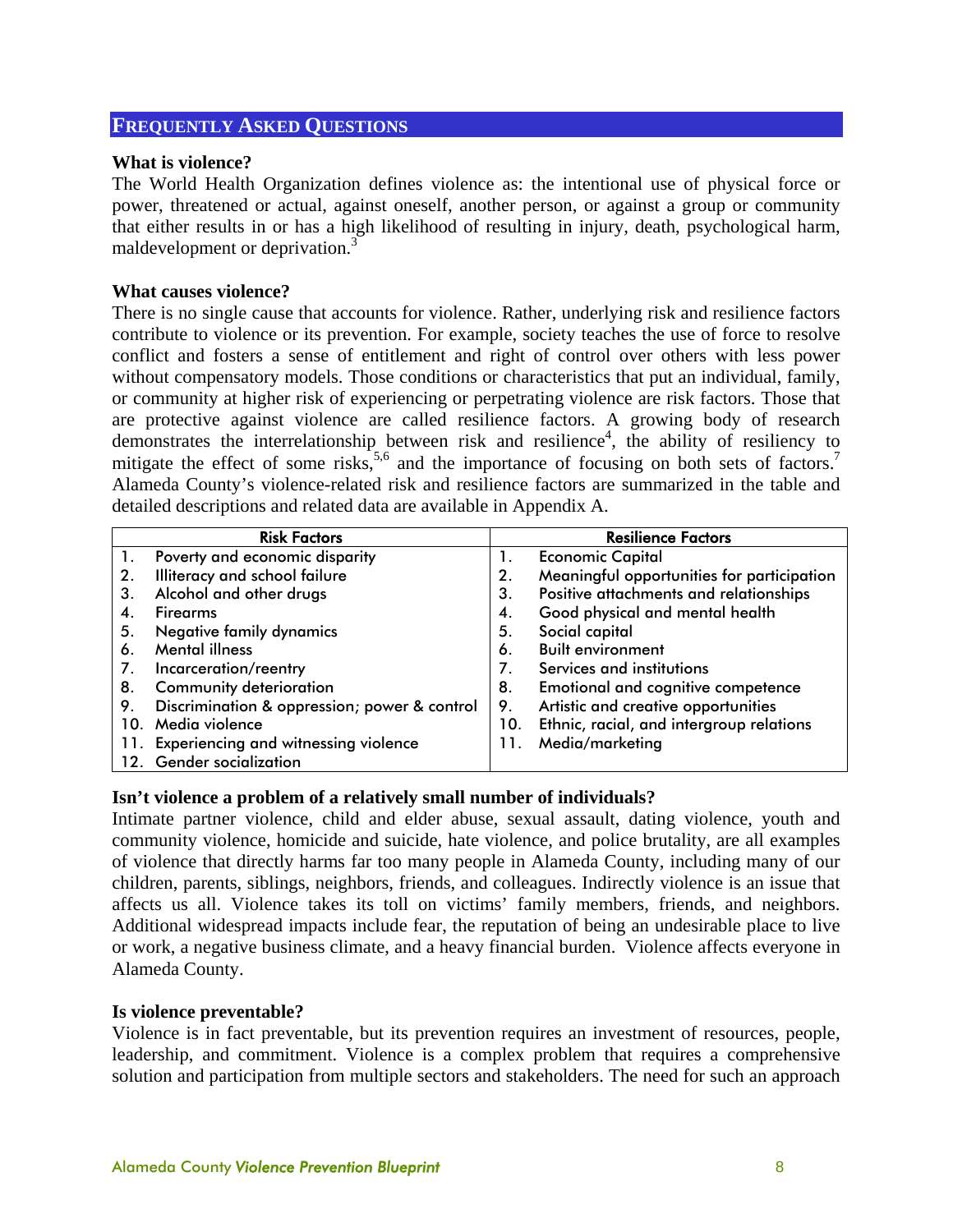is underscored by the National Crime Prevention Council's study: *Six Safer Cities*. The description of city crime prevention efforts informs a countywide prevention effort.

*Several cities in the United States have distinguished themselves in the fight to reduce crime over the past decade. These cities have surpassed national decreases and dramatically reduced crime through collaborative partnerships and the use of targeted policy and program strategies to address priority crime and quality of life concerns. At the heart of successful implementation of community-wide approaches is a deliberate process of bringing together formal and informal leaders to establish priorities for action. The process these cities engage in includes diagnosing local crime problems, assessing community assets and resources, forming coalition and partnership-based networks, and integrating crime control and prevention strategies into a balanced approach. At a fundamental level, such activities reinforce bonds among partners, holding each accountable for helping co-produce more comprehensive policies, innovative resource development tactics, and specific programs that recognize the fundamental role of prevention-oriented strategies.8*

#### **What is violence prevention?**

Violence prevention is a comprehensive and multifaceted effort to address the complex and multiple risk factors associated with violence including, but not limited to, poverty, unemployment, discrimination, substance abuse, educational failure, fragmented families, domestic abuse, internalized shame, and felt powerlessness. Efforts build on resilience in individuals, families, and communities. Violence prevention is distinct from violence containment or suppression. Violence prevention efforts contribute to empowerment, educational and economic progress, and improved life management skills while fostering healthy communities in which people can grow in dignity and safety. Finally, efforts realign institutions to be more inclusive and receptive in responding to community needs. Violence prevention efforts targeted toward young children work to prevent experiencing or witnessing violence when young as well as to reduce the risk of future perpetration or victimization of violence.<sup>9</sup>

#### **Who is responsible for violence prevention?**

Everyone living and working in Alameda County has a role to play in preventing violence. However, elected officials and those with mandates and resources must be held accountable to ensure effective use of resources to prevent needless injury and death and to minimize the need for after-the-fact services (incarceration, hospitalization, trauma services, protective custody, domestic violence shelters, etc.).

#### **Why do we need a violence prevention strategy?**

Alameda County violence prevention efforts have been hampered by an absence of coherent leadership, a lack of accountability for violence prevention outcomes, no established venue for necessary and ongoing coordination, and misconceptions about what effective violence *prevention* entails. Therefore, while the county is spending precious resources, there is no way to know if they are being directed in the most important places, whether or not they are being maximized, and how we might be more effective. The complexity of violence underlies the need for a strategic approach, which is the key to determining priorities, maximizing discrete efforts and ensuring that they build on each other. The term strategy refers to analyzing the issue,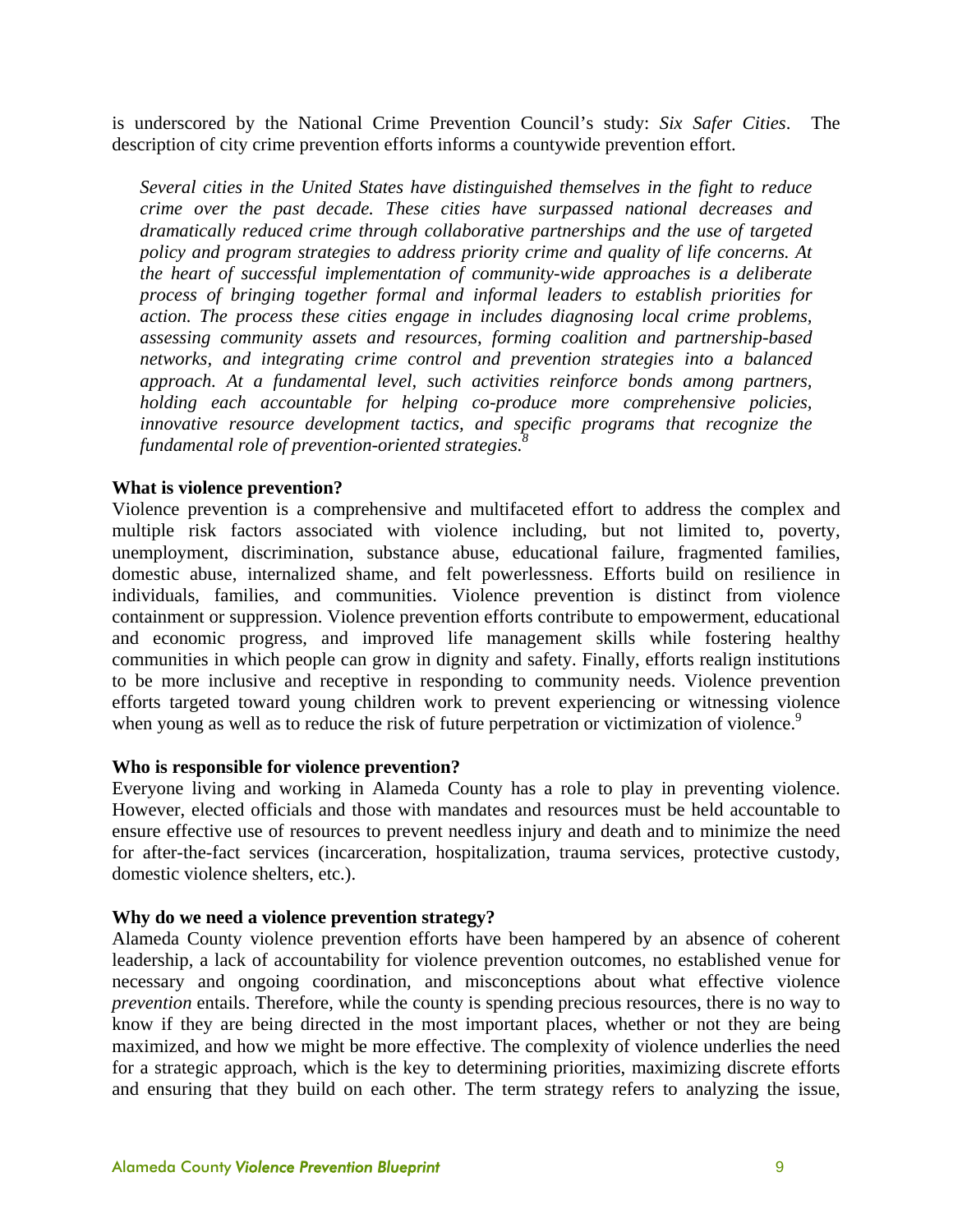delineating a final goal, defining what steps need to be taken and by who, and finally, executing the plan. It leads to better outcomes by promoting approaches that are well coordinated, responsive to local needs and concerns, and build on best practices and existing strengths. Further, the *process* of strategy development builds a shared understanding and commitment and enables participants to work out the relationships needed to enhance the likelihood of success. Strategy development won't solve violence problems but it will put Alameda County onto a roadmap for doing so. Having a good plan is also attractive to funders. For example, one California city of about  $150,000$  people developed a plan<sup>10</sup> which attracted over eight million dollars in funding over three years for infrastructure development and programming.

#### **Hasn't this already been done?**

Alameda County does not have an overall plan to prevent violence and has not developed one over the last two decades, at least. Some cities have plans and many different stakeholders throughout the county are working different pieces of the puzzles. This *Blueprint* is designed to support local plans and align existing efforts for greater impact. In the past, some stakeholders have tried to bring multiple players together through unified planning processes. However, they lacked either the mandate or the authority to drive a coherent effort spanning the necessary jurisdictions and disciplines. This *Blueprint* was developed with broad input and buy-in and initiated, tracked, and supported in the highest levels of county government.

#### **What types of violence does the** *Blueprint* **address?**

The *Violence Prevention Blueprint* for Alameda County strives to address all forms of violence that affect communities within the county. These include homicide and suicide, child and elder abuse, intimate partner and domestic violence, dating violence, sexual assault and rape, youth and community violence, hate violence, and sanctioned violence, such as police brutality. The *Blueprint* is structured this way because the various forms of violence are interrelated and effectively preventing one form of violence necessarily requires attention to other forms.

#### **Who developed the Alameda County** *Violence Prevention Blueprint***?**

The *Blueprint* was developed by a diverse group of stakeholders from across the county (see appendix C) representing city and county elected officials, county departments and agencies, city program staff and police chiefs, legislators, community based organizations, and youth. Participants met regularly over the course of nine months to discuss structure and content issues and reviewed materials in between. Further, their work was informed by interviews and focus groups with additional elected officials, law enforcement, youth, community-based and grassroots organizations, agency and department staff and leadership, and others. Finally, the *Blueprint* was informed by research and practitioner wisdom from around the country.

Prevention Institute authored the *Blueprint* and facilitated the development process. Based in Alameda County, Prevention Institute is a nonprofit, national center dedicated to improving community health and well-being by building momentum for effective primary prevention. Primary prevention means taking action to build resilience and to prevent problems before they occur. The Institute's work is characterized by a strong commitment to community participation and promotion of equitable health outcomes among all social and economic groups.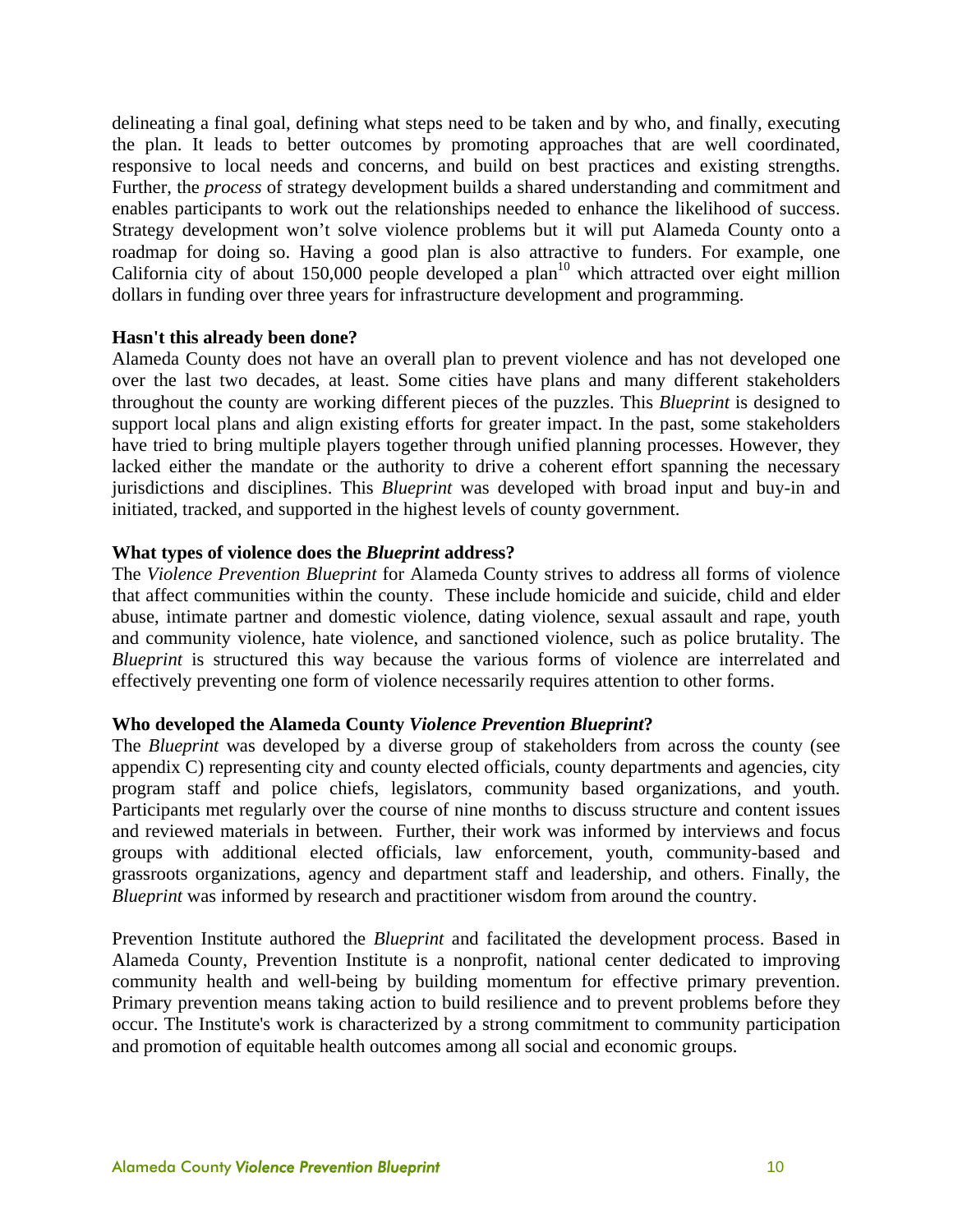#### **Why do we need a Violence Prevention Coordinator?**

A Violence Prevention Coordinator provides a focal point for violence prevention in the county as well as the staffing to conduct necessarily cross-cutting activities that will reduce duplication and improve quality, such as: provision of training, information, and campaigns; resource development; engaging the necessary stakeholders; implementing strategy; assessing progress; and fostering coordination. There are multiple violence prevention efforts underway in the county and many departments and agencies working on particular parts of the problem. Further, there are multiple local efforts driven by schools, cities and municipalities, and community-based and grassroots organizations. However, there is no central intelligence to the entire effort. People don't know where to turn when they have a question or need resources and information. Departments wanting and needing to collaborate must initiate partnerships from scratch. Training is haphazard and varies, and there is no unified voice speaking out about violence prevention. Further, raising money to support violence prevention takes place without the added value of a strategic plan and without an understanding of priorities. Funders have grown frustrated with the large amounts of money invested throughout the county without really being able to know if it is the best investment for the county's needs. Finally, there is no concerted effort to engage the range of necessary stakeholders in systematically addressing violence in the county. A Violence Prevention Coordinator will facilitate coordination, conduct training, provide information about models and best practices, coordinate data efforts, make recommendations about resource alignment and allocation, and develop funding sources.

#### **Why are we doing this in a time of budget deficits?**

Even in good financial times, there is never enough money to address all of the county's need. That being said, one of the most fiscally prudent things we can do in both good and tough times is to ensure that our resources are being put to good use. Preventing violence can save money in the long-run by reducing the costs of law enforcement, healthcare, foster care and other costs. This plan is about aligning the existing resources in the County that are already being spent on violence prevention and making sure that they are being used in the most effective manner. Plans such as this one are attractive to outside funders; they can feel confident that their money is being put to good use and that there is a structure to use the funding in the way it was intended. In flush budget times we may too often be content with the status quo, but budget deficits force us to make touch decisions and propel us to make needed changes. Prioritizing violence prevention is right for Alameda County.

#### **How will this be funded?**

After-the-fact responses are expensive. Putting resources into effective prevention is an investment that can save precious resources such as those devoted to trauma and hospitalization, shelters, and criminal justice. However, while in the long-run prevention strategies hold the promise of saving money, they are not free. Resources are needed for staffing and programmatic investments. It is recommended that the Violence Prevention Coordinator be funded out of the county budget to ensure stable funding and to reinforce the message that violence prevention is a major county priority. Additional funding should come from multiple sources including in-kind staffing, department and agency contributions, foundation and government grants, Federal and State appropriations, private contributions, and appropriate license and registration fees. In addition, non-county jurisdictions, such as cities and schools can support local efforts.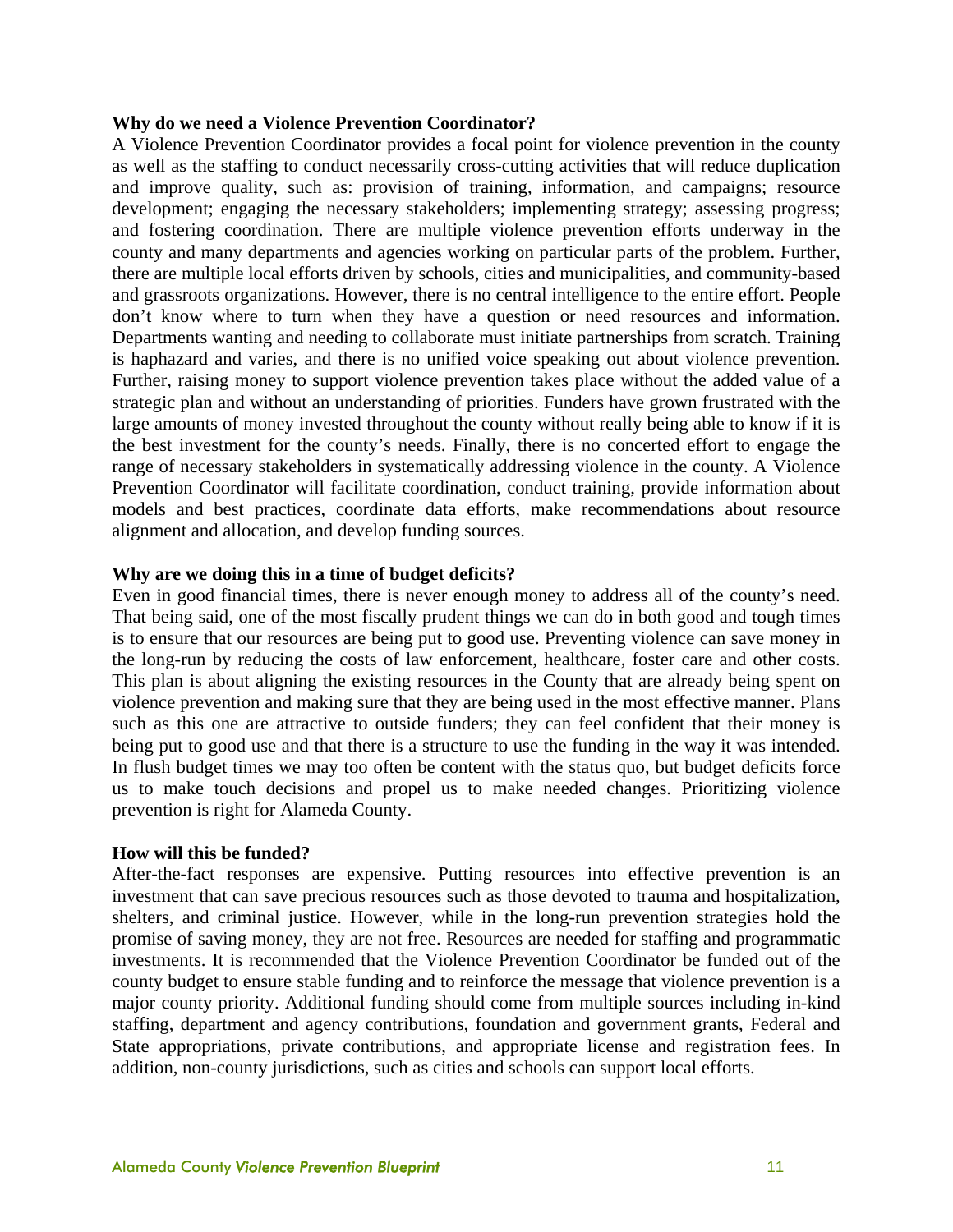#### **A LIFETIME COMMITMENT TO VIOLENCE PREVENTION: ALAMEDA COUNTY'S** *BLUEPRINT*

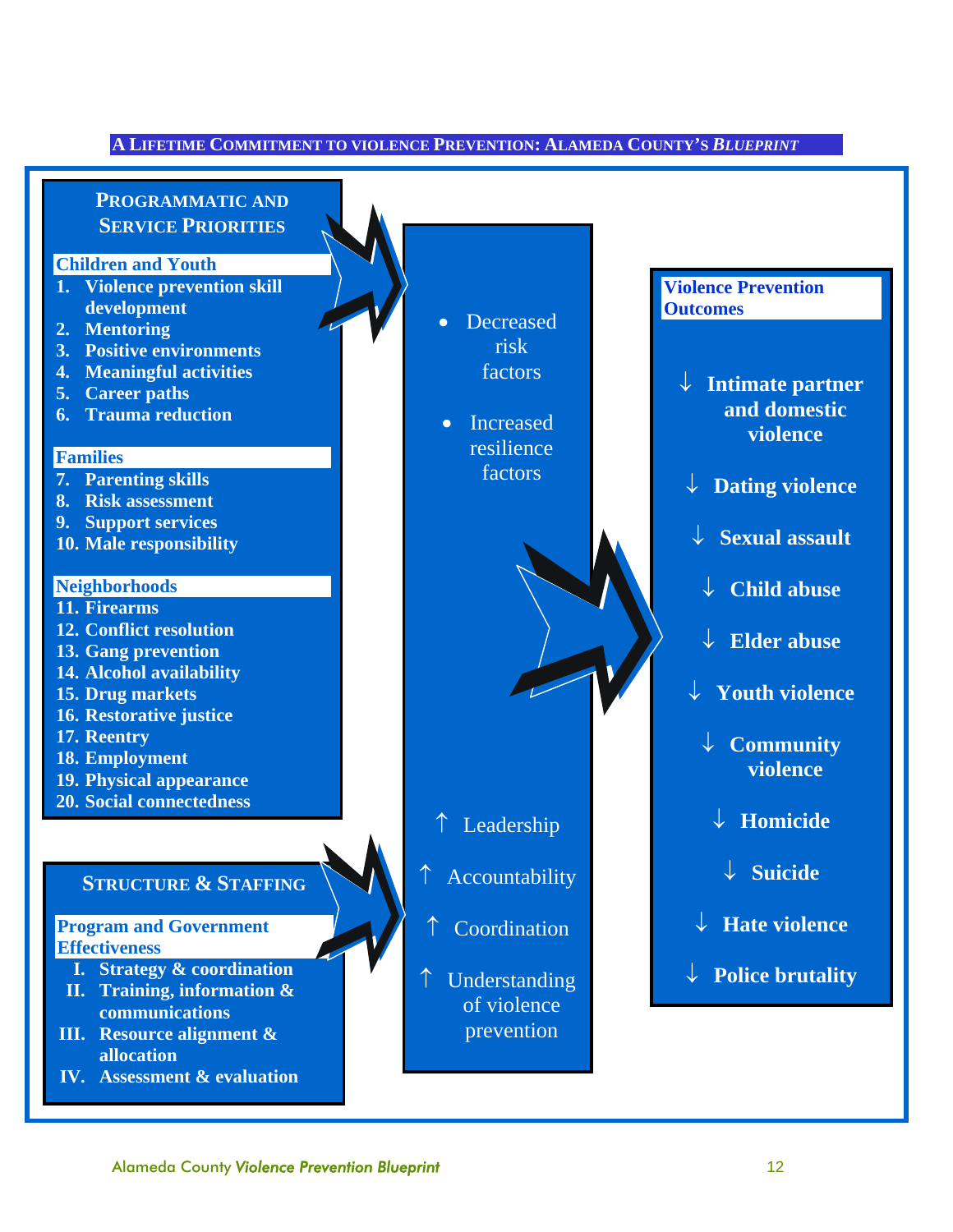#### *BLUEPRINT* **OBJECTIVES AND RECOMMENDATIONS**

*All too often our public policy process ignores the wisdom of prevention, funding repairs rather than maintenance, prisons rather than positive interventions, and restoration rather than prevention. To the extent that policy is a promise, we promise that if someone is bad, expensive and sometimes harsh solutions await. We need a companion promise that elicits the best from individuals and communities.* 

 *-Jack Calhoun, founder, National Crime Prevention Council* 

These recommendations focus on how to support the development of healthy children and youth, families, and neighborhoods where violence does not occur. In order to prevent violence before the need for any type of response, it is critical to *reduce contributing risk factors and bolster contributing resilience factors* through *programmatic and service* action and policy affecting children and youth, families, and neighborhoods. Programs and actions must take place in all three areas in order for the plan to be effective over time. However, priorities about which to implement and when need to be established, monitored, and adjusted on a regular basis. All activities will have the greatest impact on violence when they are grounded in strategy, well coordinated, and directed in the appropriate way. Therefore, programmatic and service priorities are bolstered by *structure and staffing*. The recommendations will contribute to healthy child and youth development, supported and functioning families, and safe and vibrant neighborhoods, all contributing to *violence prevention outcomes.* 

#### *Blueprint* **Objectives**

Objective #1: Promote positive child and youth development

Objective #2: Ensure supported and functioning families

Objective #3: Foster safe and vibrant neighborhoods

Objective #4: Increase program and government effectiveness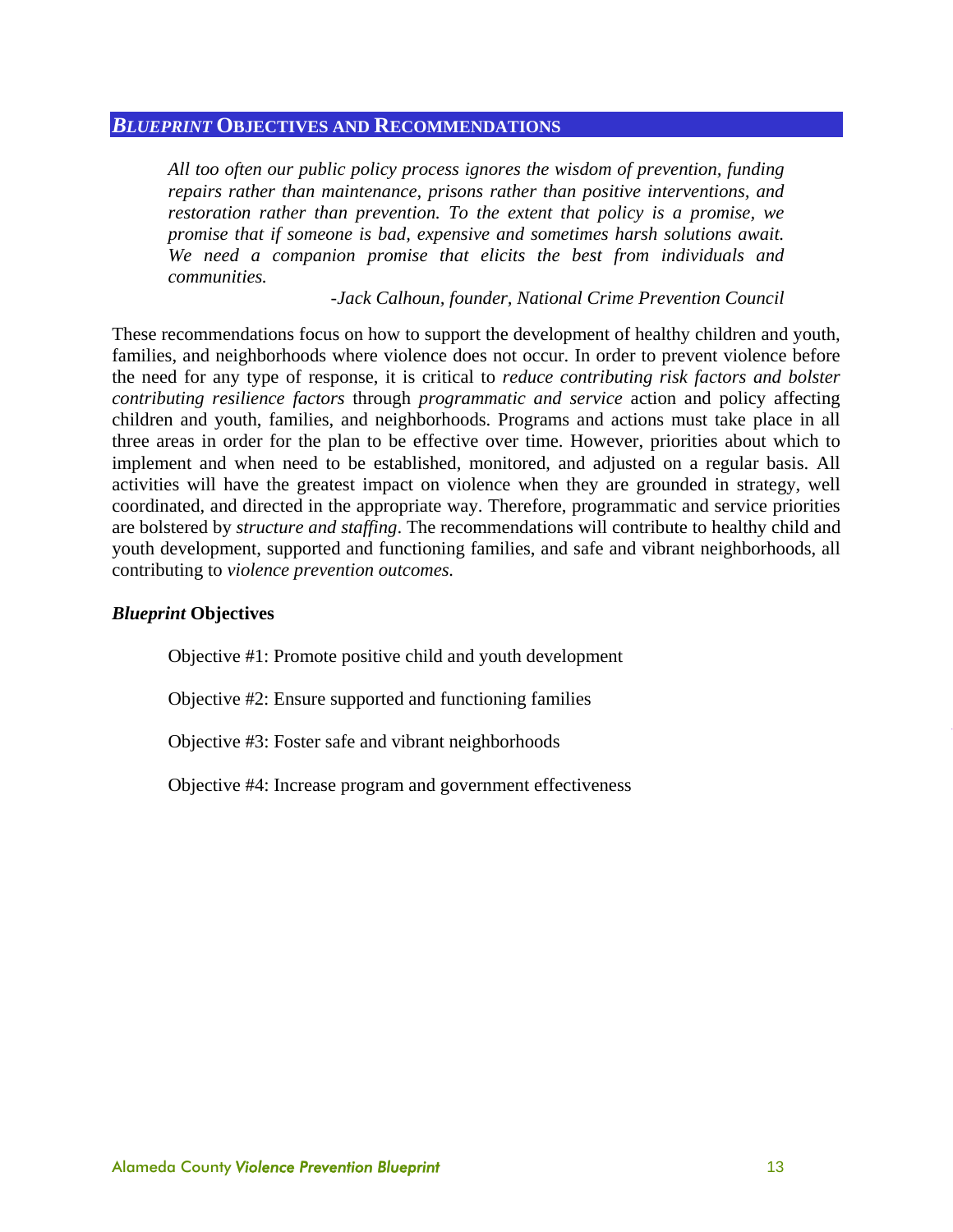#### **OBJECTIVE #1: PROMOTE POSITIVE CHILD AND YOUTH DEVELOPMENT**

Young people need skills and supports that will enable them to negotiate potentially volatile situations, form strong attachments and relationships, participate in their schools and communities in a meaningful way, and have hope about the future. Providing these supports and opportunities is vital for both short-term and long-term reductions in violence.

#### **PRELIMINARY OUTCOME MEASURES:**

- Increased school attachment and achievement
- Increased participation in internship and apprenticeship programs
- Increased/developed pro-social values Increased perceptions of safety
- 
- Decreased bullying

#### **RECOMMENDATIONS:**

- Increased civic participation and community involvement
- Improved/developed quality relationships with adults
- 
- Increased feeling of efficacy Decreased time spent on the street

*1) Violence prevention skill development:* **Adopt evidence-based, developmentally appropriate curricula in child care settings, preschools, schools, and youth detention facilities aimed at fostering social-emotional development, resolving conflicts, violence prevention skills, violence-free relationships, bullying-free campuses, and racial relations and understanding diversity.** 

*There is a powerful consensus that youth violence is, indeed, our Nations' problem, and not merely a problem of the cities, or of isolated rural regions, or of any single segment of society. Equally encouraging have been our findings that intervention strategies exist today that can be tailored to the needs of youths at every stage of development, from young childhood to late adolescence.* 

*-Dr. David Satcher, former Surgeon General* 

There are multiple evidence-based curricula that have been shown to improve violence prevention skills and related skills such as impulse control, empathy, problem-solving, and social-emotional development. Specific curricula should be selected with consideration of need and the context, such as the student body and input from teachers and students. In addition to utilizing specific curricula, engaging students in related discussions has been shown to surface key issues and solutions relevant to campus violence, racial relations, and dating violence. It should be acknowledged that curricula can foster specific skills when implemented with fidelity; however, they are not a panacea and should be implemented as part of a broader strategy.

#### *2) Mentoring:* **Establish and support mentoring programs that link young people at risk of violence or school drop-out to their communities, such as adopt-a-school initiatives.**

*As we reflect on the role of caring in young people's lives, what becomes clear is that youths need to grow up in a world infused with and organized by care… To become the caring citizens we need them to be, young people need to have made real the vision of interdependent lives organized around public, as well as private,*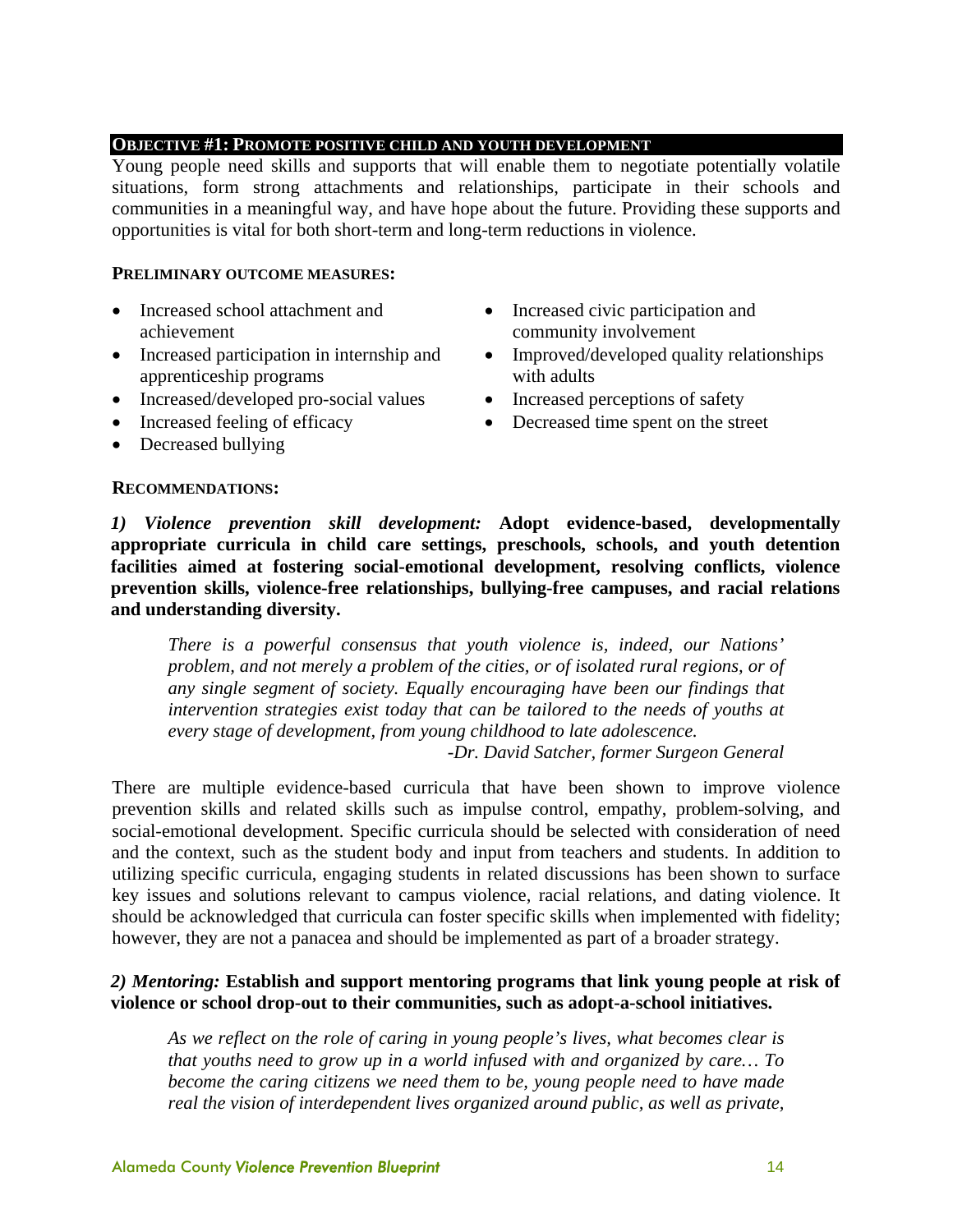*caregiving responsibilities… They must see care made the serious work of public life, rather than a private lifestyle choice. They must grow up in a community where they can both expect the constancy and trust of caring and know that such responsibility will be expected of them.* 

*-Diane Mendley Rauner, They Still Pick Me Up When I Fall* 

Mentoring programs have proven effective in fostering caring relationships, promoting academic achievement, and in reducing risk behaviors, including violence, substance abuse, and risky sexual activity. In addition to fostering individual relationships, mentoring programs can foster relationships with the community or with specific entities in the community such as governmental services (e.g. law enforcement) or other community stakeholders such as local employers and businesses. Therefore, mentoring initiatives such as a business or a department adopting a school can promote strong linkages between young people and the community.

#### *3) Positive environments:* **Foster preschool, child care, school, classroom, after-school, detention, and extra-curricula environments in which violence is intolerable, children and youth feel safe, and trust and communication is strong.**

*Individual behavior is most markedly affected, if not generated, by various aspects of the environment.* 

#### *-Henrik Blum, U.C. Berkeley*

The National Research Council and the Institute of Medicine concluded that positive environments can promote youth development and desired outcomes, such as safety and academic achievement. The features of these settings are: physical and psychological safety, appropriate structure, supportive relationships, opportunities to belong, positive social norms, support for efficacy and mattering, opportunities for skill building, and integration of family, school, and community efforts.<sup>11</sup> Within any setting for young people, staff play a critical role in establishing these environments, and they need appropriate training and support to do so, including, for example, training for teachers on positive classroom management skills. Measurable and observable elements of safe and healthy schools have been described in numerous publications concerned with health and well being, school functioning, students, families, communities, and the educational system. The emerging body of literature provides a vision for what healthy, productive learning environments look like while providing guidelines for evaluating efforts aimed at producing such environments. For example, *Safe and Healthy Schools*, a publication of the California Department of Education, articulates the characteristics of safe and healthy schools:

*Safe and healthy schools are orderly and purposeful places in which students and staff practice healthful behaviors and are free to learn and teach without the threat of physical or psychological harm. Such schools have developed a strong sense of community. They show signs of student affiliation and bonding to the school and sensitivity and respect for all persons, including those of other cultural and ethnic backgrounds. Safe and healthy schools provide an environment of nonviolence, set clear behavioral expectations, institute disciplinary policies that are consistently and fairly administered, and accord recognition for positive behavior. These schools have established policies for proactive security procedures; emergency response plans; the timely maintenance, cleanliness, and*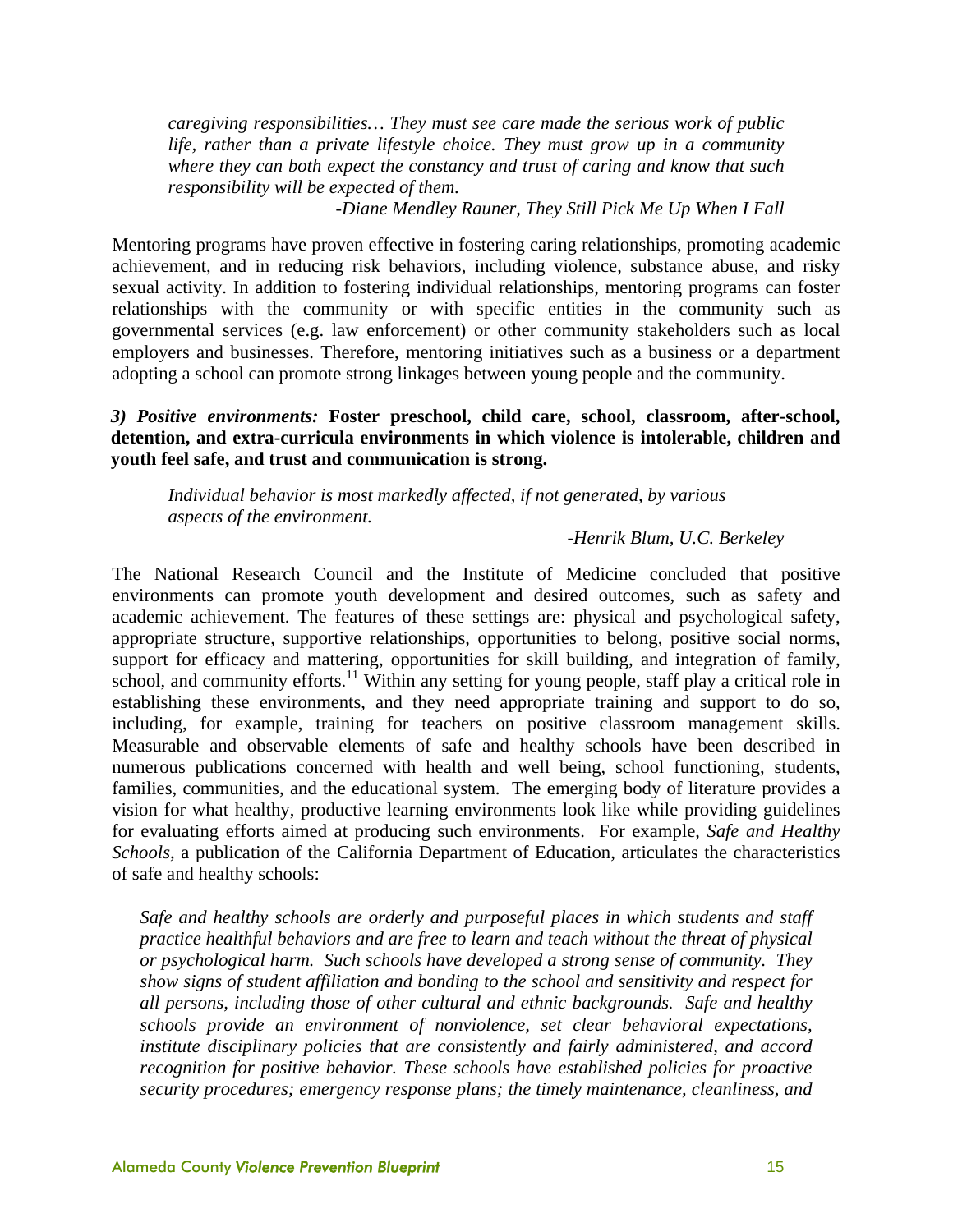*attractive appearance of the campus and classrooms; and systems to promote the health of students and adults*. 12

#### *4) Meaningful activities:* **Develop and expand recreational, artistic, and civic opportunities for all young people.**

*Art and sport have the power to change the world, the power to inspire, the power*  to unite people in a way that little else can. Art and sport speak to people in a *language they understand. Art and sport can create hope where there was once only despair. They are instruments for peace, even more powerful than governments. Together they break down racial barriers. Art and sport laugh in the face of all kinds of discrimination.* 

*-Nelson Mandela* 

Young people need positive things to do. When they are engaged in structured activities they are developing their own skills and relationships, may be contributing to their community, and are not unsupervised and left on their own. Examples of meaningful activities include recreational, artistic, and civic opportunities. Recreational activities provide a structure, foster interaction, and expose young people to new experiences and opportunities.

The visual and creative arts enable people at all developmental stages to appropriately express their emotions and to experience risk taking in a safe environment. For those who have witnessed violence, art can serve as a healing mechanism. Artistic and cultural institutions also create environments that engage youth and other populations; cultural participation has been linked with lower delinquency and truancy rates in several urban communities.<sup>13</sup> For example, a study by Brice Heath, *et.al.*, showed that, compared to a national sample, at-risk youth working in the arts during their out of school hours were four times more likely to have won school-wide attention for their academic achievement, three times more likely to be elected to class office within their schools, four times more likely to participate in a math and science fair, three times more likely to win an award for school attendance, and over four times more likely to win an award for writing an essay or poem.<sup>14</sup> Positive gains were found in another study conducted in partnership by Americans for the Arts, the National Endowment for the Arts, and the U.S. Department of Justice Office of Juvenile Justice and Delinquency Prevention, and three community arts groups. It was found that youth who participated in selected arts programs expressed anger appropriately, communicated effectively, increased their ability to work on tasks, engaged less in delinquent behavior, had fewer court referrals, and showed improved attitudes, improved self-esteem, greater self-efficacy, and greater resistance to peer pressure.<sup>15</sup>

Civic engagement provides people with a sense of empowerment*:* "When people share a strong sense of community they are motivated and empowered to change problems they face, and are better able to mediate the negative effects things over which they have no control.<sup>16</sup> Researchers assert that changes that benefit the community are more likely to succeed and more likely to last when those who benefit are involved in the process.<sup>17</sup> Youth development and youth-driven programs focused on community development and improvement provide a vital arena for young people to connect with their community while having a positive impact. Studies show that teens who are civically engaged are much more likely to be similarly engaged as adults. In addition,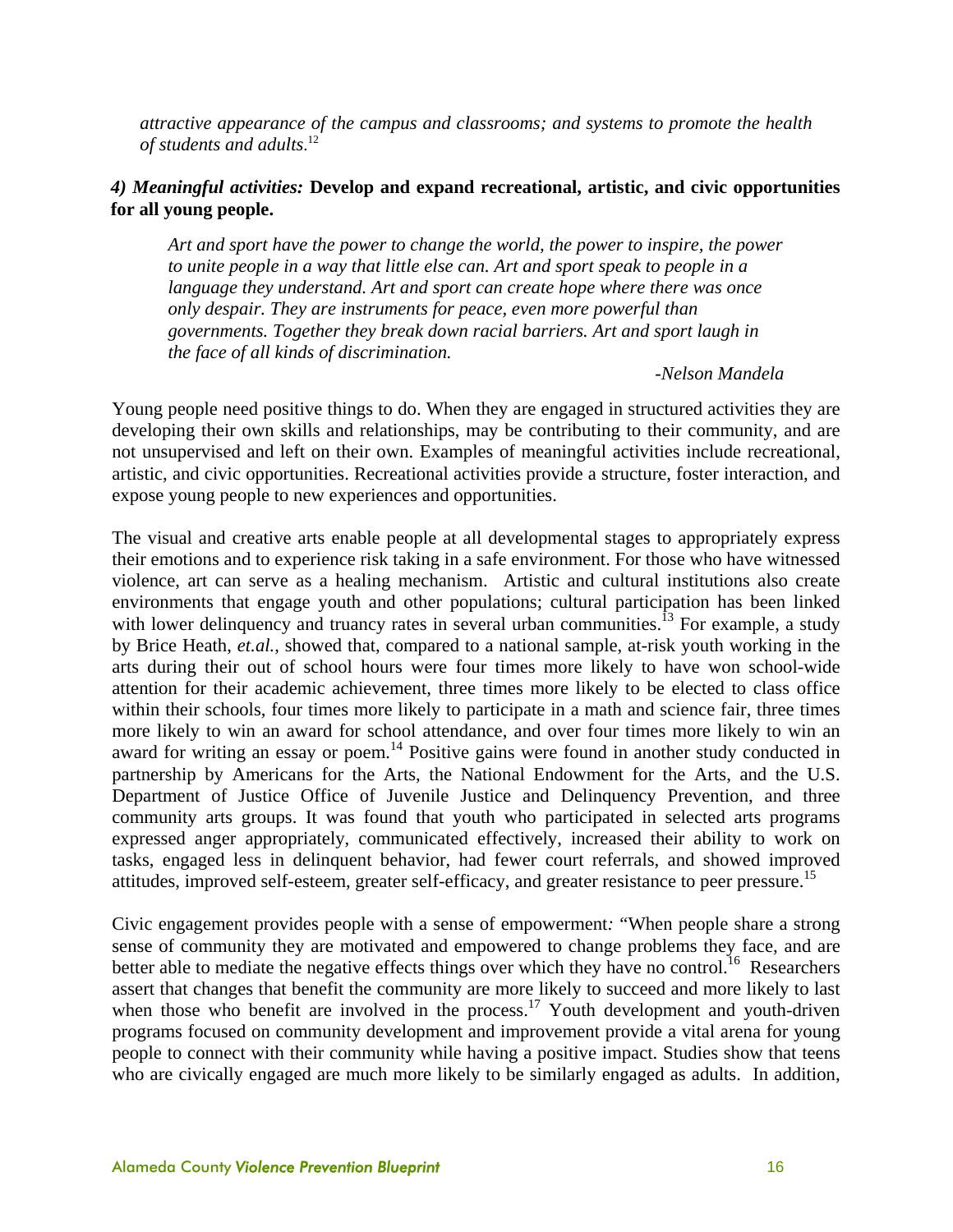these same youth are more likely to succeed in school, avoid teen pregnancy and illicit drug use, and, be more hopeful about the future.<sup>18</sup>

#### *5) Career paths:* **Establish opportunities for all young people to learn about multiple career paths through information exchange, internships, and apprenticeships and bolster literacy and vocational skills to maximize entry into desired careers and fields.**

*The ideas of one generation become the instincts of the next. -D.H. Lawrence* 

In too many cases, young people are unaware of opportunities they could pursue. They are outside witnesses to the glamorous –yet largely unachievable– status of entertainers and professional athletes and feel hopeless about what lies ahead. Young people need hope and an understanding of the range of opportunities they could pursue. They also need skills, such as literacy and vocational training, to achieve their desired careers. Opening up multiple career paths can be accomplished through career fairs, information sharing, career clubs, mentoring programs, vocational training, widespread internships, and apprenticeships.

**6)** *Trauma reduction:* **Provide appropriate mental health and case management services to children and youth who have been traumatized, particularly through witnessing or experiencing violence.** 

*It is only the overwhelming accumulation of risk without a compensatory accumulation of assets that puts kids in jeopardy. -Dr. James Garbarino, Cornell University* 

Witnessing and experiencing violence can be traumatizing and lay the foundation for mental

health problems, fear, and/or violence, including for vengeance. It is critical that mental health and case management services be provided in a timely manner to allow young people to deal with the trauma and to be able to move on. Such services are appropriate in all settings for young people from pre-school and school settings to detention facilities can include support with handling rage and dealing with shame and stigma.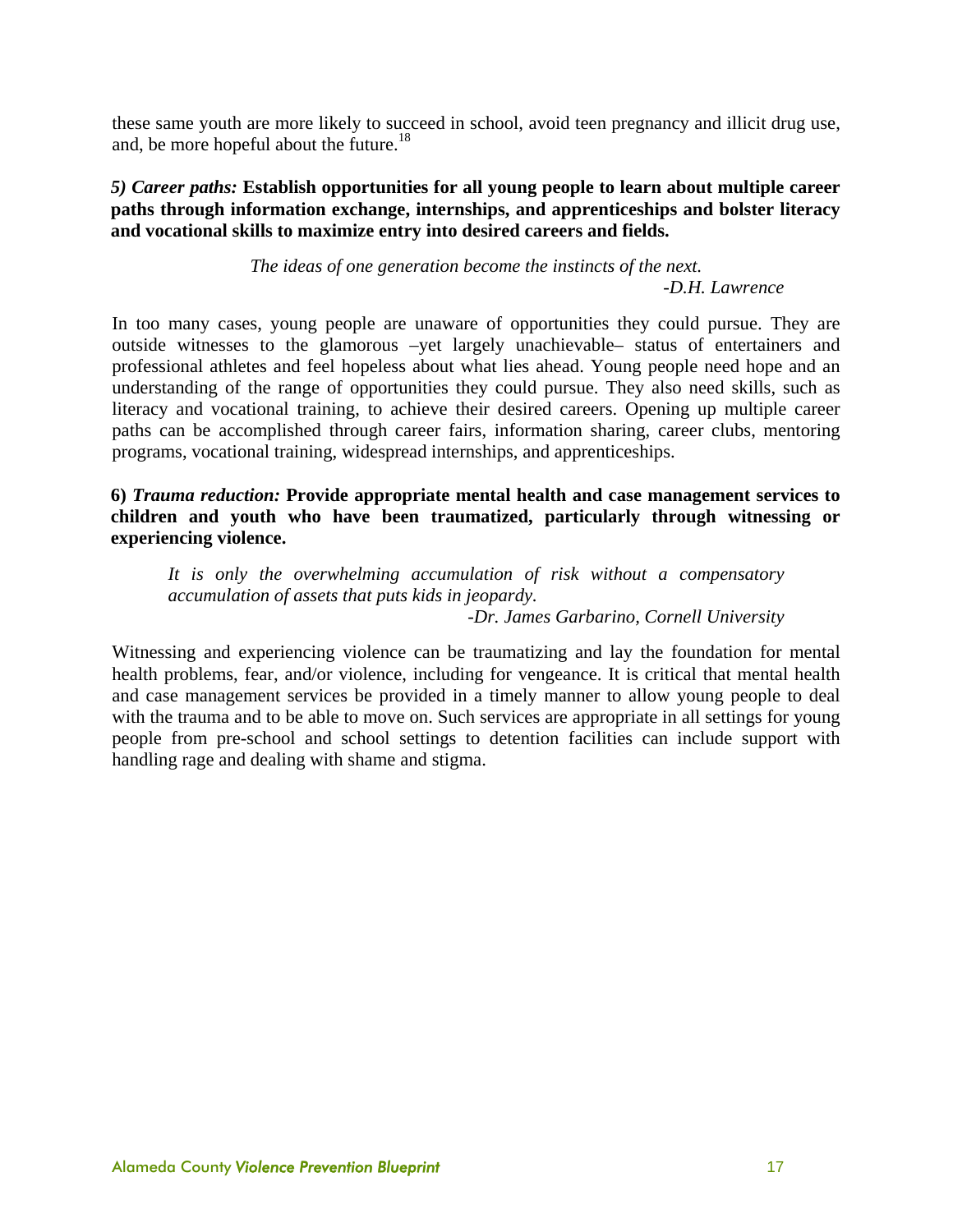#### **OBJECTIVE #2: ENSURE SUPPORTED AND FUNCTIONING FAMILIES**

Families are a cornerstone in the community and the place in which many values, beliefs, and norms are learned and passed on. Families are expected to be safe and nurturing places. Yet family members need appropriate skills and support in order to achieve this.

#### **PRELIMINARY OUTCOME MEASURES:**

- Improved understanding of developmental needs of children among caregivers
- Improved understanding of child-rearing and disciplinary practices
- Improved/developed training for recognition of family violence and intervention
- Increased community supports for parents and families
- Increased utilization of family support services
- Increased pro-social attitudes and norms related to gender relations and gender roles
- Decreased substance abuse rates Increased access to mental health services

**RECOMMENDATIONS:** 

#### *7) Parenting skills:* **Integrate parenting skills and child development classes into pre- and post-natal healthcare and other settings for parents.**

*How do we know how to be good parents? This gives you the tried and tested techniques to help you raise your child.* 

#### *-Parenting class participant*

Raising children is hard work and parents often need help and skills. Integrating culturally appropriate and effective skill development into settings with parents and ensuring widespread access will foster parenting skills and enable parents to form nurturing relationships, set appropriate boundaries, and foster social-emotional development. Skill development will be enhanced through family support because when caregivers are supported, empowered, and successful in other areas of life, they make better parents and are more able to raise healthy children. The goal of all family support programs is to increase the ability of parents to nurture their children and to ensure their optimal healthy physical, emotional, and cognitive development.

#### *8) Risk assessment:* **Develop diagnostic systems and practices for identifying families in which child abuse, elder abuse, and/or intimate partner violence is occurring or may occur.**

*Family is a critical component in almost all ethnic groups and health behaviors are greatly impacted by family beliefs, values, and actions. And, if prevention is about starting early, it means starting young and that means family has to be the center. -Mareasa R. Isaacs, Ph.D., Howard University* 

Experiencing neglect, abuse, and witnessing violence is traumatizing and puts people at significant risk for developmental failures, emotional disturbance, and additional victimization or perpetration of violence. Further, the effects of neglect, abuse, or witnessing violence often go unnoticed and untreated, and many never receive the care and support services they need. In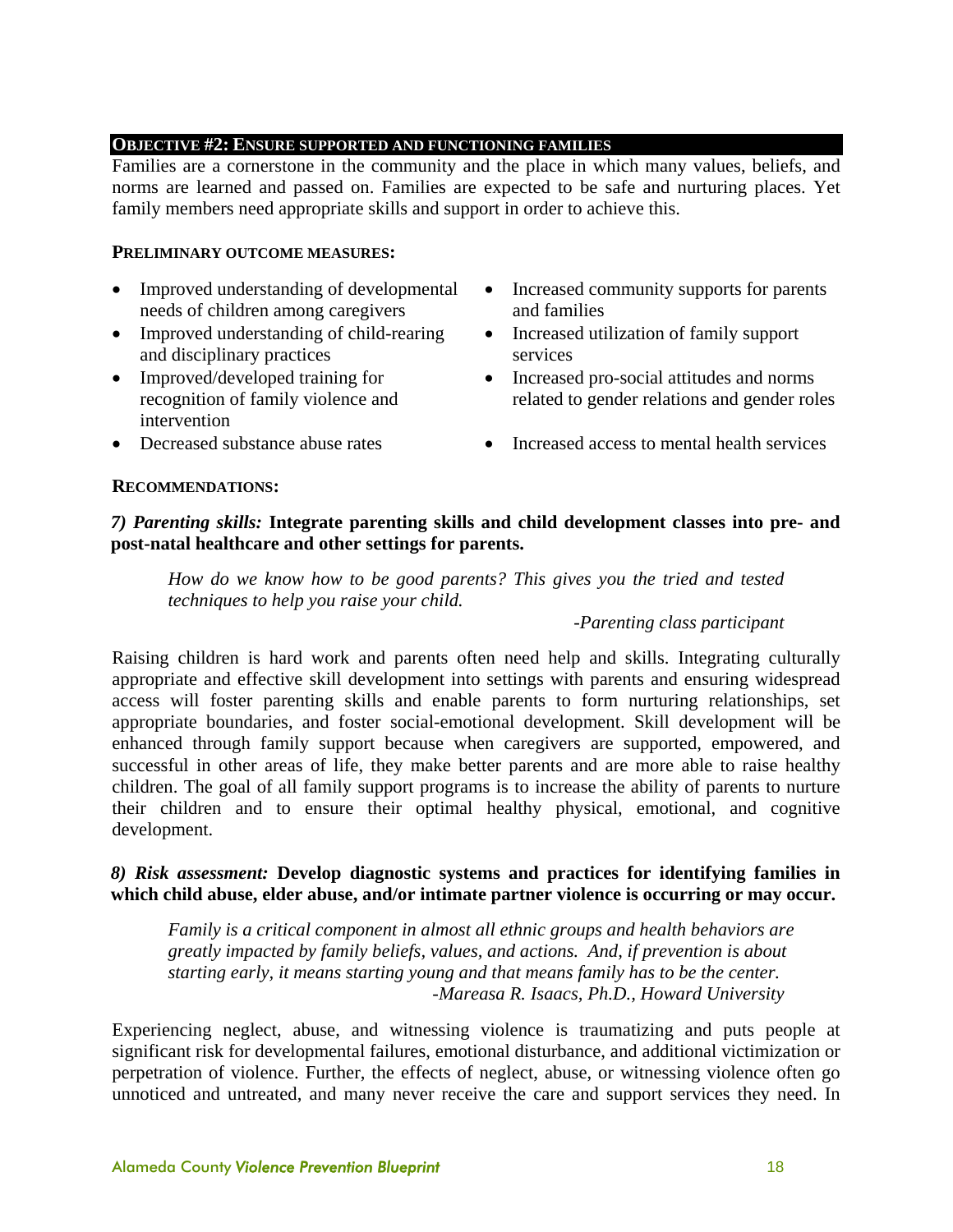particular, the effects of neglect and witnessing violence may be less visible than those of physical abuse and careful attention must be paid to ensuring that both the physical and emotional needs of those afflicted are met.

It is critical that Alameda County has the capacity to identify families in which there is risk for violence or violence is occurring. This includes risk of all kinds of violence including elder and child abuse and intimate partner violence. An important element of this includes training for the range of service providers that interact with families including social services, mental health, educators, law enforcement, courts, youth programs, elder facilities, community clinics, emergency rooms, pre-schools and day care settings, and community-based organizations. Identifying families at risk requires understanding risk factors and signs including rage and the use of power and control over members of the family. Further, Samaritans can be encouraged to refer families to necessary services. For example, parents, teachers, youth leaders and others can be trained to recognize warning signs and make appropriate referrals. Another important element of identification and diagnosis is ensuring that the appropriate data sharing and coordination systems are in place so that families do not fall through the cracks.

#### *9) Support services:* **Provide appropriate services for families in which violence is identified as a potential risk or problem including counseling, therapy, case management, anger management, home visiting, and substance abuse treatment.**

*We believe in homeland defense. But when you defend your homeland, what are you defending? Why do you defend your home? You defend it because of the people in your home—the people in your home—which means you invest in the people. You invest in their health, you invest in their education, and you invest in their well being. Anything other than that is not homeland defense. -Michael Bird, The National Native American AIDS Prevention Center*

Once families in need are identified, it is critical that they have access to services and supports that will minimize the risk of violence and foster nurturing and trusting relationships within the family. Such services can take many forms and should be based on the needs of the entire family. They may include case management, mental health services, substance abuse treatment, support for dealing with rage, and addressing shame and stigma that family members may experience as a result of violence and abuse in the family, or other support services that are warranted by the situation. Building on existing support systems, such as the faith community or cultural communities may be very helpful for some families.

#### *10) Male responsibility:* **Infuse fatherhood and male responsibility programs into settings with men and boys whereby men teach males about gender norms and gender roles with an emphasis on preventing sexual assault, intimate partner violence, and dating violence.**

*It is time we tried something new. Men's violence against women, children and other men has persisted at pandemic rates for far too long. This violence, in particular domestic and sexual, has destroyed too many families, torn away at the fabric of our communities, and absorbed a tremendous amount of precious resources.* 

*-Jackson Katz*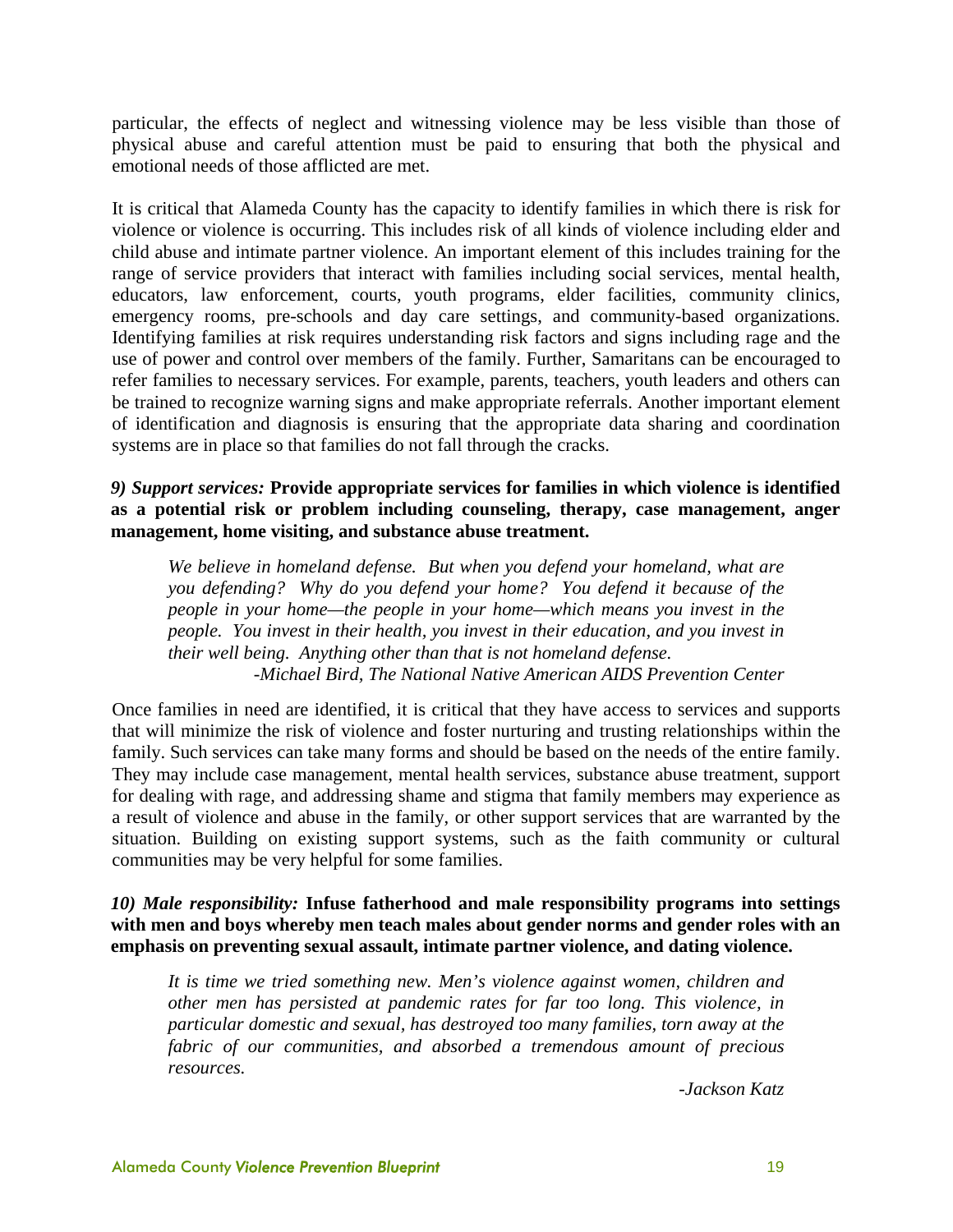Traditional beliefs about manhood are associated with a variety of poor health behaviors, including drinking, drug use, and high-risk sexual activity.<sup>19</sup> An estimated one in three adult women experiences at least one physical assault by her partner during adulthood. Men are also more often reported for the sexual abuse of children. Perceptions of acceptable male behavior and expectations influence male behaviors. It is critical to question these perceptions and expectations in order to shift norms in behavior. Efforts to shift norms in male behavior should be integrated widely into programs for men and boys including in schools, after-school programs, community events, recreation and sports programs, detention facilities, probation and parole programs and others. These efforts should be led by men and emphasize shifts in norms about tolerable behavior.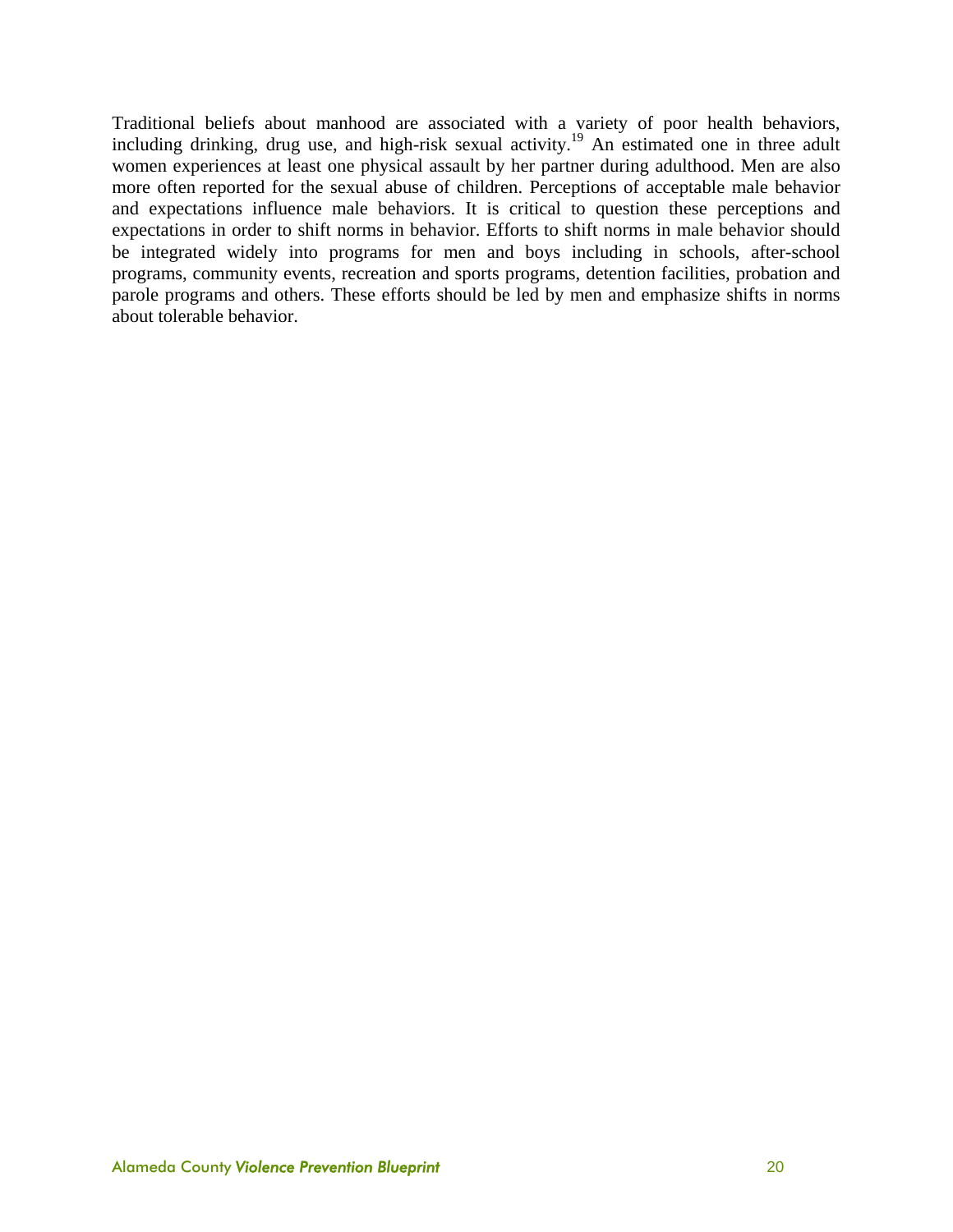#### **OBJECTIVE #3: FOSTER SAFE AND VIBRANT NEIGHBORHOODS**

Much violence is concentrated in certain neighborhoods and a lack of community accountability allows violence to be perpetrated. Significantly reducing these levels of violence requires a concentrated focus within these neighborhoods to assure an appropriate level of services, a synergy between efforts, and achieving a tipping point at which violence levels will fall. Placebased strategies have proven effective around the country and the county already has several promising place-based strategies in place. Building on these and ensuring the coordinated alignment of resources is critical. As a starting point, the recommendations in this *Blueprint* can be piloted in a few neighborhoods throughout the County, bringing County resources together strategically to support local efforts and success.

#### **PRELIMINARY OUTCOME MEASURES:**

- Increased social cohesion and trust Increased perceptions of safety
- Increased positive feelings about living in specific neighborhoods
- Decreased number of alcohol outlets in each community
- Decreased patterns of gun ownership and possession
- Decreased supply of drugs in communities Increased number of jobs in each
- Increased perception of the community's ability to make change for the common good
- 
- Increased/developed family re-entry services
- Increased job placement for formerly incarcerated individuals
- Increase the number receiving job training and placement
- community

#### **RECOMMENDATIONS:**

#### *11) Firearms:* **Reduce the availability and usage of firearms through policy and norms change.**

*Why is it that we can walk to get any kind of gun, drug or alcohol that we want, but we have to take the bus to get school supplies?* 

#### *- Oakland Youth*

Even if a reduction in the number of hostilities could not be accomplished, a mere reduction in the availability of guns and ammunition would decrease the lethality and injury associated with violence. Therefore, it is critical to both reduce the availability of firearms and to decrease usage of firearms. Achieving both requires a combination of policy advocacy and informational and social norming campaigns. This includes: generating information and educational media campaigns about legislative and systems changes to reduce gun violence, informing people about how to dispose of guns and the consequences of *not* obeying the law, reducing the flow of guns into illegal markets, taking a stand against the top sellers of guns used in crime, improving gun tracing, obtaining agreement across agencies that confiscated firearms are destroyed after tracing, advocating to restrict the age for possession of firearms-statewide, regulating bb and pellet guns, promoting regional strategies for control of firearms, prohibiting the sale of guns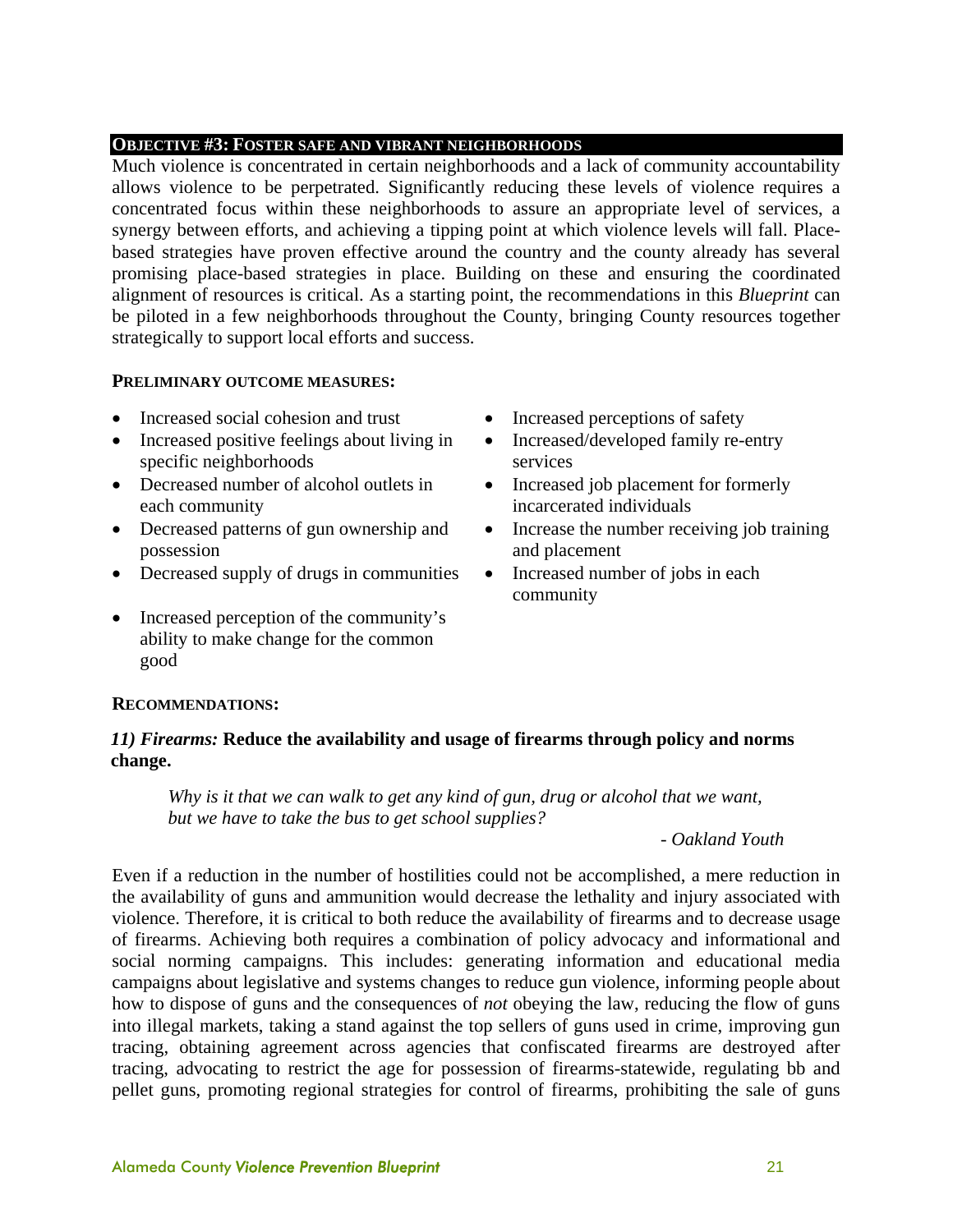without safety devices, promoting the passage of a consistent statewide concealable firearm law, enforcing existing laws that prevent domestic violence offenders from carrying and owning firearms, and advocating for federal policies to reduce the availability of firearms. Education should be focused on information to large groups of providers who are trusted by their constituents.

#### *12) Conflict resolution:* **Create pro-active dispute resolution structures and support at the neighborhood level.**

*Community participation, when it's real, is your main investment in accountability. It's your main investment in sustainability…community participation is when, truly, you involve people in creating a mechanism for themselves to define change.* 

*- America Braccho, Latino Health Access* 

Conflict resolution can foster understanding and promote cooperation across different ages, ethnicities, and other differences. It promotes meaningful involvement, exposes unhealthy communication that leads to violence, models respect for other people's boundaries in a way that actually helps to decrease violence and leaves people feeling heard and empowered, can model appropriate expressions of rage, and allows for real and significant disputes to be worked out without violence. In addition to resolving disputes such as between neighbors, conflict resolution structures should be broad and pro-active focusing on conflicts experienced in the neighborhood such as among gangs, interracial conflict, or conflicts with law enforcement in the case of harassment and police brutality, as well as with other service providers, such as schools. Structures can be set up to encourage and support positive roles for bystanders within the community, thus contributing to community accountability. Pro-active dispute resolution nonviolently resolves conflicts that divide individuals and groups and propagates norms about how conflicts can and should be solved.

#### *13) Gang Prevention:* **Reduce gang violence through appropriate services, programs, and outreach to those at risk of gang participation and to those already involved.**

*The chief problem in any community cursed with crime is not the punishment of the criminals, but the preventing of the young from being trained to crime. - W.E.B. Dubois* 

Reducing gang violence necessitates targeted interventions for people in gangs as well as those at risk of gang membership. Street-based engagement is one important element of reaching this population. By ensuring that gang-involved youth and youth at-risk of involvement have alternative activities in their community and school, gang violence can decrease and participation can become less of an option. A critical element is connecting young people to their schools and other positive institutions in the community. In 1999, the US Department of Justice, Office of Juvenile Justice and Delinquency Programs developed a comprehensive model to reduce gang violence by: 1) mobilizing community leaders and residents to plan, strengthen, or create new opportunities for gang-involved youth and at-risk youth; 2) developing education, training, and employment programs targeting gang-involved youth and at-risk youth; and 3) ensuring schools, youth serving organizations, and other community-based organizations act as links between atrisk youth, gang-involved youth, their families, and needed health and social service agencies.<sup>20</sup>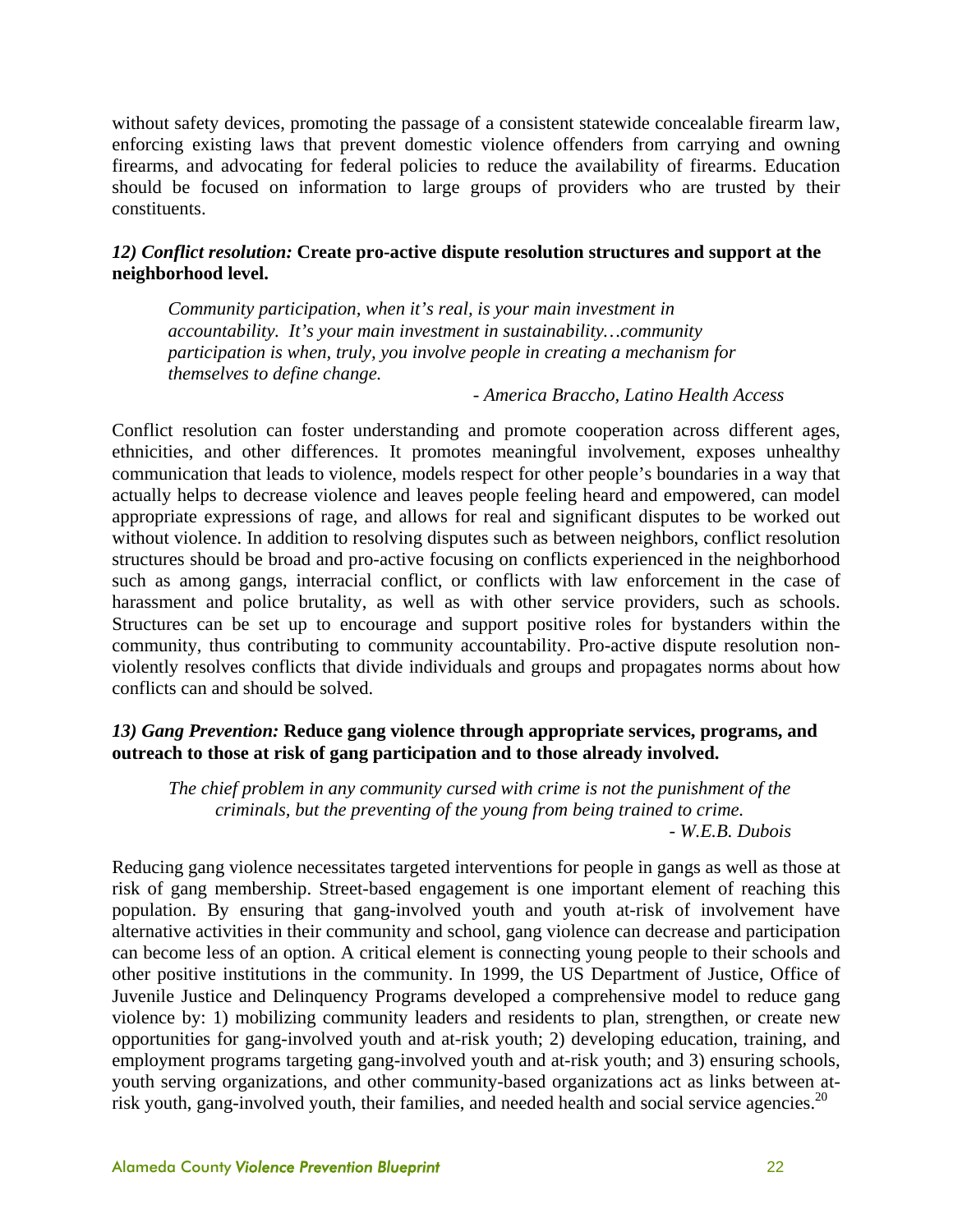#### *14) Alcohol availability:* **Decrease the density of alcohol outlets and advertising in neighborhoods afflicted with high crime and violence.**

*Reducing the physical availability of alcohol through limitation on the number and placement of outlets will result in reductions in alcohol-related problems. - World Health Organization*

Low socioeconomic status census tracts and predominately black census tracts have significantly more liquor stores per capita than more affluent communities and predominately white communities.<sup>21</sup> Reducing the density of alcohol outlets has been shown to reduce crime and violence in the immediate area. One coalition that successfully shut down nearly 200 liquor stores documented an average 27% reduction in violent crime/felonies, drug-related felonies or misdemeanors and vice (e.g., prostitution) within a four-block radius of each liquor store that was closed.<sup>22</sup> The impact that is perhaps most salient to residents in the short-term is a feeling that the neighborhood is a safer, more pleasant place to be. Oakland already has a successful track record in reducing alcohol density.

*15) Drug Markets:* **Shrink drug markets by simultaneously decreasing the demand side through appropriate economic development, health, and human service efforts and decreasing the supply side through targeted criminal justice approaches.**

*Order is not pressure which is imposed on society from without, but an equilibrium which is set up from within.* 

*-Jose Ortega y Gasset* 

Too often drugs destroy individuals and communities, undermine sustainable human development and cause crime.<sup>23</sup> Diminishing the prevalence of drug markets through viable employment and educational opportunities across the lifespan can decrease the demand for and usage of drugs. Research also highlights that the fastest and most cost effective way to reduce the demand for illicit drugs is to treat chronic hard core drug users.<sup>24</sup> This means, individuals that use drugs need access to the appropriate and effective health care, substance abuse, and mental health services. Further, ensuring viable economic opportunities for youth and adults at the neighborhood level can reduce the temptation or need to turn to dealing as a source of income. There is also an imperative role for the criminal justice system in reducing drug markets through law enforcement efforts.

#### *16) Restorative justice:* **Implement restorative justice programs with community organizations and the justice system.**

*Injustice anywhere is a threat to justice everywhere.* 

*-Martin Luther King Jr.* 

Restorative justice models recognize that violence hurts individuals, families, communities, and the perpetrator and creates an obligation to make things right.<sup>25</sup> In this model, the victim's perspective is critical in determining how to repair the harm that has been caused and the perpetrator takes responsibility for the violence and takes steps to make amends. Restoration includes repairing the harm caused and rebuilding relationships in the community. Restorative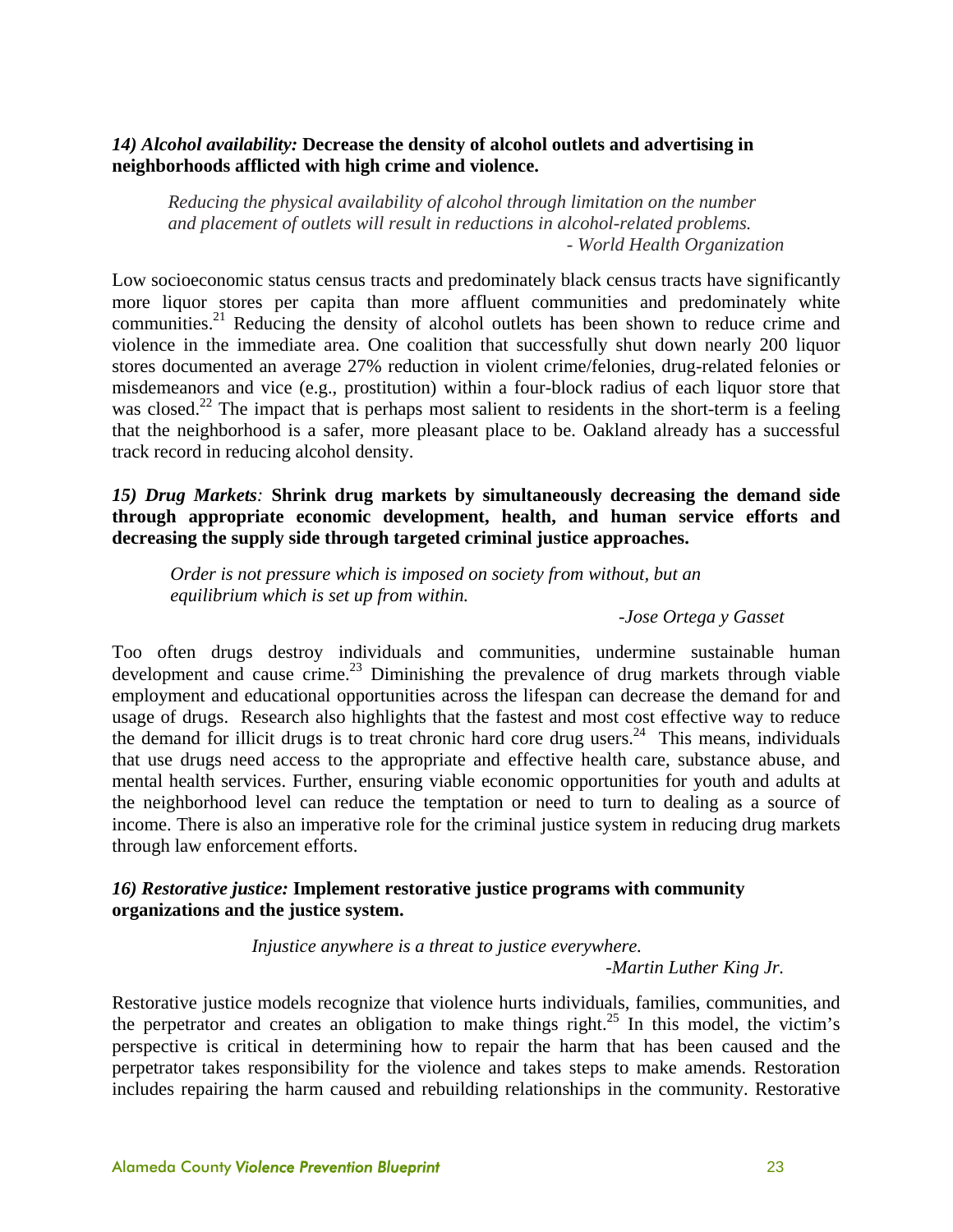justice has been shown to have a positive effect on victims, perpetrators, and the community. Through community support, defining the harm caused, and decision-making about how to repair the harm caused, victims experience increased recovery from the trauma. Through understanding the impact of their behavior and taking responsibility for it, perpetrators can become integrated into the community. By fostering community involvement and relationships between community members, communities become safer.

*17) Reentry:* **Create more viable connections between communities and inside detention facilities, provide incentives for hiring ex-felons, and support transition from detention to the community through mental health services, substance abuse treatment, job training and employment services, and supports for family members.** 

*The tremendous growth of California's prison population has given some residents a sense of safety and security, but they seem surprisingly unconcerned or are possibly unaware—that more than 90% of those who enter prisons eventually return to the community, and most do so in less than two years. In any given year, about 40% of California's prisoners are released. -Joan Petersilia, California Policy Research Center, University of California* 

Ensuring that adults and youth who have been detained can successfully return to the community is a vital element of preventing violence in Alameda County. Achieving this requires focusing both on meeting the needs of people while they are detained and transitioning them successfully back into the community. The first can be supported by mental health and substance abuse services, vocational and job training, and maintaining connections to the outside. The second includes continued mental health and substance abuse services as needed, fully reintegrating exfelons back into the community, and ensuring a welcoming environment in the home, community, and among employers. According to the Urban Institute, "Families are an important source of housing, emotional support, financial resources, and overall stability for returning prisoners. Strategies and resources designed to strengthen family ties during the period of incarceration and after release (e.g., prerelease family conferencing sessions) are recommended."26 Strategies to integrate ex-offenders must also include attention to job placement and retention for youth and adults. Since many employers are reluctant to hire exfelons, it is critical to change hiring policies and practices of employers throughout the county, including those of local government entities.

#### *18) Employment:* **Tie job training and placement programs for community residents to neighborhood beautification/maintenance and infrastructure and commerce development, and female economic empowerment.**

#### *Nothing stops a bullet like a job. -Father Gregory Boyle, Homeboy Industries*

Employment and being able to support oneself and one's family fosters self-sufficiency and dignity while reducing the stresses associated with being unemployed. When adults and youth cannot find appropriate employment, they are more likely to turn to crime and violence and associated illicit activities, such as selling drugs. It is critical that Alameda County adults and youth –particularly those in areas most afflicted with violence– have employment opportunities. Establishing employment programs that link employees to their community fosters community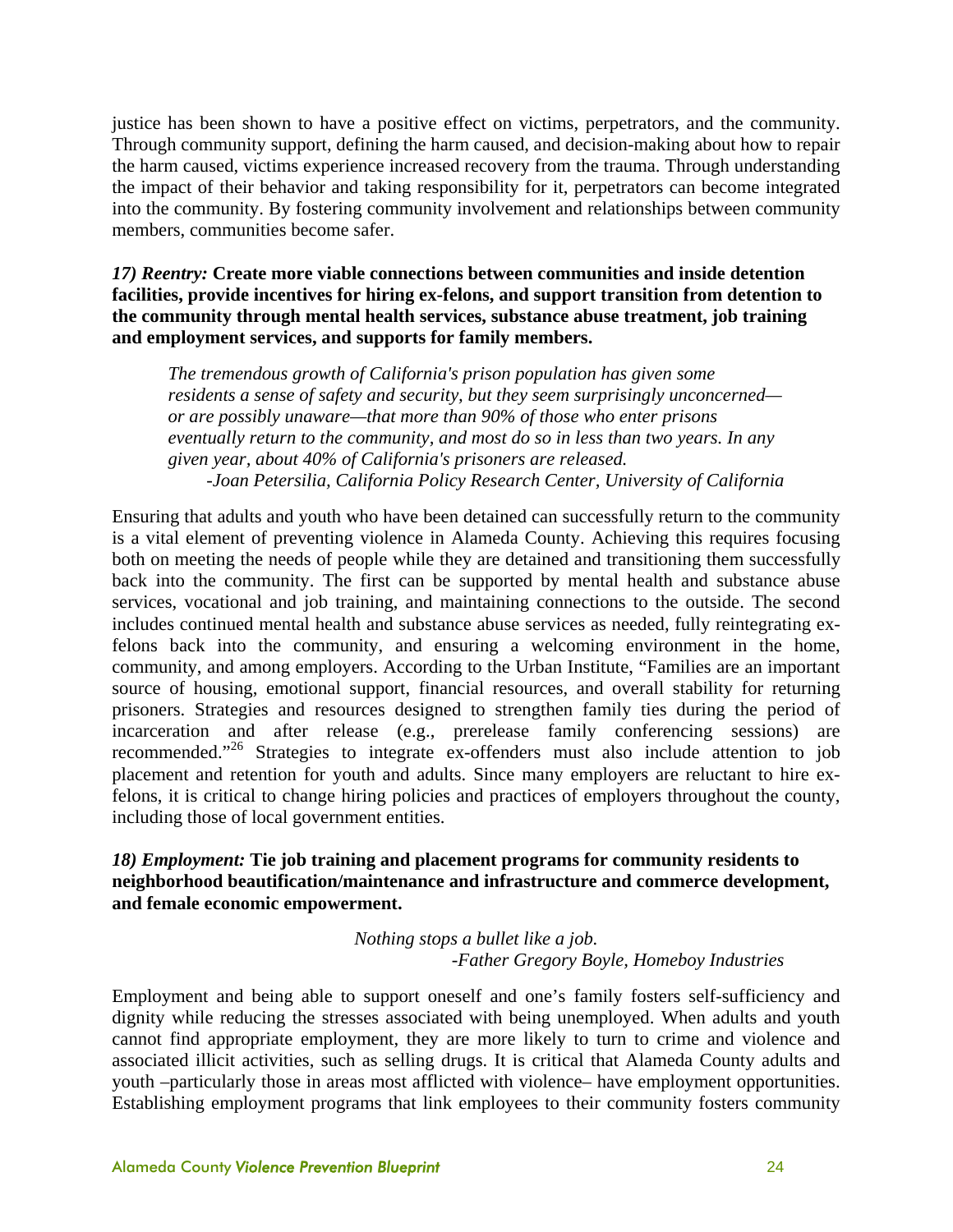ownership and connection and can result in positive changes for the neighborhood. Many neighborhoods afflicted with high-violence are also in greater disrepair and could use more improvement services. Commerce development is not only associated with more opportunities for local employment, it has also been linked to lower crime rates as foot traffic increases. Therefore, employment opportunities should be linked specifically to efforts to improve particular neighborhoods. The county should promote first source hiring policies as a method of job creation for local residents. In addition to increasing the number of available jobs within neighborhoods, entrepreneurship should be fostered and supported. It is critical that efforts include attention to fostering female economic empowerment.

#### *19) Physical appearance:* **Improve the physical appearance of neighborhoods by fostering arts programs and community gardens, improving park and neighborhood maintenance, and removing graffiti and blight.**

*…Disorder invites even more disorder– …a small deviation from the norm can set in motion a cascade of vandalism and criminality. -Malcolm Gladwell, New Yorker contributor* 

Appearance influences both perceptions of safety and reductions in crime. The New York Times reported on one Chicago housing project that had been transformed through an award-winning architectural makeover. Prior to the renovation, tenants did not feel safe enough to sit outside their front door, where chain-linked fences enclosed corridors and created a prison-like environment. As the president of the Tenants' Association explains, "Nobody thought the idea of putting glass over the sides of the buildings would really work, but it changed everything. You couldn't help but see a rosier day." In addition to anecdotal praise, the head of the local Chamber of Commerce has found that reports of small theft and violence from the building have stopped. <sup>27</sup> The physical environment can affect attitude, behavior, and subsequently safety. In one experiment a car was parked in a relatively affluent neighborhood and abandoned for a week, during which the car was fine. When the experimenter smashed one of the car windows and again abandoned it, the car was vandalized and destroyed within a few hours.<sup>28</sup>

Efforts to improve the physical appearance of a neighborhood should include people who live in the neighborhood and reflect the local culture. Such efforts can include mural projects and other art programs, making sure that parks are clean and well-maintained, and removing graffiti immediately, and addressing blight in a timely manner. Some communities have developed programs to take over bighted property, fix it up, and sell it to or make it available to members of the community. Community events can focus on neighborhood appearance including planting community gardens or median strips and street clean-ups.

#### *20) Social connectedness:* **Support communities to foster strong social connections and to heal from community violence while translating fear and anger into action to prevent future violence.**

*Never doubt that a small group of thoughtful, committed citizens can change the world. Indeed, it is the only thing that ever has.* 

*-Margaret Mead*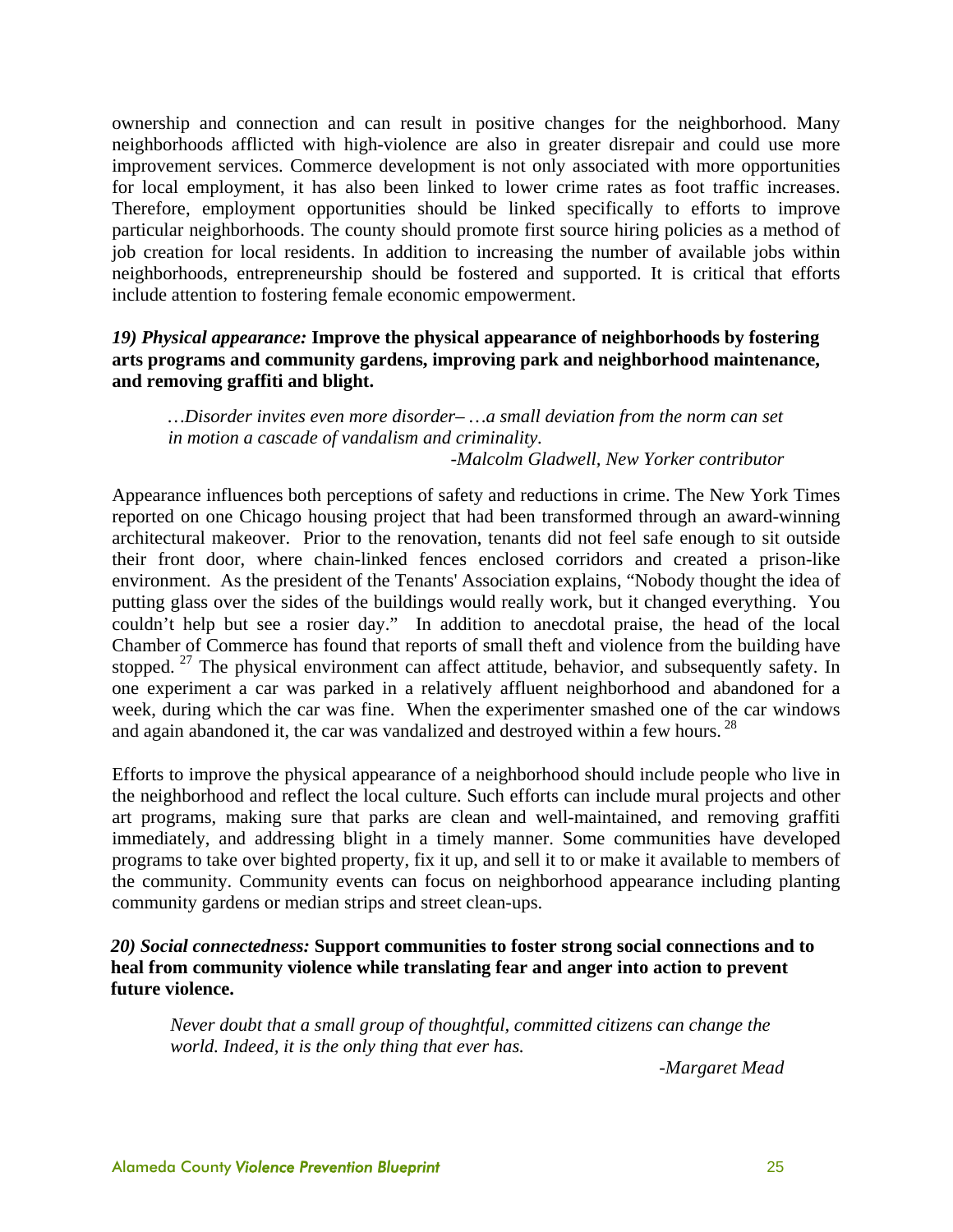Strong social networks and connections correspond with lower rates of homicide, suicide, and alcohol and drug abuse.<sup>29,30</sup> One study showed that children were mentally and physically healthier in neighborhoods where adults talked to each other.<sup>31</sup> Both individuals and families benefit through their social connections when networks are used to find a job, companionship, or support in times of need. As interactions between diverse sets of people increase, a community moves towards a norm of generalized reciprocity: I'll do this for you without expecting anything specific back from you, in the confident expectation that someone else will do something for me down the road.32 Such networks also produce and enforce social sanctions and controls to diminish negative behavior and reduce the incidence of crime, juvenile delinquency, and access to firearms within communities.  $33, 34$ 

In communities that experience a lot of violence, residents live with fear, anger, and hopelessess. It is important to acknowledge these feelings, provide opportunities for them to be processed and worked through, that families are aupported through their grief, and that the community can come together to collectively reduce the chances of future violence. Community gatherings, grief counseling, appropriate and sensitive media coverage, support to victims' families –including helping them navigate different government systems and departments– developing a crisis response network, and translating the contributing factors to the violence into effective policy action can all help prevent violence.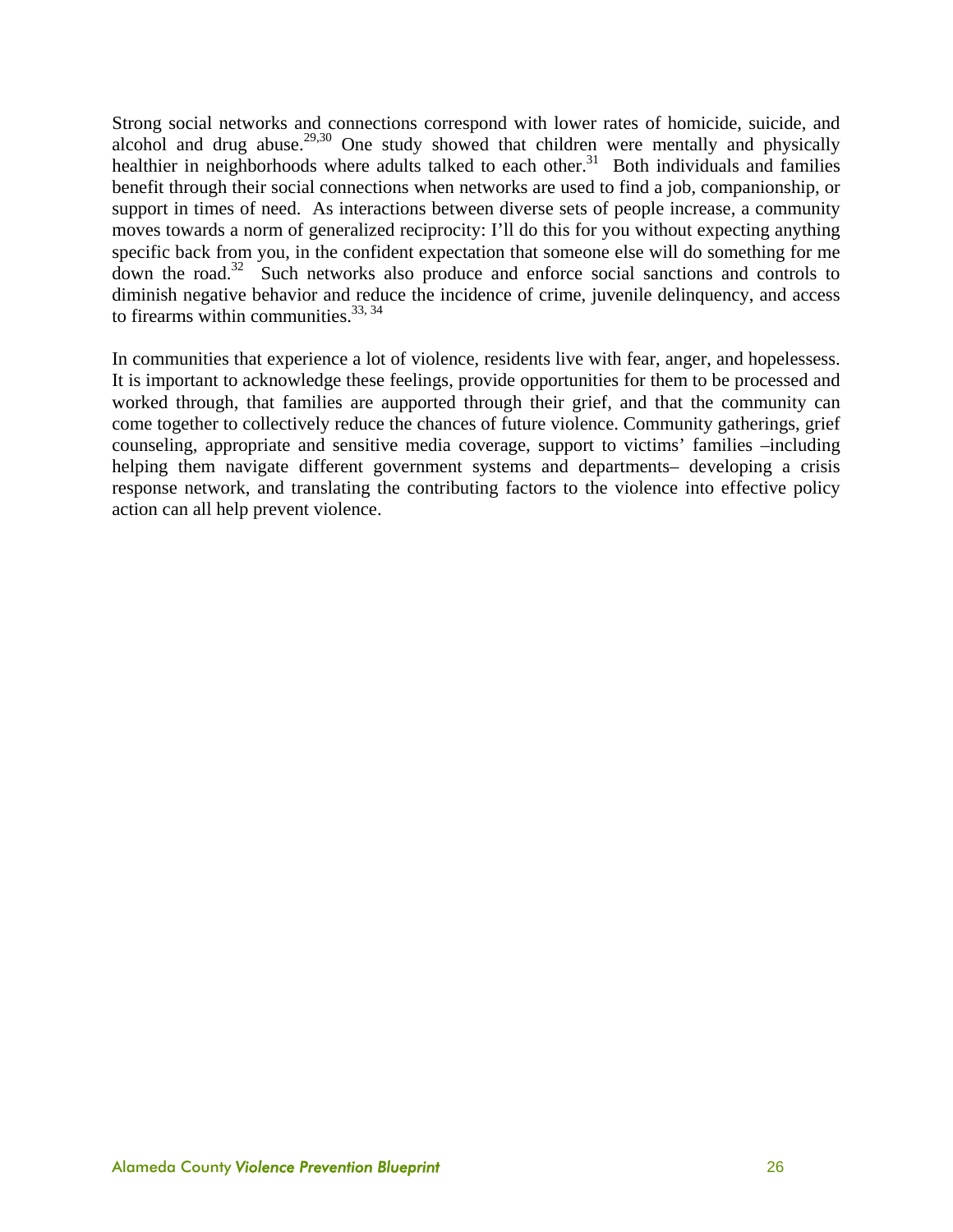#### **OBJECTIVE #4: ENSURE PROGRAM AND GOVERNMENT EFFECTIVENESS**

Programs and services for children and youth, families, and neighborhoods need to be well thought-out, coordinated, and build on what is already working and promising practices. Ensuring that resources are used in the most effective way, that service providers have the requisite skills, and that the county is addressing its highest priority needs requires staffing and structure. Further, the programmatic and service recommendations are a framework that represents the best thinking of people throughout Alameda County and reflects violence prevention research. However, on an ongoing basis they must be prioritized and assessed. It will require dedicated staffing to establish and carry-out the specifics.

#### **PRELIMINARY OUTCOME MEASURES:**

- Increased accountability for violence prevention outcomes
- Increased coordination of violence prevention planning and activities
- Increased leadership on violence prevention
- Increased understanding of effective violence prevention

#### **RECOMMENDATIONS:**

*I. Strategy and coordination (see organizational structure on page 30)* 

#### **i) Create an Alameda County Violence Prevention Coordinator position.**

*If we do not change direction, we are likely to end up where we are headed. -Chinese proverb* 

A Violence Prevention Coordinator can carryout major responsibilities associated with successful implementation of the *Blueprint*. The Coordinator should report to someone at a high level in county government in order to promote accountability and to ensure authority to work with all relevant stakeholders within county government.

*Responsibilities:* The Coordinator will be charged with carrying out activities that promote violence prevention outcomes throughout the county. To achieve this, the Coordinator will be responsible for:

- Carrying out day to day responsibilities for coordinated violence prevention efforts;
- Fostering coordination and collaboration, including staffing the Leadership Council and its subcommittees;
- Training, campaigns, and information about models and best practices;
- Resource development;
- Assessing resource allocation and alignment;
- Implementing strategy and priorities and associated activities.

*Staffing:* The Coordinator should be supported by a combination of dedicated and in-kind staffing. In-kind staffing should come from participating County departments and agencies. Dedicated staffing overtime may include one or two additional support positions. The Coordinator should have a solid understanding of violence prevention, the capacity to coordinate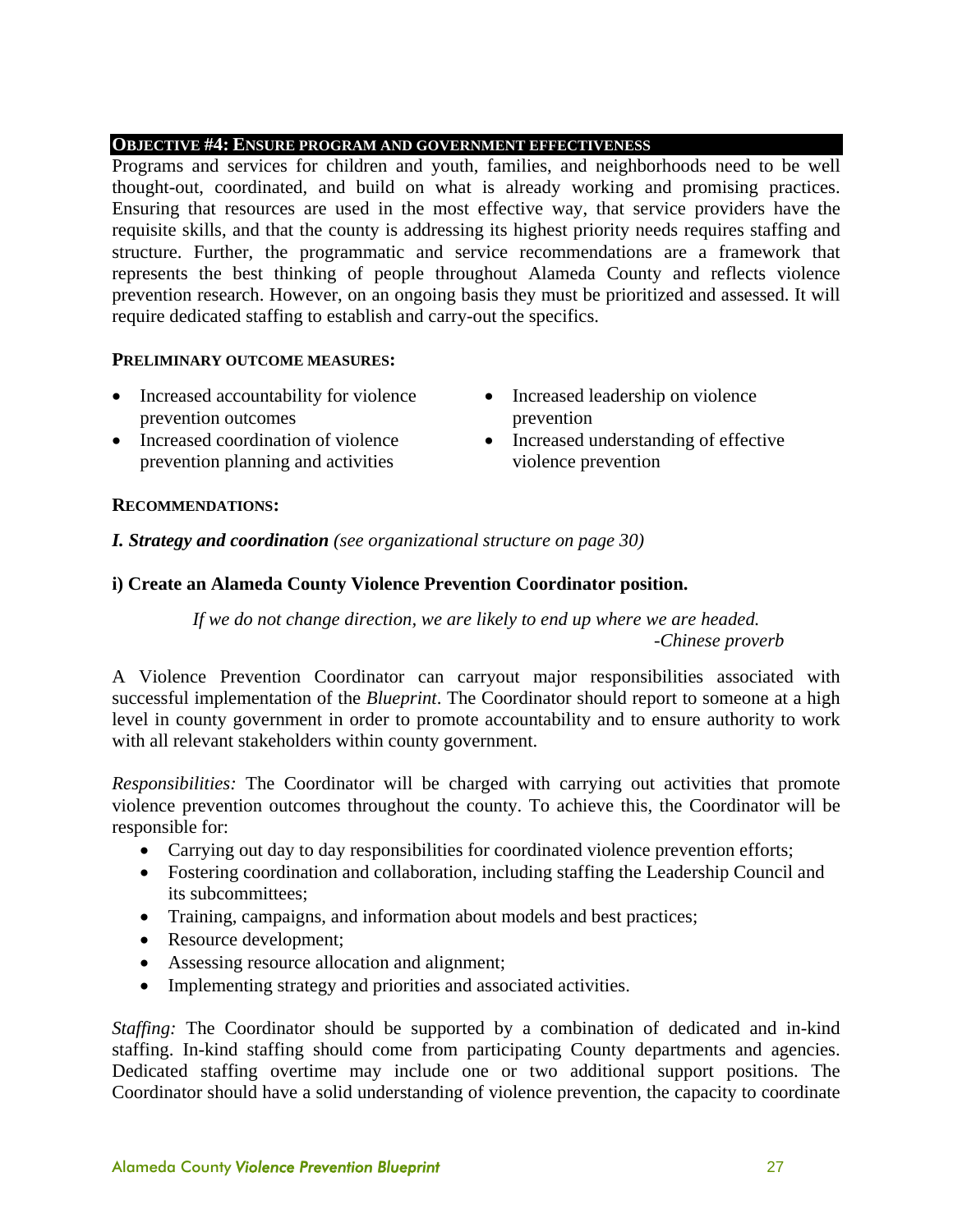and staff the bodies that make up the structure, the ability to engage diverse public and private stakeholders in an ingoing and effective manner, and the ability to work with all constituencies including but not limited to members of the Board of Supervisors and other elected officials, agency directors and departments, program staff, community members and youth.

#### **ii) Establish and maintain a public-private Leadership Council.**

*Let us put our minds together and see what life we can make for our children. -Sitting Bull* 

Violence prevention efforts "require a comprehensive effort from all segments of the community, beginning with the individual and involving education, community action, social support, and competency building."<sup>35</sup> In order to ensure a 'central intelligence' to violence prevention in Alameda County and to establish a venue for well-thought-out coordination, the County should establish a diverse public-private Leadership Council.

*Responsibilities:* The Leadership Council will serve in an advisory capacity and be responsible for:

- Providing advice about violence prevention priorities, resource allocation, policies, and on-going strategy
- Assessing where resources are used and their outcomes as well as the need for reallocation to support priorities and making recommendations accordingly
- Determining appropriate relationships to and coordination with other related efforts
- Considering how County efforts can be more supportive and non-competitive with local efforts and making appropriate recommendations
- Making recommendations about appropriate violence prevention policy for the county
- Fostering community engagement/input
- Establishing and maintaining effective public/private partnerships
- Coordinating with community efforts
- Establishing effective working groups and maintaining or disbanding as appropriate
- Promoting a sense of hope that violence is preventable

*Participants:* The Leadership Council should include representatives from county and local governments, county departments and agencies (see County Coordinating Council), legislative representatives, community members, youth, business. labor, the faith community, communitybased and grassroots organizations, schools and school districts, colleges and universities, parks/recreation, media, California Department of Corrections, California Youth Authority, Housing Authority, the Community College District, the County Administrator's Office, and other relevant stakeholders.

*Subcommittees:* The Leadership Council should identify other groups in the County working on similar or related issues and establish mechanisms to link with them and not duplicate efforts. The Leadership Council should also establish subcommittees as a primary vehicle for getting work done and should be explicit about who should be in each to maximize outcomes and minimize meeting time for participants. Attention should be paid to including individuals who have knowledge about given issues and the capacity to influence resources and policy. To the extent possible, subcommittees should be ad hoc in nature with specific goals and timeframes.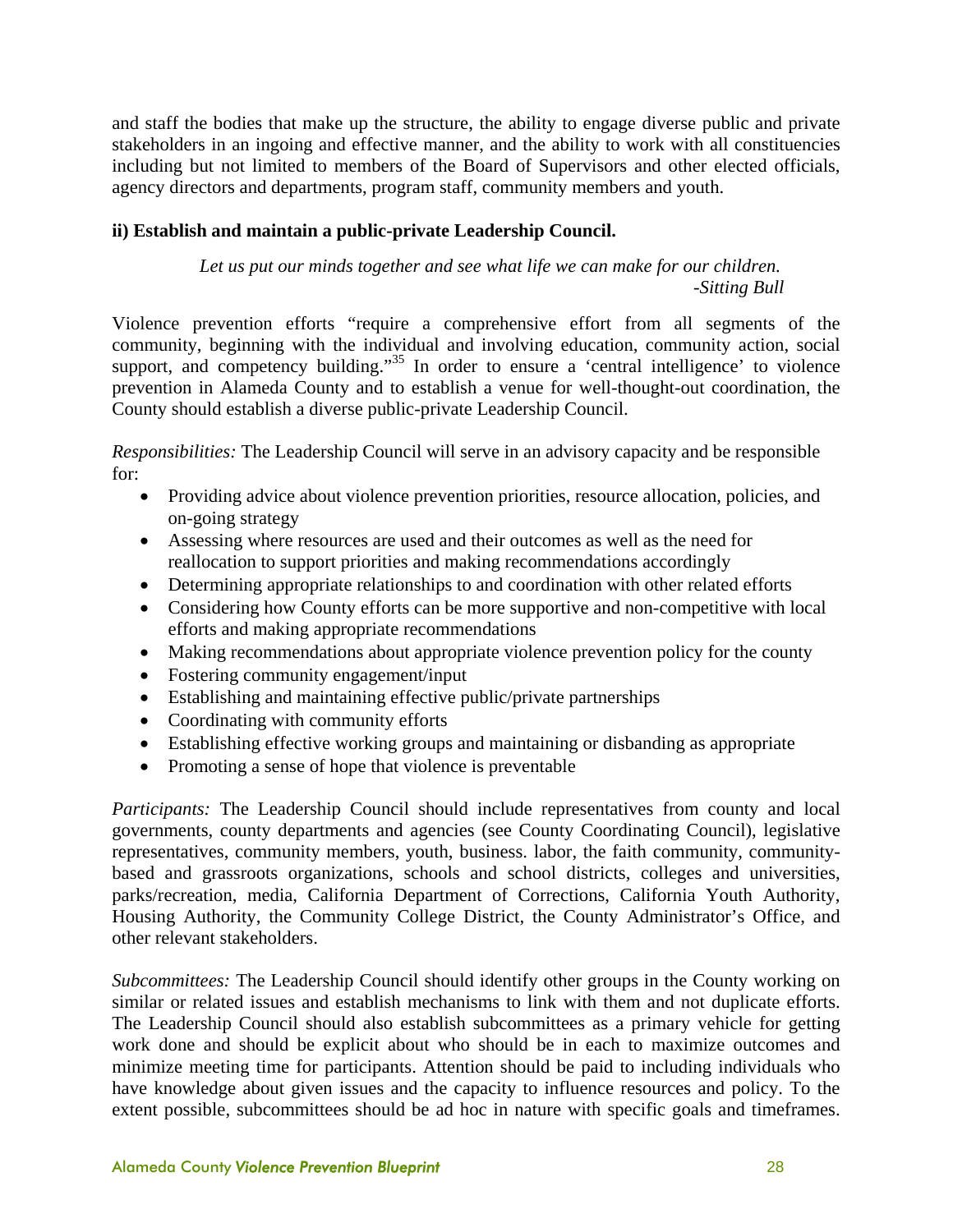To begin with, the Leadership Council should establish subcommittees for initial priorities. In addition, the Leadership Council should continue the data working group (See *Assessment and evaluation: Establish data systems*). In addition, one subcommittee, *County Coordinating Council,* should include only County agencies and departments to enhance effective governmental collaboration and service delivery.

*County Coordinating Council:* The County Coordinating Council will be a venue for relevant county entities to collaborate on violence prevention activities. Violence crosses the boundaries between criminal justice, health and human services, and education. As such, the responsibility for reducing and preventing violence in Alameda County spans multiple jurisdictions, numerous agencies, departments, and programs, each addressing a different part of the larger problem. Further, there are multiple efforts within schools and school districts, cities and municipalities, and those lead by grassroots and community-based organizations, all of which make important contributions to reducing violence throughout the country. Too often, these varied sources are not coordinated effectively enough or are duplicative. As a result, the resources and services provided by County government to address community problems are delivered in a way that is not always as helpful to local efforts as they can or should be. When violence occurs, it does not affect the sectors of the community represented by agencies and departments in isolation, but rather affects multiple community sectors simultaneously and indiscriminately. For this reason, a cohesive violence prevention approach spanning multiple disciplines is required. While expertise within each department and discipline is essential to advancing violence prevention knowledge and understanding, this can create a system that is difficult for community practitioners to access and navigate.

*Purpose:* The County Coordinating Council and its members will be responsible for ensuring high-level governmental coordination and leadership, sharing and coordinating data, reducing duplication and building on existing efforts, identifying and reducing gaps in governmental services and functions, implementing violence prevention strategy within participating departments and agencies, promoting individual agency and department follow through, ensuring all staff is working in a coordinated matter, ensuring current effective violence prevention city-county efforts continue, communicating in a common voice, and establishing mechanisms to pool prevention resources across jurisdictions.

*Participants:* This subcommittee should consist of only county department and agency directors whose budgets are controlled by the Board of Supervisors and who have mandates related to violence prevention, the recommendations delineated in this *Blueprint*, and the risk and resilience factors associated with violence in the County. These include: probation, public health, social services, behavioral health, sheriff's office, district attorney, public defender, firefighters, libraries, general services administration, and the County Administrator's Office.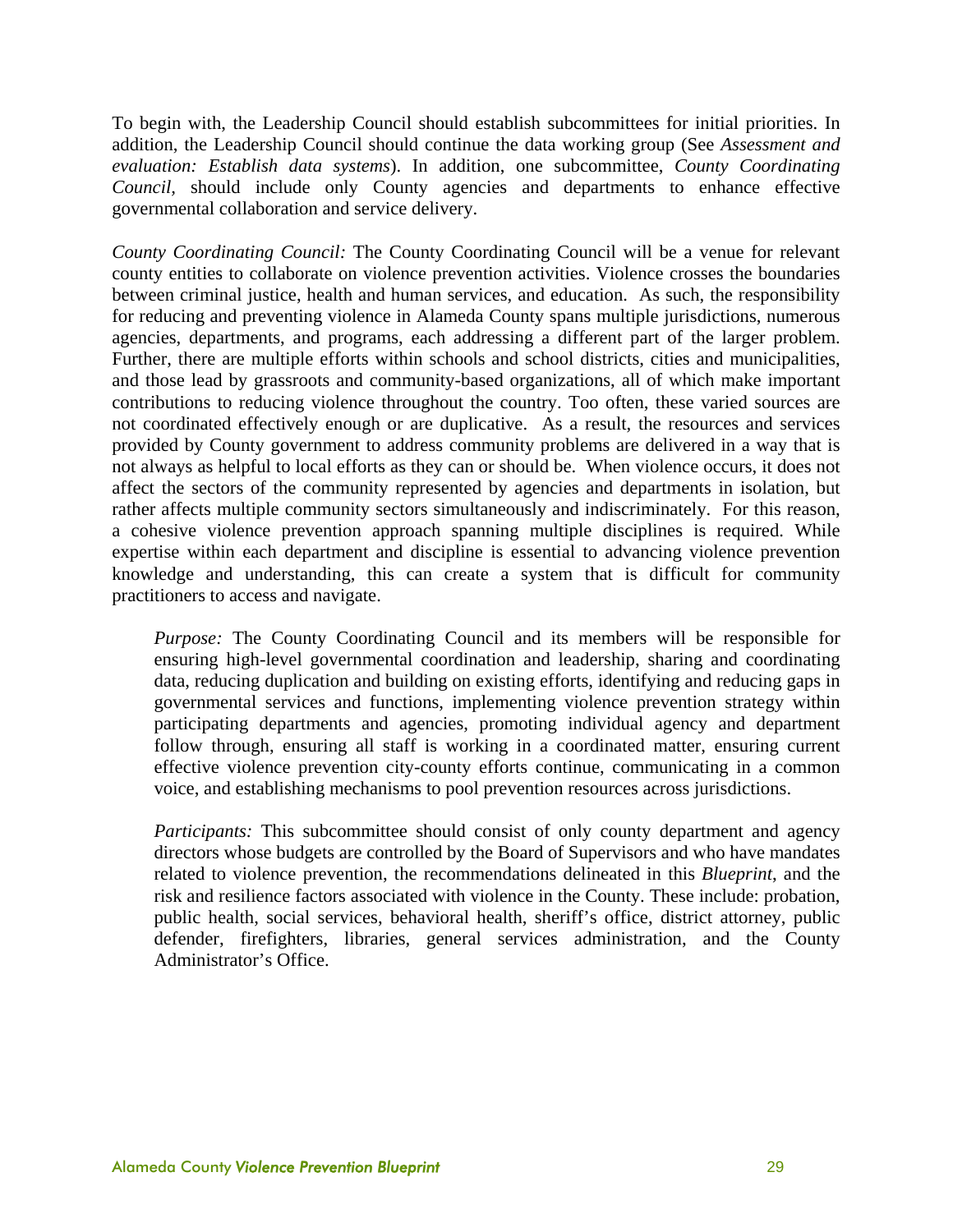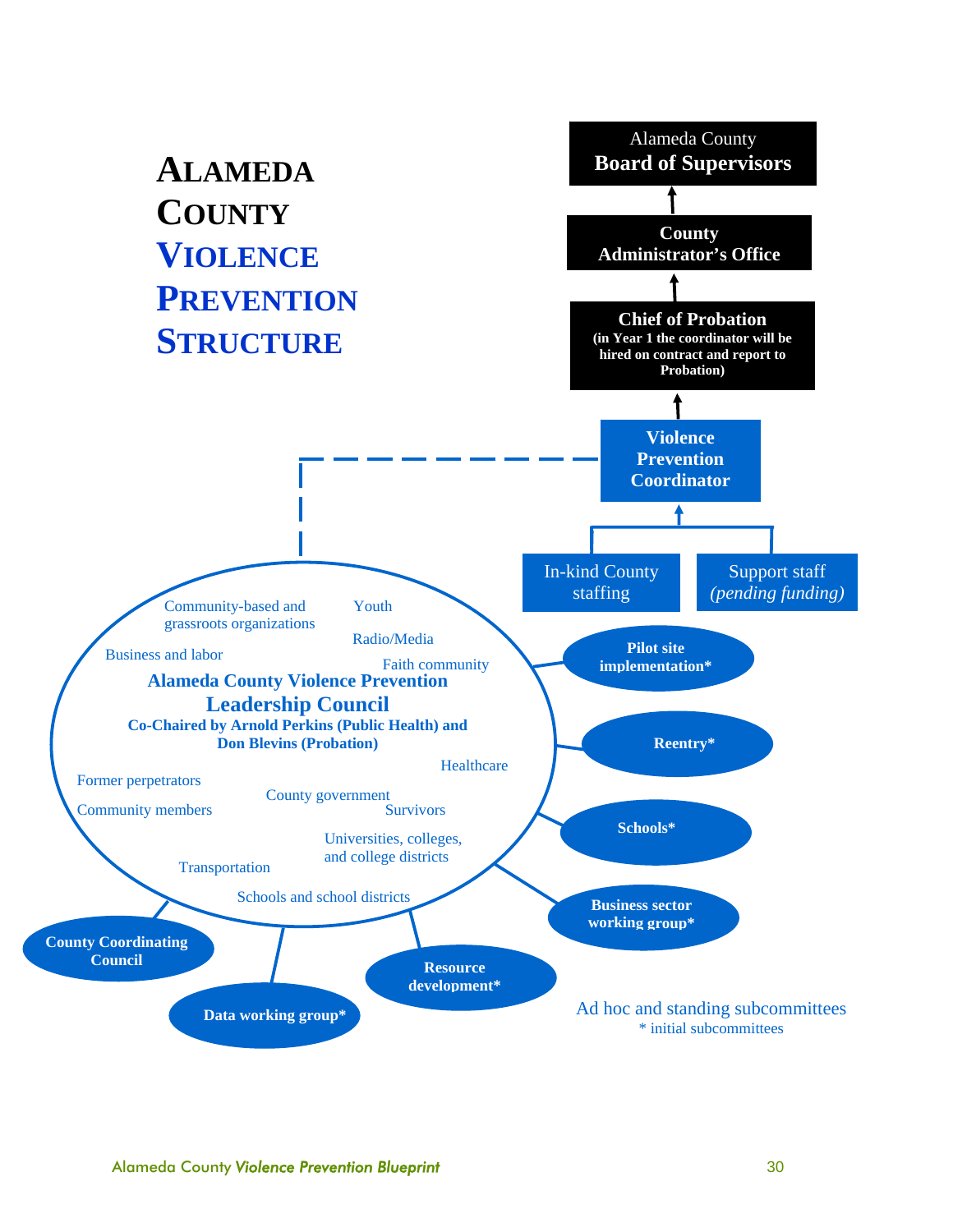#### *II. Training, communications, and information*

#### **iii. Enhance violence prevention skills through interdisciplinary training and conferences.**

*For it isn't enough to talk about peace. One must believe in it. And it isn't enough to believe in it. One must work at it.* 

*-Eleanor Roosevelt* 

Practitioners, service providers, program directors and elected officials need skills to prevent violence. Cross-disciplinary training will build a common language, foster understanding about different roles, and build necessary skills. Training topics include a public health approach to violence prevention, risk and resilience factors, interdisciplinary collaboration, behavioral and gender norms, best and promising practices, violence-specific topics (e.g. sexual assault, child abuse, youth violence, etc.), advocacy, working with the media, engaging youth, community engagements, and leadership development. Training workshops and conferences provide one venue to share this information.

#### **iv. Provide information about effective and promising models and approaches.**

*Communication leads to community, that is, to understanding, intimacy and mutual valuing.* 

#### *- Rollo May*

Service providers and members of the community need information about what is going on across the county, best practices, and where to go for specific violence prevention–related information and services. Some information may be made available upon request. The information should include promising and best practices that support the *Blueprint* recommendations and are applicable in Alameda County. There should be a mechanism for various jurisdictions in the County to share information and resources and relevant county agencies, departments, and community-based organizations can help ensure that the appropriate information is available and disseminated.

#### **v. Establish campaigns designed to shift norms about violence, build understanding that violence is preventable, and foster hope that violence will be prevented.**

*Each time a man stands up for an ideal, or acts to improve the lot of others, or strikes out against injustice, he sends forth a tiny ripple of hope, and crossing each other from a million different centers of energy and daring, those ripples build a current which can sweep down the mightiest walls of oppression and resistance.* 

- *Robert F. Kennedy*

Information campaigns should be designed to build awareness that violence is preventable and an understanding of how to prevent it, foster hope, and build on the county's assets, including its diversity. Information campaigns can include the use of multiple channels including radio, television, internet, posters, and presentations at community meeting, neighborhood centers, to elected officials, and at government meetings such as superintendents, police chiefs, and agency and department heads. In addition to information campaigns, other campaigns should focus on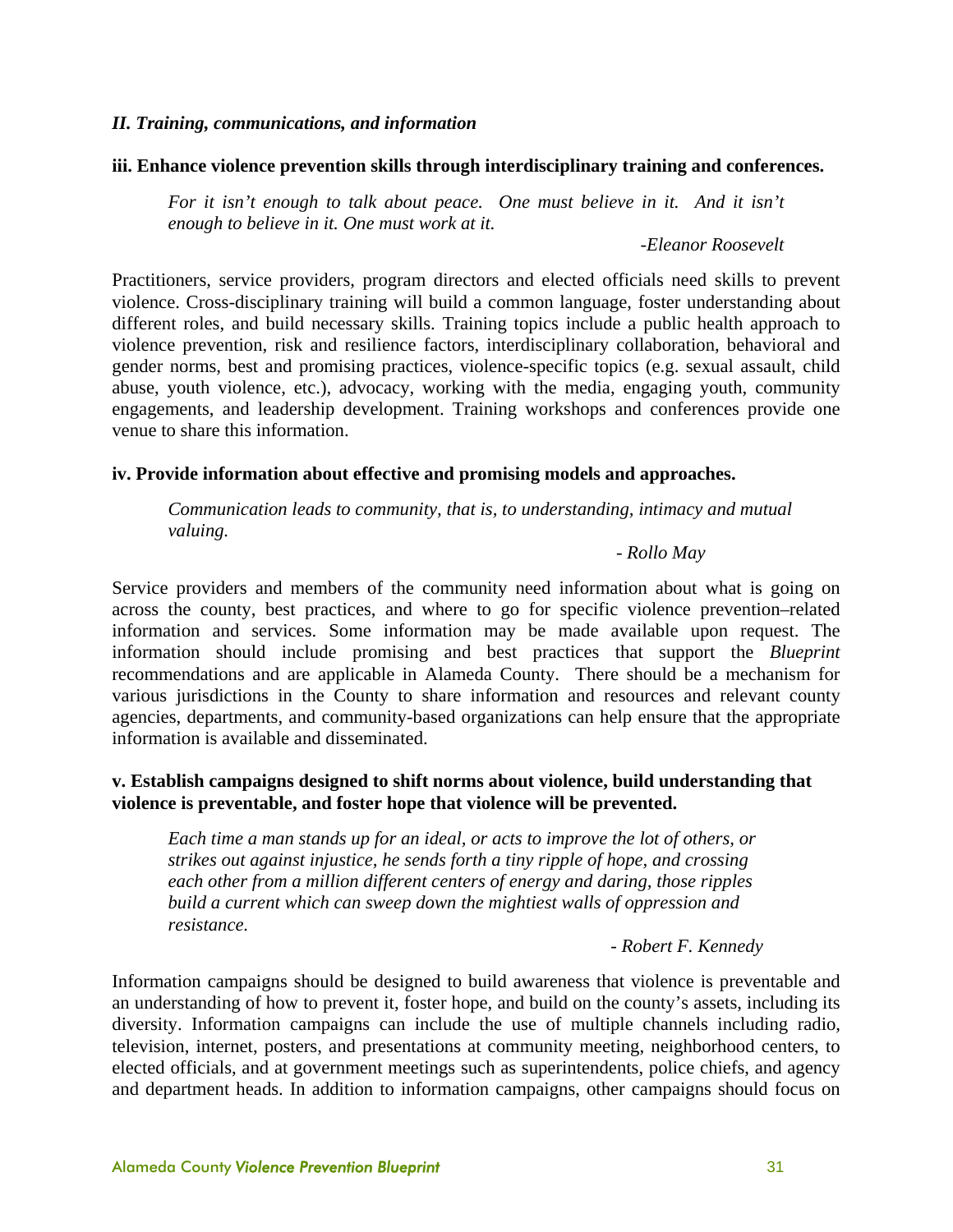shifting norms about violence from the point at which violence is tolerable to the point at which violence is unacceptable. One campaign option is to create a ballot initiative. As a county-wide initiative, voters can have the opportunity to voice their support for violence prevention efforts. A ballot initiative could include specific items, be a referendum on the *Blueprint*, or could contain general language about the need for safe homes, safe streets, safe schools, and safe neighborhoods. The process could help build voter understanding that violence is preventable and forge a greater mandate for violence prevention.

#### *III. Resource alignment and allocation*

**vi. Identify gaps and priority areas (e.g. specific populations or locations) and align and allocate existing resources to serve major priority needs and gaps.** 

*They always say time changes things, but you actually have to change them yourself.* 

*-Andy Warhol* 

The county already has multiple resources invested in violence prevention. It is critical that these resources be aligned for the greatest impact. Further, since resources are scarce in comparison to need, it is critical that resources be allocated to meet the greatest need, with the greatest chance of success, and in sufficient dosage to have an effect. To accomplish this, the county should map how it is addressing its priorities related to children and youth, families, and neighborhoods, assess the need in each of these areas, and allocate resources accordingly.

#### **vii. Establish stable funding sources to support effective violence prevention efforts in the county and develop resources for special projects and efforts.**

*The ultimate measure of a man is not where he stands in moments of comfort and convenience, but where he stands at times of challenge and controversy. -Martin Luther King Jr.* 

Too often prevention efforts are cast adrift in tough budget times, in spite of the promise that prevention can improve the quality of lives, while saving lives and money. In order to ensure adequate funding levels, a combination of funding sources is required. They are:

- *Designated county resources*: It is vital that there be designated resources in the county budget to pay for staffing and supplies –and to send a clear message that violence prevention is a county priority.
- *Agency and department contributions*: Agencies and departments should contribute a percentage of their budget to support implementation of the violence prevention programmatic and services recommendations and the activities of the coordinator, such as training events and campaigns. The County Administrator should recommend the appropriate amount. While agencies and departments have been forced to go through tough budget reductions, individual contributions will build ownership in the combined efforts, ongoing attention, and commitment to success. It also reinforces the message that violence prevention is a priority and that many stakeholders are part of the solution.
- *In-kind staffing:* Relevant agencies and departments should contribute in-kind staffing to support the functions of the coordinator and the goals of the *Blueprint*. This will ensure better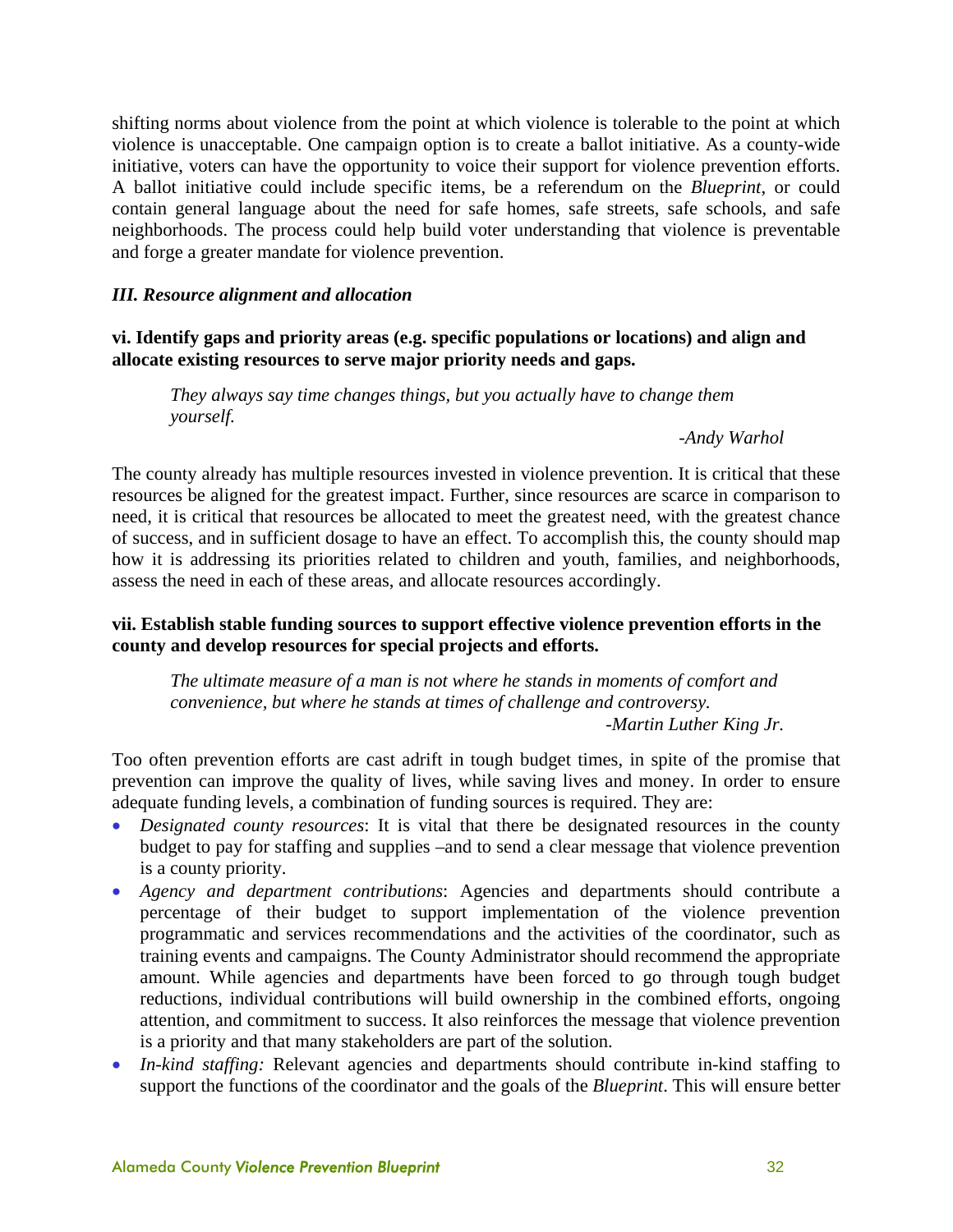communication and coordination across departments and build shared ownership of violence prevention activities and priorities.

- *Government and foundation grants:* Additional funding to support special projects and/or to establish mini-grant programs should be raised from non-county sources including through foundations, corporate donations and giving programs, individual contributions, federal appropriations, and grants to state and federal agencies. These funds should be raised to support efforts consistent with the *Blueprint*. Local elected officials, office staff, and other stakeholders should work with state and federally elected officials to bring in resources such as through federal appropriations or waivers that will increase flexibility in state and local requirements to support the county's priorities.
- *Federal and State appropriations:* Violence prevention staff should explore opportunities to bring state and federally appropriated dollars into the county to support county-wide efforts and to bolster local initiatives.
- *Filing, registration, and license fees:* Violence prevention staff and appropriate county staff should assess opportunities to add incremental fees that could support violence prevention efforts. In many cases, these might include adding fees associated with the costs of violence and investing these into prevention. For example, court filing fees associated with violence and assault charges could be increased. Whatever fees are deemed appropriate, it is critical that they not displace current funding for prevention and treatment. For example, a portion of marriage license fees support domestic violence programs and these levels should remain intact.
- *Private contributions:* Violence prevention staff should establish a mechanism through which private contributions can be made to support violence prevention efforts in the County and contributors can feel confident that their contributions are being used efficiently and effectively.

#### *IV. Assessment and evaluation*

#### **viii. Establish data systems that are coordinated and enable effective tracking of associated risk and resilience factors, violence indicators and milestones, and that will enable good decision-making across departments and agencies while informing policy.**

#### *When I hear about a program that saved one person, I hear a failed program. -Unknown*

Alameda County needs improved data systems that enhance access, facilitate sharing across departments, and answer questions that will promote the most effective violence prevention efforts. This includes ensuring that data collected not only counts the incidence of violence but can track progress on reducing associated risk factors and bolstering associated resilience factors. Specific indicators should be established for the priority action areas in this *Blueprint* and progress should be tracked and reported to the Board of Supervisors, agency and department leaders, and to the public. Further, this information should be used to shape future policies and set priorities for action.

One method for informing policy with data are review teams. Review teams assess cases on an individual basis and use findings to inform policies. For example, the *Not Even One Campaign* brought together representatives in public health, law enforcement, education, business, and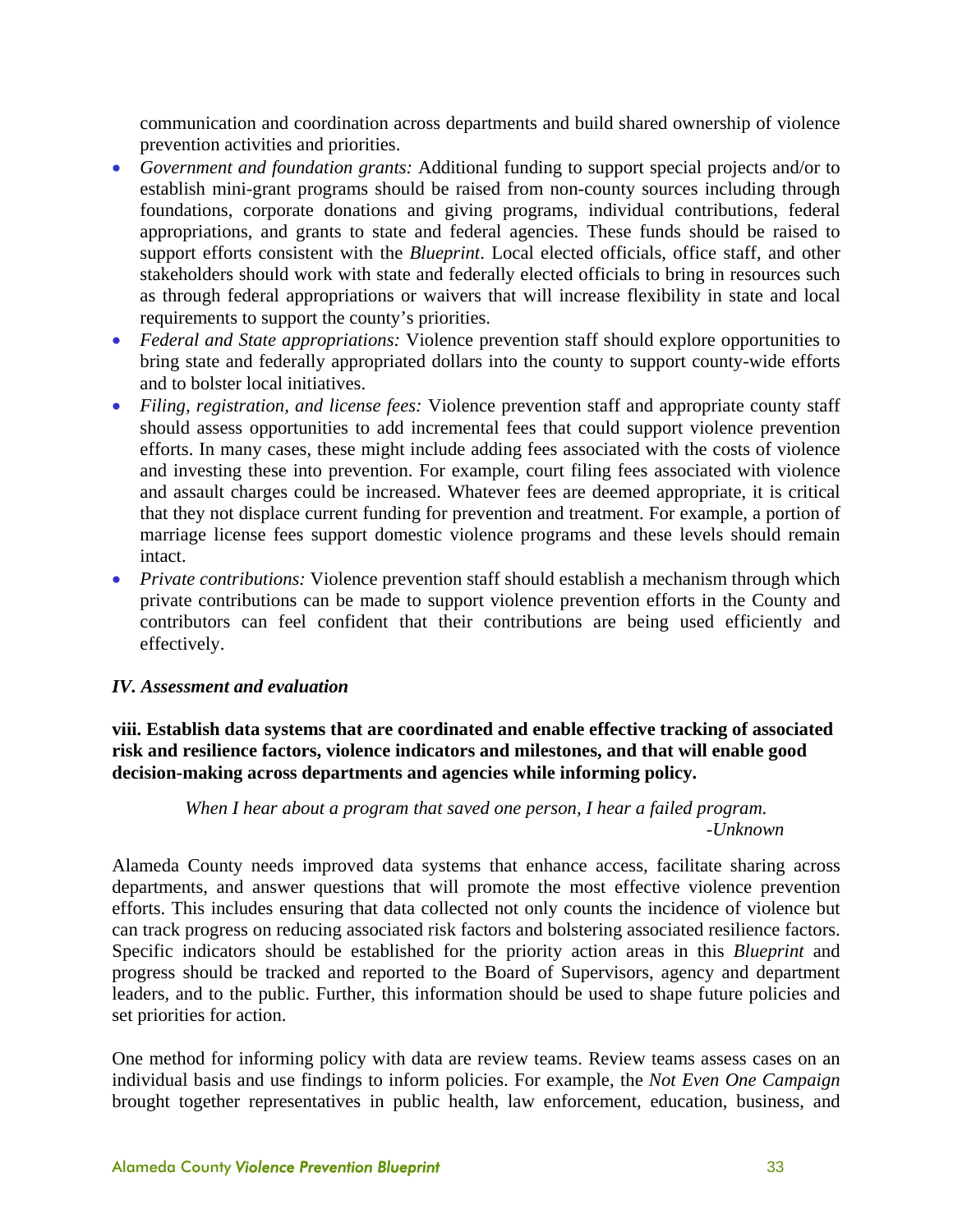firearm victims, and used public health research methods to review firearm related deaths of youth in their communities and identify strategies that could have prevented these deaths. These findings were shared with community leaders and local agencies to help prevent similar outcomes in the future. Child death and domestic violence review teams have worked in similar ways. It is important that the findings translate into preventive policy and action.

Evaluation is a critical component of ensuring that efforts are effective and addressing the identified need; therefore adequate resources should be put into data and evaluation efforts. Good evaluation will increase the viability of funding streams to the county and to community-based organizations by demonstrating effectiveness and establishing credibility. Those responsible for assessment need evaluation guidelines as well as technical assistance and resources to conduct evaluations. In developing evaluation guidelines, the appropriate level of resource should be considered. For example, proven programs need only be evaluated for fidelity and fiscal management, while new programs need more scrutiny to ensure they are achieving the desired outcomes. Finally, evaluation methodology is has not caught up entirely with the understanding that violence prevention efforts must be comprehensive to be effective. To the extent possible, evaluation should consider the overall context and not demand only linear programming.

#### **ix. Ensure that county departments and agencies and service providers are held accountable for violence prevention efforts in the county.**

*Leaders are made, they are not born. They are made by hard effort, which is the price which all of us must pay to achieve any goal that is worthwhile.* 

*-Vince Lombardi* 

The county needs more concerted leadership speaking up about preventing violence and holding those responsible more accountable. County leaders can spread hope and meet with community constituencies to hear their perspective and keep them updated. Further, county leaders must hold those accountable for expected activities and outcomes. This includes hiring agency and department leaders and program staff and managers with an understanding of violence prevention and a commitment to it and assessing performance in annual reviews. In addition, people within the County need high-quality services and need to know that their resources are being used effectively. Therefore, all service providers should be supported in their efforts to provide quality services and should also be held accountable for doing so.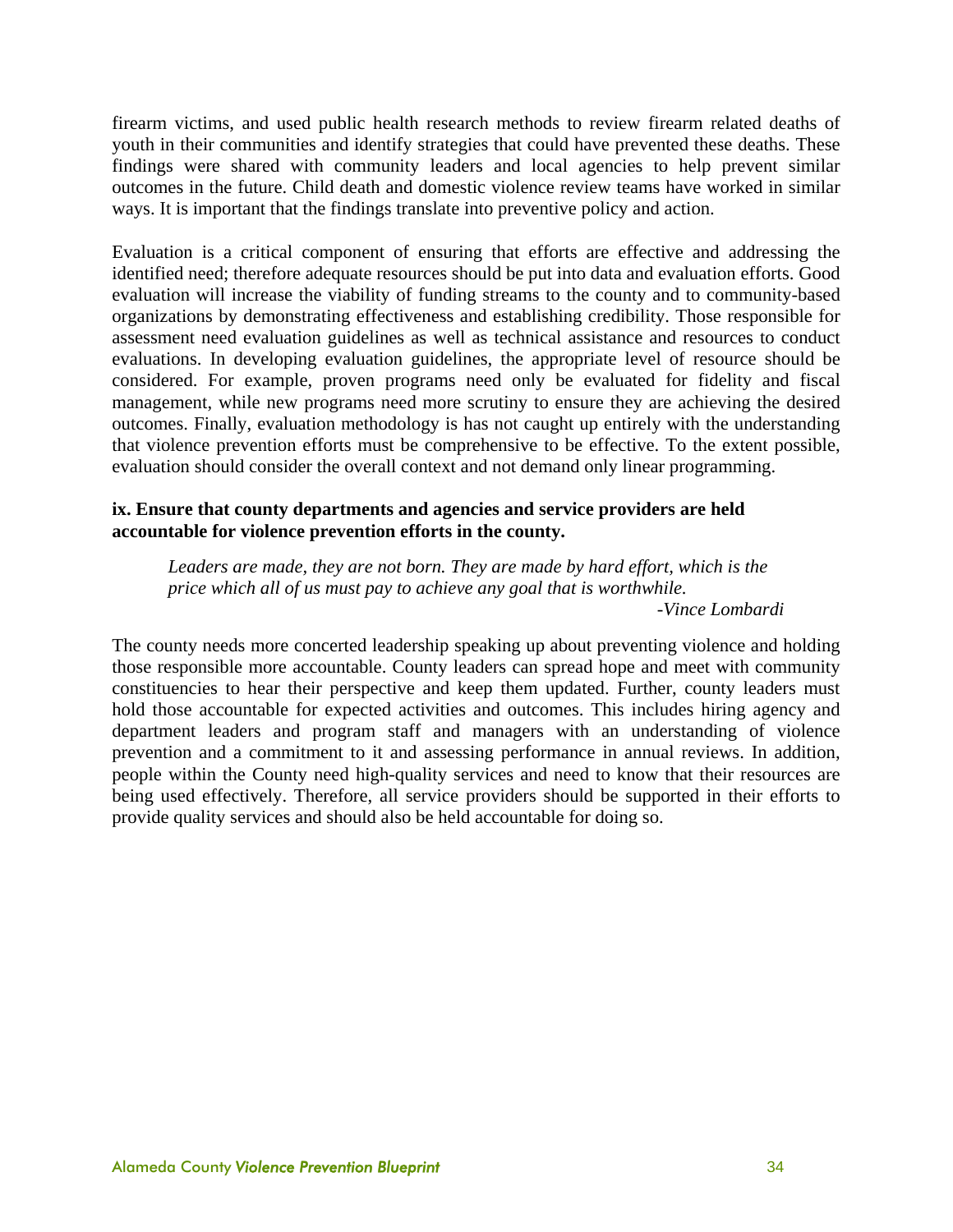#### **APPENDIX A: RISK AND RESILIENCE FACTORS**

#### **RISK FACTORS**

Risk factors are characteristics or circumstances that increase the likelihood of an individual, family, or community being affected by or perpetrating violence. The effects of risk violence are complex, interactive, and cumulative. Not everyone exposed to these risk factors will become involved in violence, but those who are exposed to multiple risk factors have a higher prevalence of antisocial behaviors and a greater likelihood of decreased intelligence and social competence.<sup>36,37,38</sup> The combination, frequency, and severity of risks influence whether or not problems develop.<sup>39</sup> According to Dr. James Garbarino, "No one risk or asset counts for much by itself. It is only the overwhelming accumulation of risk without a compensatory accumulation of assets that puts kids in jeopardy".<sup>40</sup> Interviewees identified a number or risk and resilience factors.

#### **1. Poverty and economic disparity**

Many interviewees identified poverty as a significant risk factor in Alameda County. Lack of employment opportunities creates a sense of hopelessness and is a stressor. Some who cannot earn an adequate or living wage as part of the mainstream economy may turn towards drug dealing or other illegal activities to make a living. Several interviewees suggested that this is the case in Alameda County. For example, according to one person, "People are selling dope; they are getting involved in the drug markets because they need food". Furthermore, if the local economy is in decline, there tend to be less support services available to residents and deterioration of the local infrastructure. One interviewee said that gangs, which are developing as a response to disenfranchisement, represent a major risk factor for violence within the county. Declining quality among schools and housing contribute to the feeling among youth that society does not care about them; violence is often the mechanism by which youth express their frustrations and anger about the disparities that exist within their worlds.

#### **2. Illiteracy and school failure**

According to the 2000 U.S. Census, 17.6 percent of adults in Alameda County over the age of 25 have not completed high school. Although this figure is only slightly lower than the statewide rate of 18.8 percent, the high school drop out rates for the Berkeley, Oakland and Newark Unified School Districts are significantly higher than the statewide average. According to the Alameda County Public Health Department, the Oakland Unified School District alone has a high school drop out rate of 19.7 percent, which is almost double the state's average rate of 10 percent. The countywide drop-out rate for minority students, however, is significantly higher. According to the Alameda County Health Care Foundation, Latino/a youth have the highest drop-out rate of any ethnic group within the county (24.3 %) followed by African-American students, whose current drop-out rate is 21.9 percent. This in turn impacts future opportunities. As one interviewee put it, "There is no true employment for uneducated people and people without work experience."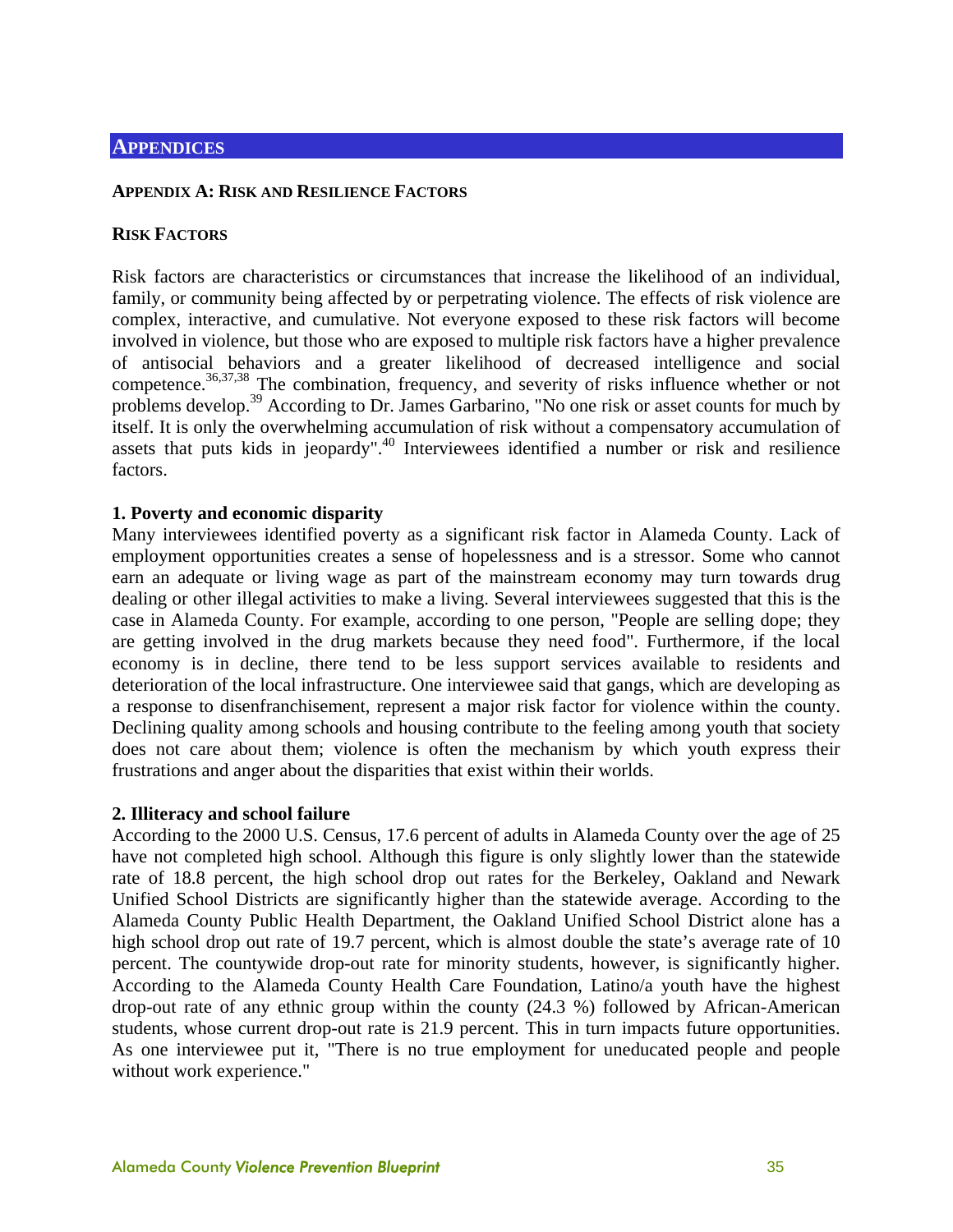Many interviewees identified the educational system, academic failure, and truancy as a major risk factor for violence in the county. Many young people have unmarketable skills and a lack of opportunity as a result. Further, youth in the juvenile justice system with a learning disability and in need of special services don't get those needs necessarily met by the schools.

There is a strong correlation between school failure and aggressive or violent behavior.<sup>41,42</sup> Further, research shows that chronic exposure to violence harms a child's ability to learn.<sup>43</sup> When children's energies are redirected because they are defending themselves against outside dangers or warding off their own fears, they have difficulty learning in school.<sup>44</sup> The relationship between violence and learning is particularly significant because cognitive skills form the foundation of academic success, self-esteem, coping, and overall resilience.

#### **3. Alcohol and other drugs**

Interviewees identified substance abuse and the presence of drug markets as major contributors to the problem of violence in the county. Substance use and abuse contribute to violence in the home and the community. For example, it was associated with intimate partner violence as well as with shootings that happen at parties and cultural celebrations. Finally, many interviewees postulated that drug markets and struggles over them contribute to violence and in particular to homicides.

Nationwide, alcohol is the drug most closely associated with violent incidents; some researchers estimate that it is implicated in 50 to 66 percent of all homicides<sup>45</sup>, 20 to 36 percent of suicides<sup>46</sup>, and more than half of all cases of domestic violence.<sup>47</sup> The scientific literature strongly suggests that alcohol, like other drugs, acts as a "multiplier" of crime. The use of alcohol and drugs results in higher levels of aggression and crime. And in neighborhoods where there is a concentration of liquor stores, that neighborhood often suffers from alcohol-related social problems. $^{23}$ 

#### **4. Firearms**

Even if a reduction in the number of hostilities could not be accomplished, a mere reduction in the availability of guns and ammunition would decrease the lethality and injury associated with violence. Firearms significantly contribute to the lethality of violence in Alameda County. For example, in Oakland in 2002, nearly 85% of the 113 of homicides were committed with a firearm.48 Firearms play a major role in domestic violence and can make domestic disputes more lethal. In 2001, there were many domestic violence related calls and of those calls weapons were often involved. In Oakland, 200 of the 2,043 domestic violence related calls involved a weapon.49 Other cities in the Alameda County recording the following: San Leandro (264 of 268), Alameda (203 of 203), Albany (14 of 14), Berkeley (234 of 342), Emeryville (15 of 16), Fremont (556 of 560), Hayward (415 of 425), Livermore (98 of 222), Newark (129 of 137), Piedmont (3 of 17), Pleasanton (93 of 123), and Union City (12 of 242).<sup>50</sup> In addition, in the courts, security is threatened by firearm usage as well, particularly related to domestic violence cases. Some interviewees called for reductions in access to guns.

#### **5. Negative family dynamics**

Many people underscored the contribution of family and home life as contributing to violence. People said that families have a responsibility to model and teach responsible and non-violent behavior. Family dynamics refers to family relationships, interactions, structure, parenting skills,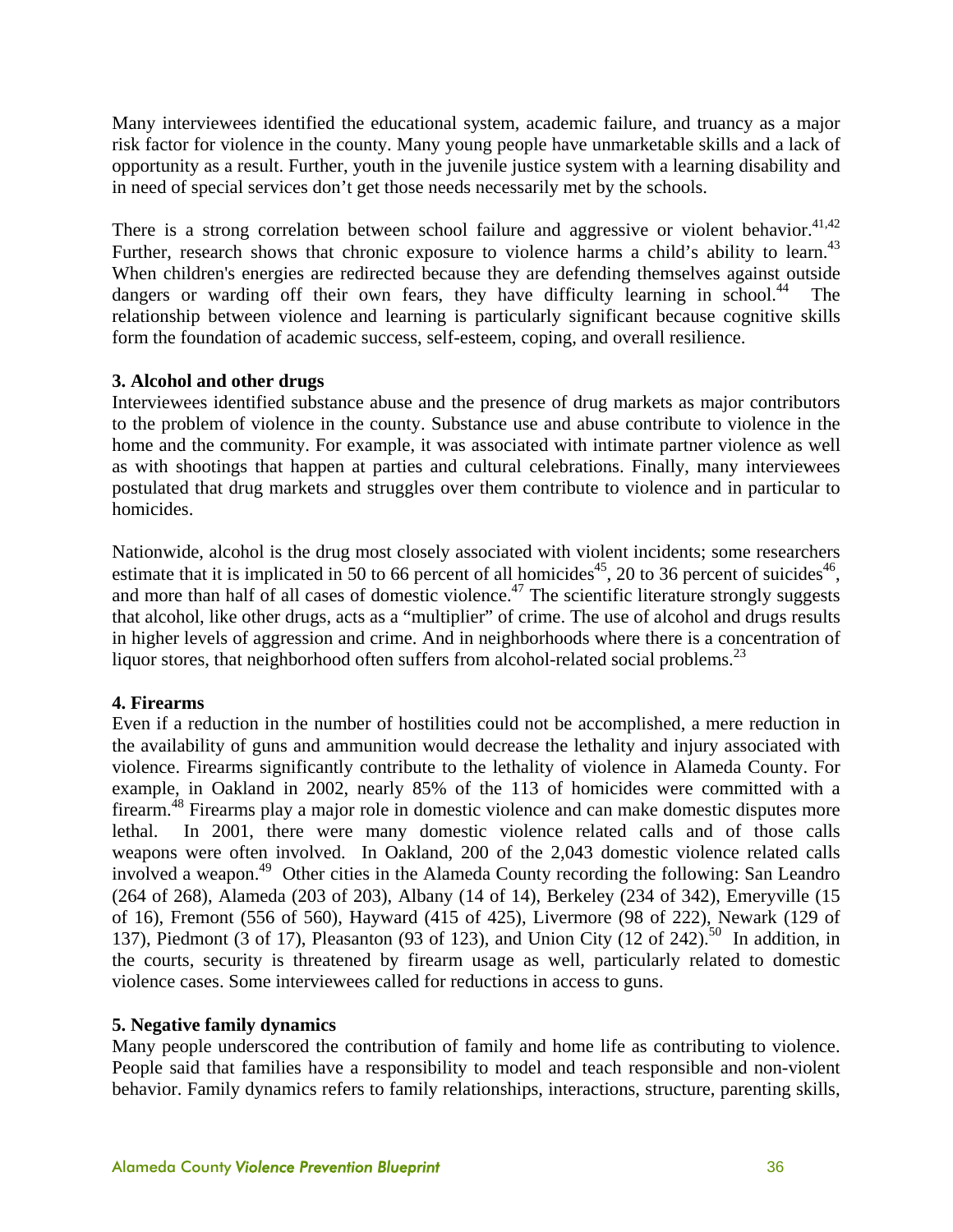family communication, and methods of discipline. An unsupportive home life including psychological or physical abuse can begin or maintain a cycle of violence—in and outside the home. A lack of nurturing interactions between parents and their children harms child development and increases the risk of involvement in violence. Parental practices such as failure to set clear expectations for children's behavior, poor monitoring and supervision, lack of involvement, and severe and inconsistent discipline, have been shown to consistently predict later delinquency.<sup>51, 52</sup>

#### **6. Mental illness**

The California Youth Authority reported that in 2000, 45 percent of male inmates and 65 percent of female inmates had mental health problems. Indications also exist that point to a high rate of behavioral problems among Alameda County's preschool-aged children. In the Child Care Planning Council's February 2002 report, Preventative Mental Health Services for Young Children in Alameda County, the top concerns of childcare center directors included the "aggressive and violent behavior of children." Significantly, in a study conducted by the City of Denver, these same behaviors were observed among approximately half of all serious violent offenders and they are, according to the U.S. Surgeon General, "linked directly to violent behavior." *<sup>53</sup>*

A 2001 report by the U.S. Surgeon General on youth violence argued that the prevalence of mental illness among violent youth is significantly higher than the prevalence of mental illness among non-violent youth. According to this report, surveys conducted by the State of New York and the City of Denver both demonstrated that serious violent offenders were at least twice as likely to suffer from mental health problems as either non-violent offenders or non-offenders. Among violent youth offenders, the rate of mental illness was 28 percent, however, non-violent, youth offenders were plagued by mental health problems at a rate of only 13 to 14 percent. Similar studies in the U.S. and New Zealand have demonstrated that for both young and middleaged adult populations, the greatest risk factor for violence stems from a combination of mental illness and substance abuse.  $\frac{5}{4}$ 

#### **7. Incarceration/Reentry**

Reentry is increasingly being identified as a contributor to violence in the county. Residents are returning following years of incarceration without adequate services, job training, or economic opportunities. Because state law requires the return of parolees upon their release to the county of their most recent residence, Oakland has been dubbed the "ex-con capital of California". According to Oakland's Department of Human Services, the California Department of Corrections (CDC) paroled 2,989 adult ex-offenders into Oakland during the 2000 fiscal year<sup>55</sup>. A recent article in the Los Angeles Times estimated that one out of every 14 adult males in the City of Oakland is on parole or probation.<sup>56</sup> The article also estimated that approximately 11,400 parolees and probationers currently reside within the city limits. Similarly, the National Organization of Black Law Enforcement Executives (NOBLE) found that on a daily basis, "approximately 700 parolees in Oakland are wanted for some type of [parole] violation and that over 50% of reported crime in Oakland is committed by persons on probation or parole." <sup>57</sup> One interviewee said that the number of homicides in an area correlates with the number of people on probation. For younger parolees, there are concerns about what opportunities exist for them. For example, school districts may not want parolees back in school due to safety concerns.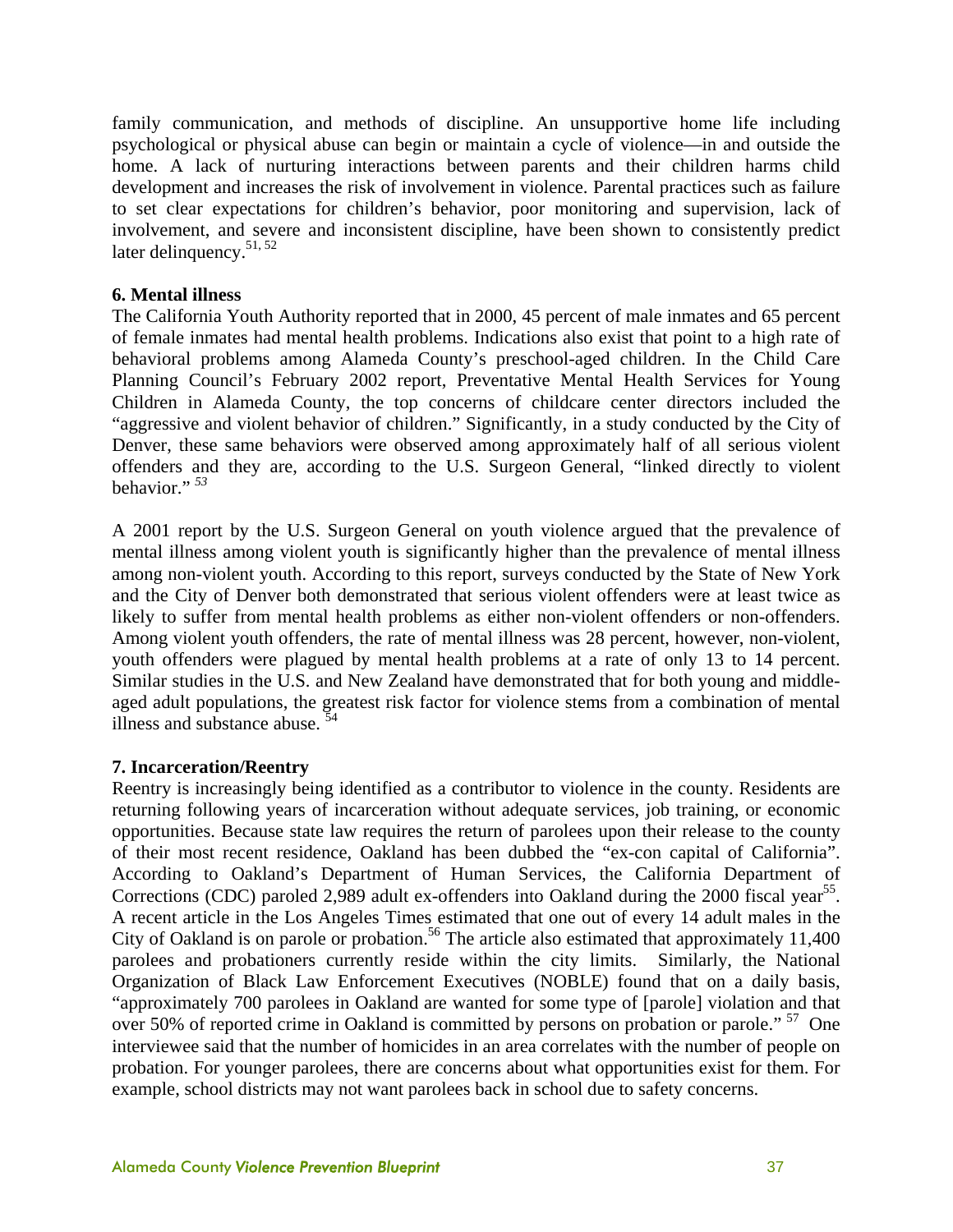The United States has the highest incarceration rate per capita in the Western world.<sup>58</sup> The huge expenditures for prison building are a major determinant of available resources for schools, health, and other government necessities. California's rate of incarceration and expenditure make it one of the highest in the U.S. both for adults and for youth. Men and women are socialized within a violent subculture in prison and this is often spread to communities upon release.<sup>59</sup> Some interviewees noted the trend to high incarceration rates. As one interviewee expressed, "young adults no longer have the luxury to make mistakes."

#### **8. Community deterioration**

Community deterioration includes both a breakdown of supportive networks among community members and a lack of resources such as community recreation areas or health and educational facilities. According to one interviewee, "People are living in negative environments and need to get people out so they can get their heads together." Families living in such communities may be socially isolated, without the personal resources to make up for the lack of goods and services or to escape to a more affluent community. Many interviewees noted the deterioration of some neighborhoods and one person said, "We've lost all connection to our community." The combination of neighborhood poverty and family poverty poses a double risk for young children. Research suggests that moving to a more affluent community enhances the physical and psychological health of children as well as their academic performance, and reduces violent crimes committed by adolescents.<sup>60,61</sup> In addition, the absence of networks and organizations that help reinforce positive values contributes to high rates of violence.<sup>62</sup> For example, lack of validation of violence-free lifestyles in the community may undermine parents' efforts to teach their young children positive behaviors.<sup>63</sup>

#### **9. Discrimination and oppression; power and control**

Oppression, which includes sexism, racism, and discrimination on the basis of age, ethnicity, class, sexual orientation or culture results in inequality and feelings of powerlessness, which underlie many types of violence. Many people interviewed identified discrimination and prejudice as a significant contributor to violence in Alameda County. According to one person, "At the root, it's all the 'isms. Racism, sexism, age-ism – you name it, all the 'isms." Youth may experience oppression based on their age, or the perception that they cannot actively contribute to society in meaningful ways. Several people mentioned young people of color as specifically experiencing discrimination in the county. According to one person, "The system is less responsive, such as police and healthcare. I deal with expendable kids. They're not seen as worth investing in." Another identified racial tension as a major contributor to school violence. Racial tension and conflict was also identified as a contributor to community violence as well as a barrier to positive relations within neighborhoods. Promoting safety in low-income communities can be ineffective because racism, bias, and discrimination can foster conflicts that leave the residents feeling powerless, divided, and alienated.<sup>64</sup> Further, power and control and particularly power over others can be a significant risk factor for violence, particularly for intimate partner violence and sexual assault.

#### **10. Media violence**

Media portrayals of violence enforce the message that violence is a common and appropriate way to solve problems. In addition to the barrage of violent images that children are exposed to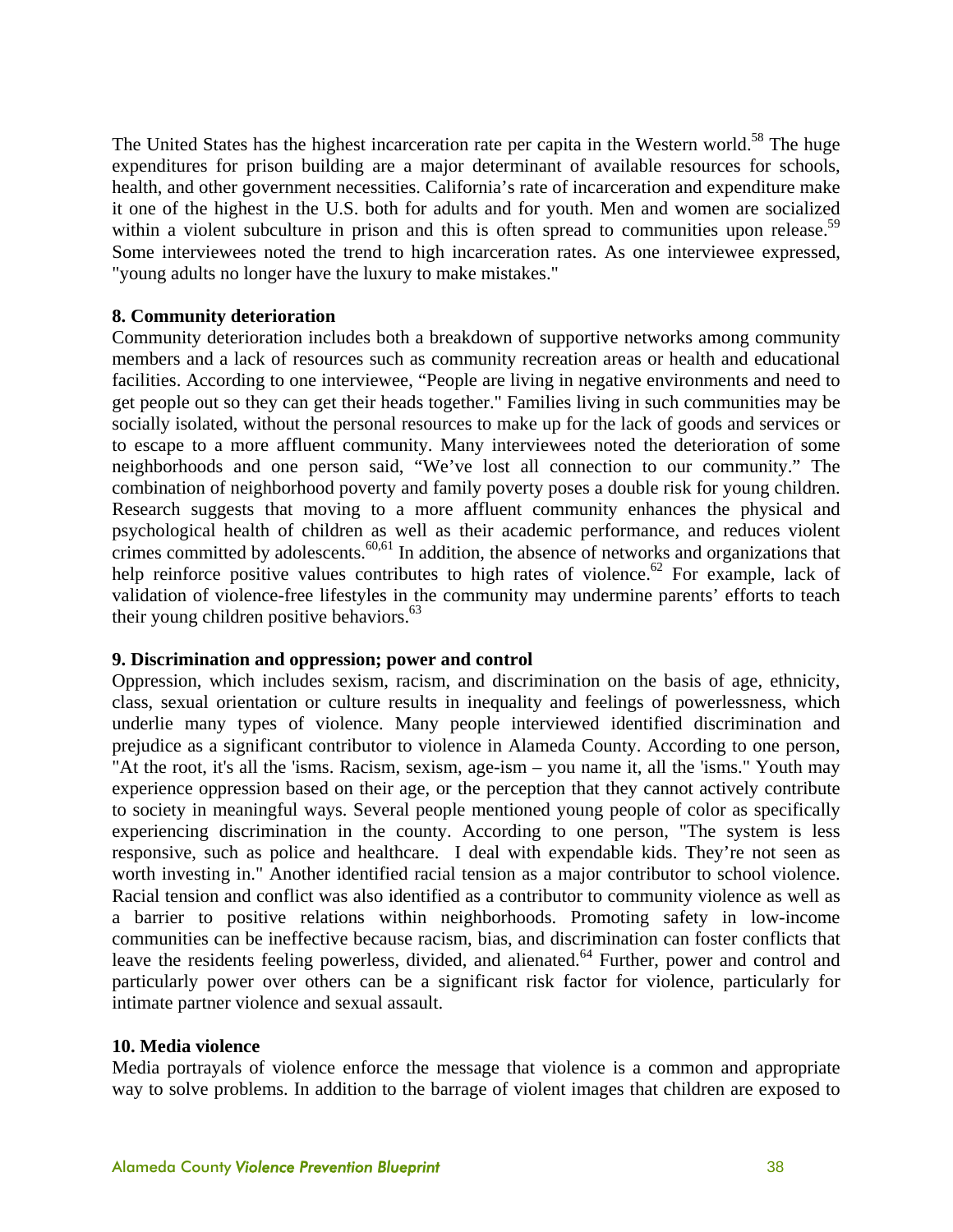on a daily basis through magazines, newspapers, films and computers, it is estimated that children in the United States view 8,000 murders and 100,000 acts of violence on television before completing elementary school.<sup>65</sup> Such exposure models violent behavior, increases fearfulness which can impel one to become involved in violence as a means of protection, leads to desensitization to violent images and acceptance of violence as normal, and increases desire for involvement in violent activities.<sup>66</sup> Numerous studies have shown that excessive exposure to media violence increases aggressive behaviors in children and is associated with long-term negative effects.<sup>67,68,69</sup> In addition to television and movies, it has also been shown that violent video games produce a lower sensitivity to violence as well as contribute to violent behavior in youth.<sup>70,71</sup> Children under age five who witness television violence are especially vulnerable.<sup>72</sup> Without appropriate guidance, children can internalize the message that violence is a common and appropriate way to solve problems. This results in an increased likelihood for children to behave violently towards others and a decreased sense of empathy when they observe violence being perpetrated against others.<sup>73</sup> Additional research shows that the more violence a child watches at age five, the lower their grades later on in school.<sup>74</sup>

#### **11. Experiencing and witnessing violence**

Many people identified violence as a now 'normal' or common occurrence in many homes, schools, and neighborhoods. According to one person, "It feels like a fact of life in Oakland. The kids we work with are used to gunshots." Youth in Alameda County are saying, "Why should I worry about tomorrow when I don't think I'll live past today?"

Witnessing and/or experiencing violence is a traumatizing incident that can leave one feeling scared and helpless. Studies have found symptoms of post-traumatic stress and disorders among infants and toddlers exposed to community violence.75 Witnessing violence when young can create a norm of violence as an acceptable behavior and increase children's risk for perpetrating or being victimized later in life.76 It can also model violent behaviors and create and build upon norms of violence as an acceptable form of behavior and place people at greater risk for perpetrating or being victimized by further violence. Young children who witness violence often mimic those behaviors and have difficulty controlling their own aggressive impulses and getting along with parents, teachers, and other children. They also tend to exhibit behavior problems such as aggression, poor impulse control and problem-solving skills; lower levels of empathy, social competence and self-esteem; depression; inability to concentrate; and low academic performance.<sup>77,78, 79</sup> Repeated (chronic) exposure to violence- such as that associated with living in a violent home or neighborhood- often result in negative effects that persist and accumulate over the long term. $80,81$  For example, boys who witness violence against their mothers when young have an increased likelihood of using violence against their domestic partners when they are adults. $82$  A study conducted for the U.S. Department of Justice study found that childhood experience of maltreatment increases the likelihood of an arrest as a juvenile by 59%, as an adult by  $28\%$ , and of arrest for a violent crime by  $30\%$ .<sup>83</sup>

#### **12. Gender socialization**

Boys and men are disproportionately represented among both perpetrators and victims of violence, including physical and sexual assaults. Most boys learn in a variety of ways that 'rough and tumble' play, fighting, risk-taking, and lack of emotional expression are typical and natural male characteristics. $84$  This kind of socialization can cause boys and men to be less empathetic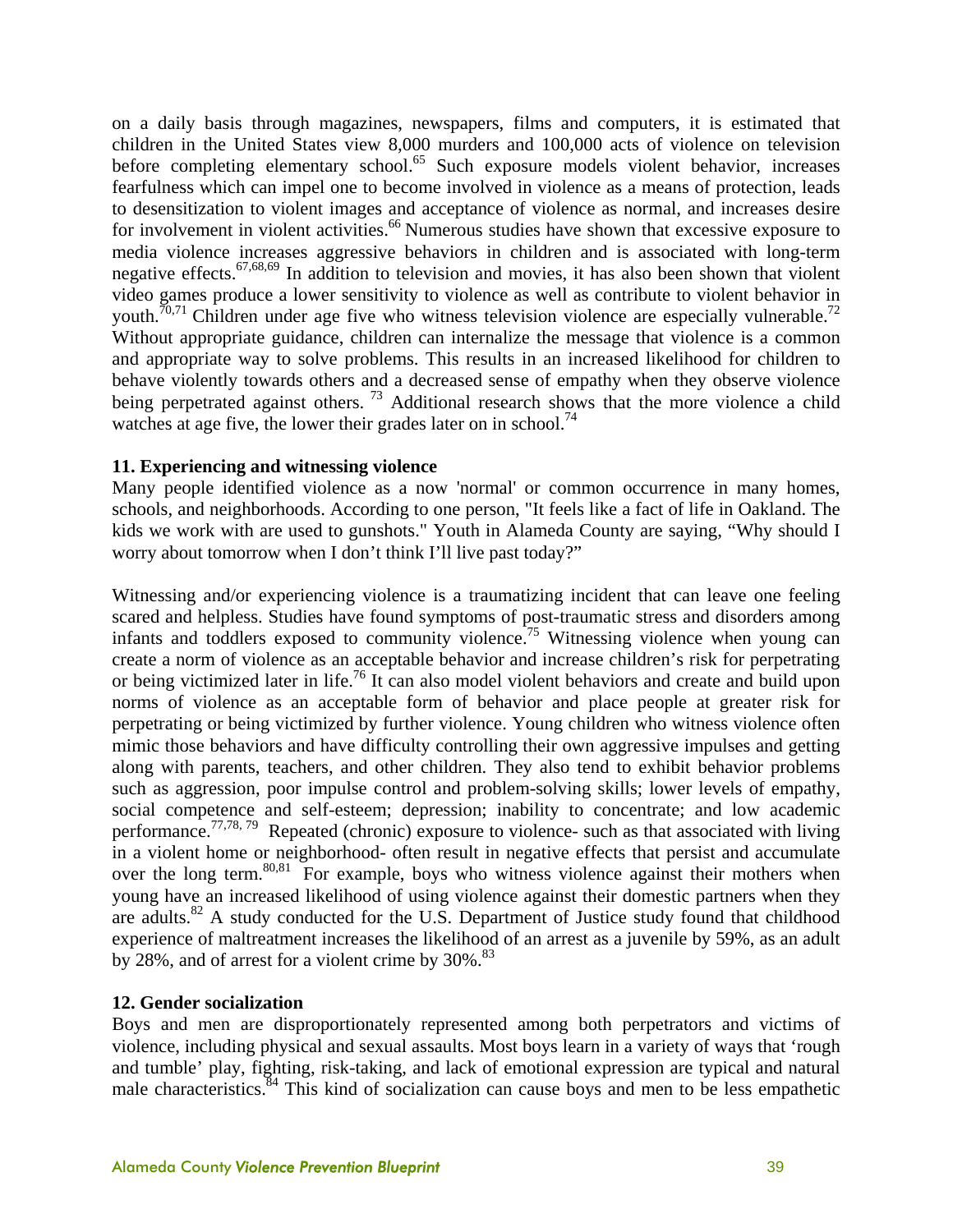than girls and women and more prone to engaging in bullying and other violent behaviors. Society particularly teaches boys to resolve conflicts through force and reinforces this with men, while promoting a sense of entitlement or right to control another with less power. A growing body of research has documented a strong link between socialization into this stereotypical code of masculinity and an increased risk for violence.<sup>85,86,87</sup>

#### **RESILIENCE FACTORS**

The capacity to develop positively despite harmful environments and experiences is called resilience. Fostering resiliency has been shown to improve academic, emotional, social, and cognitive outcomes  $88,89$  and to reduce violence later in life. Further, building community resilience factors or assets can counteract the negative effects of risk factors. Research shows that, like risk, the effects of resiliency factors accumulate, with those with more assets being less likely to engage in violence and other high-risk behaviors. According to Search Institute data, only 6% of children with more than 30 assets were violent, compared to 61% of the children with less than 10 assets.<sup>90</sup> Having more assets also increases the chances that young people will have positive attitudes and behaviors such as good health, success in school, self-control, and value for diversity.<sup>91</sup> Resiliency factors function at a number of different levels to produce healthy and positive outcomes. Social and economic opportunities, strong and vibrant communities with cohesive social networks, supportive and nurturing families, and individuals who are mentally, emotionally, physically and spiritually healthy are all important goals of a comprehensive violence prevention approach.

#### **1. Economic capital**

Economic capital, including adequate living wage employment opportunities, job training, local ownership of businesses, homeownership, access to loans and investment capital can be encouraged and promoted at a local level. According to the most recent data compiled by the U.S. Census Bureau, 33 percent of businesses in Alameda County are owned by minorities and 31.8 percent are owned by women. Both of these figures demonstrate rates of minority-owned and women-owned firms that exceed statewide averages. The county also has the Economic Development Advisory Council, which is engaged with hundreds of private and public partners in economic development, including workforce development.

There is a strong correlation between economic factors and health and safety outcomes. These activities promote local access to resources, the opportunity to increase local capital that can be reinvested into the community, and stability among residents. Increases in local business are associated with reduced crime, and achieving living wages may be correlated with reduced stress levels and better housing.

#### **2. Meaningful opportunities for participation**

Interviewees overwhelmingly noted a lack of opportunities for youth and young adult in the county. While there was consensus that, "Kids need to have a sense of responsibility—a sense of contributing to something bigger," many pointed out the lack of such opportunities. One noted that, "We offer few opportunities for them (youth) to belong." Other commented, "There is nothing positive for kids to do." Several people mentioned a decrease in activities and opportunities with budget and funding cuts. The impact on youth is profound. In addition to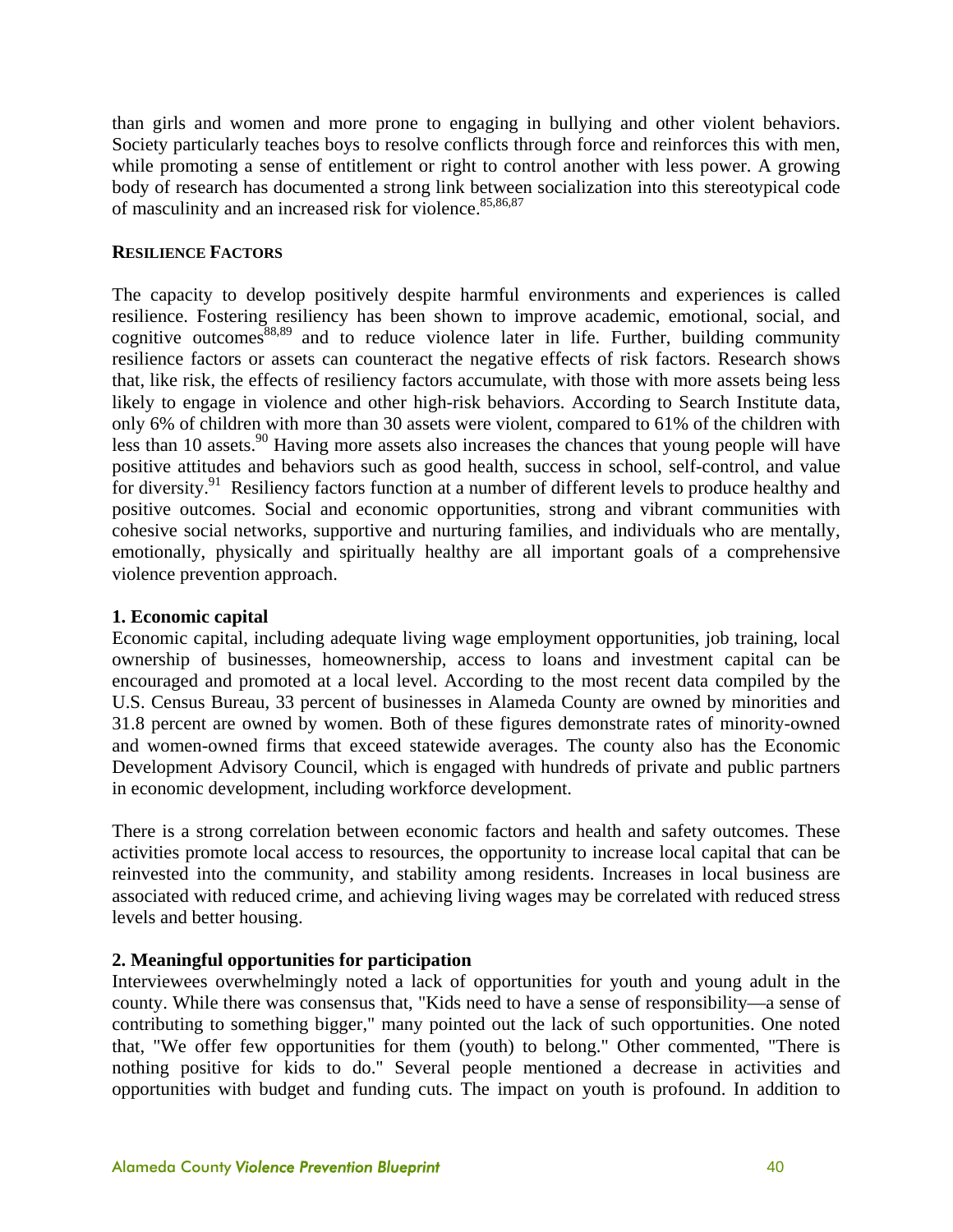filling unstructured time with meaningless or risky behavior, young people feel uncared for and unimportant. For example, one said, "I'm not worth anything, so it doesn't matter what I do." One interviewee said, "I'm seeing kids take more risks because they don't think it makes a difference. They think, 'at least in jail I get food and a bed.'" The end result is that the county's young people feel, "no one wants to be interested in me, and I'm expendable." Some programs are fostering meaningful opportunities for participation and have witnessed reductions in violence on some school campuses.

Research has consistently supported the positive role of meaningful opportunities and participation. In their report, Community Programs to Promote Youth Development, the National Research Council and the Institute of Medicine outlined characteristics of positive youth development settings. These opportunities are vital for an adolescent's social development. Bonnie Benard, a leading trainer on youth resilience highlights meaningful participation as a significant protective factor. According to Benard, environments that promote positive youth development must provide youth with real choices and with ample opportunities for decisionmaking authority. Efforts that promote meaningful inclusion can successfully counter anti-social behavior among youth.  $92$ 

#### **3. Positive attachments and relationships**

Many interviewees talked about the importance of relationships. Whether they are between service providers, the police and community members, neighbors, or children and youth and adults, they are protective. Interviewees noted the value of mentoring programs. Others noted an absence of quality relationships. For example, one person stated, "We've lost all compassion for our young people. When you lose compassion for the young people, that's a major issue." Others noted the lack of positive role models, particularly men of color.

Children show significantly better cognitive and language skills, as well as positive social and emotional development, when they are cared for by adults who are attentive to their needs and who interact with them in encouraging and affectionate ways.<sup>93,94</sup> Research shows that when children have secure attachments early in life, they tend to develop better as they grow older, do better in social situations, and enjoy better academic achievement.<sup>95</sup> Attachment to parents, parental supervision, and consistency of discipline have been found to be the most important family protective factors in preventing delinquency in high-risk youth.<sup>96,97</sup>

#### **4. Good physical and mental health**

Good health and mental health is associated with fewer behavioral and social problems as well as higher cognitive functioning and learning ability,<sup>98,99</sup> factors that can significantly reduce involvement in violence. Interviewees noted the relationship between violence prevention and health, highlighting the need for all people to have effective services and care.

One interviewee stated that, all county schools should offer adequate health and mental health services to their students.

#### **5. Social capital**

Social capital is the "connections among individuals—social networks and the norms of reciprocity and trustworthiness that arise from them."<sup>100</sup> In 1999, the Fragile Families and Child Wellbeing Study found that the majority of single parents in Oakland, one of the most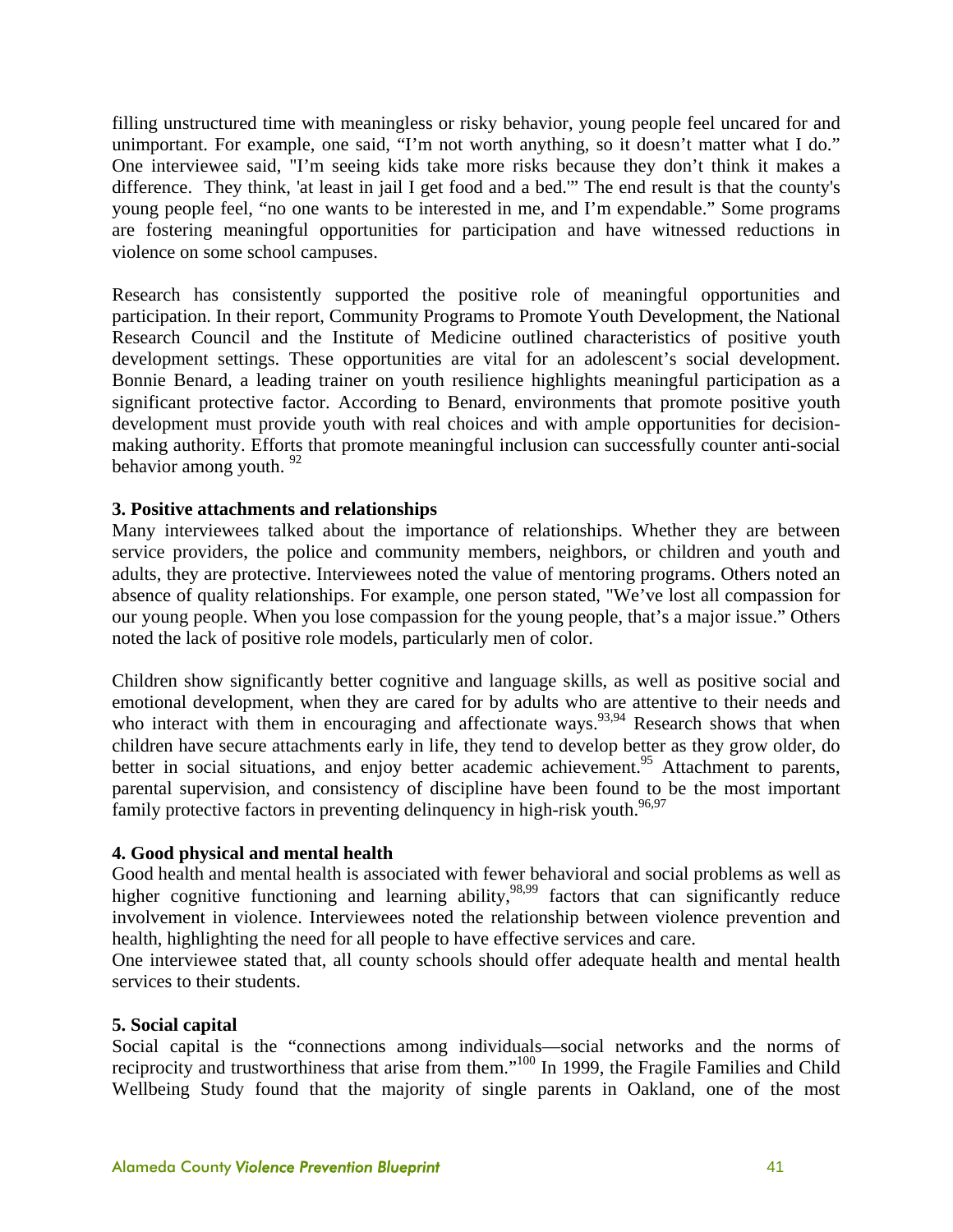economically disadvantaged populations in Alameda County, have extended family, upon whom they can rely for social and economic assistance. According to the study, "nearly all unmarried parents [interviewed] in Oakland said there was someone in their family to whom they could turn for help with financial problems, housing or childcare." More specifically, the study reported that 44 percent of unwed mothers in Oakland received help from a family member with housing and that 33 percent received assistance from a family member with childcare.

Strong social networks and connections correspond with significant increases in mental health, academic achievement, and local economic development, as well as lower rates of homicide, suicide, and alcohol and drug abuse.<sup>101,102</sup> Participation in cooperative networks fosters mutual trust and increases community members' willingness to intervene in the supervision of children, participate in community-building activities, and maintain public order. Participation also increases supportive relationships, such as sharing, reciprocity, and recognition that the needs of others are needs of all.103,104 Such networks also produce and enforce social sanctions and controls to diminish negative behavior and reduce the incidence of crime, juvenile delinquency, and access to firearms within communities.<sup>105, 106</sup>A group willingness to intervene on behalf of the common good<sup>107</sup> has been shown to be a "robust predictor of lower rates of violence."<sup>108</sup> For example, a neighborhood in South Central Los Angeles came together to put a stop to drive-by shootings. Residents worked together on a number of activities including outreach to local gangs to significantly reduce instances of gang-related gun violence in their streets.<sup>109</sup>

The behavioral and social norms within a community or social network "may structure and influence behaviors and one's motivation and ability to change those behaviors."110 Current social norms and behavior contribute to many preventable social problems such as substance abuse and levels of violence. Successes have been made through social support networks that enable positive social norms to be developed and strengthened within the organization or community, such as those provided to African Americans through church activities.<sup>111</sup> Fostering positive gender norms within communities can promote respect and safer behaviors. Traditional beliefs about manhood are associated with a variety of poor health behaviors, including drinking, drug use, and high-risk sexual activity.<sup>112</sup> The behaviors that men engage in often affect the health and well-being of women, children, other men, and the community. For example, an estimated one in three adult women experiences at least one physical assault by her male partner during adulthood. Men are also more often reported for the sexual abuse of children. Focusing on gender norms will therefore not only lead to improved safety conditions for men and boys, but will also contribute to building healthier families and communities.

#### **6. Built environment**

The term 'built environment' encompasses man-made physical components such as buildings and streets, $^{113}$  and includes land use, public transportation, and the style and permitted uses of businesses and residences. Land use, built environment, and zoning can have a positive impact on violence prevention. For example, "Land-use patterns that encourage neighborhood interaction and a sense of community have been shown not only to reduce crime, but also create a sense of community safety and security."114 Further, good community design can contribute to a general increase in community networks and trust by creating a "neighborhood feel" through which people are encouraged to interact with each other in a safe environment. Residents of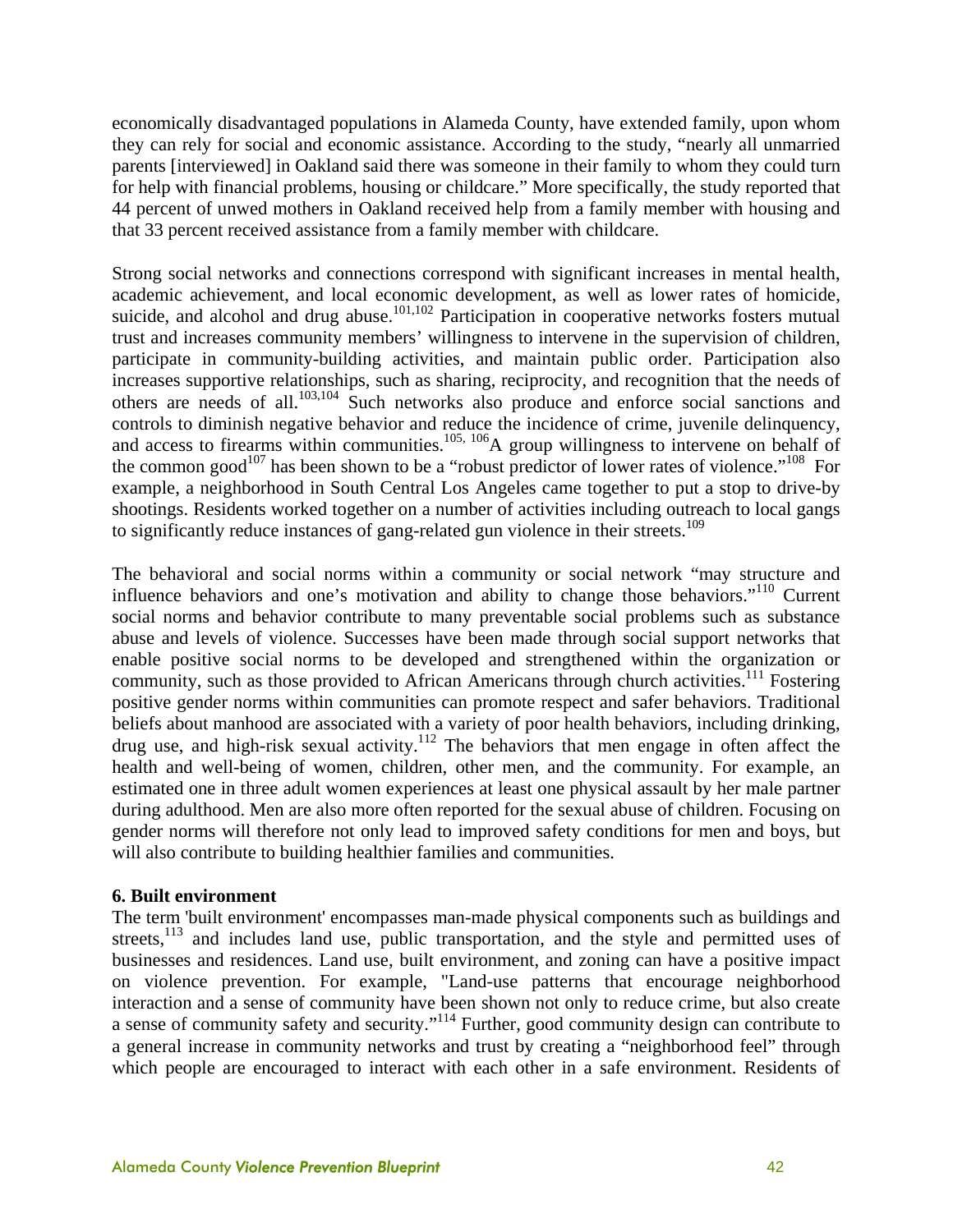buildings with green space had a stronger sense of community and reported less violence in dealing with domestic disputes. $^{115}$ 

There are a number of built environment elements that promote violence prevention, including housing, transportation, product availability, and aesthetic/ambiance. Poor and inadequate housing is associated with increased risk for violence  $116$  and psychological stress.<sup>117</sup> Alternatively, the availability of safe and affordable housing can reduce stresses associated with living in unsafe, noisy, or overcrowded conditions or not being able to secure housing. Decisions about housing and its design can promote social interaction, community stability, and build a solid tax base to fund needed services, including violence prevention. Reliable and affordable transportation can ensure that people have access to jobs and services. Zoning can also influence the availability of beneficial products such as books and school supplies, sports equipment, arts and crafts supplies, and other recreational items as well as limit availability or lack, of potentially harmful products such as tobacco, firearms, alcohol, and other drugs can also have an impact on violence within a community. Low-income communities and communities of color have greater access to alcohol and tobacco products due to the high prevalence of local liquor stores. Specifically, low socioeconomic status (SES) census tracts and predominately black census tracts have significantly more liquor stores per capita than more affluent communities and predominately white communities.<sup>118</sup> Firearm availability is also disproportionately high in communities of color and low-income areas, leading to higher risk of violence in those neighborhoods. Youth in low-income communities and communities of color often recount stories of how easy it is to obtain a weapon, often a gun. As one youth resident of a low-income area of Oakland observed, "I can walk down to the corner and buy a gun, but I have to get on a bus to get school supplies."<sup>119</sup>

The aesthetic/ambiance of an environment can also impact violence levels. Appearance can impact both perceptions of safety and reductions in crime. The New York Times reported on one Chicago housing project that had been transformed through an award-winning architectural makeover. Prior to the renovation, tenants did not feel safe enough to sit outside their front door, where chain-linked fences enclosed corridors and created a prison-like environment. As the president of the Tenants' Association explains, "Nobody thought the idea of putting glass over the sides of the buildings would really work, but it changed everything. You couldn't help but see a rosier day." In addition to anecdotal praise, the head of the local Chamber of Commerce has found that reports of small theft and violence from the building have stopped.<sup>120</sup>

#### **7. Services and institutions**

The range and quality of services within a community represent an opportunity to overcome barriers to safety and to foster strengths. One interviewee noted that, "Violence must be dealt with at every level from childhood on and before. The pattern that leads to violence starts early." Therefore, a broad range of services and institutions must be engaged in a solution. However, interviewees noted a disparity in services in some communities and some neighborhoods. "Partnerships aren't as strong as they should be."

Public and private services and institutions includes: local government, public health and health, social services, education, public safety, community groups and coalitions, community-based organizations, faith institutions, businesses, and arts institutions. These services must be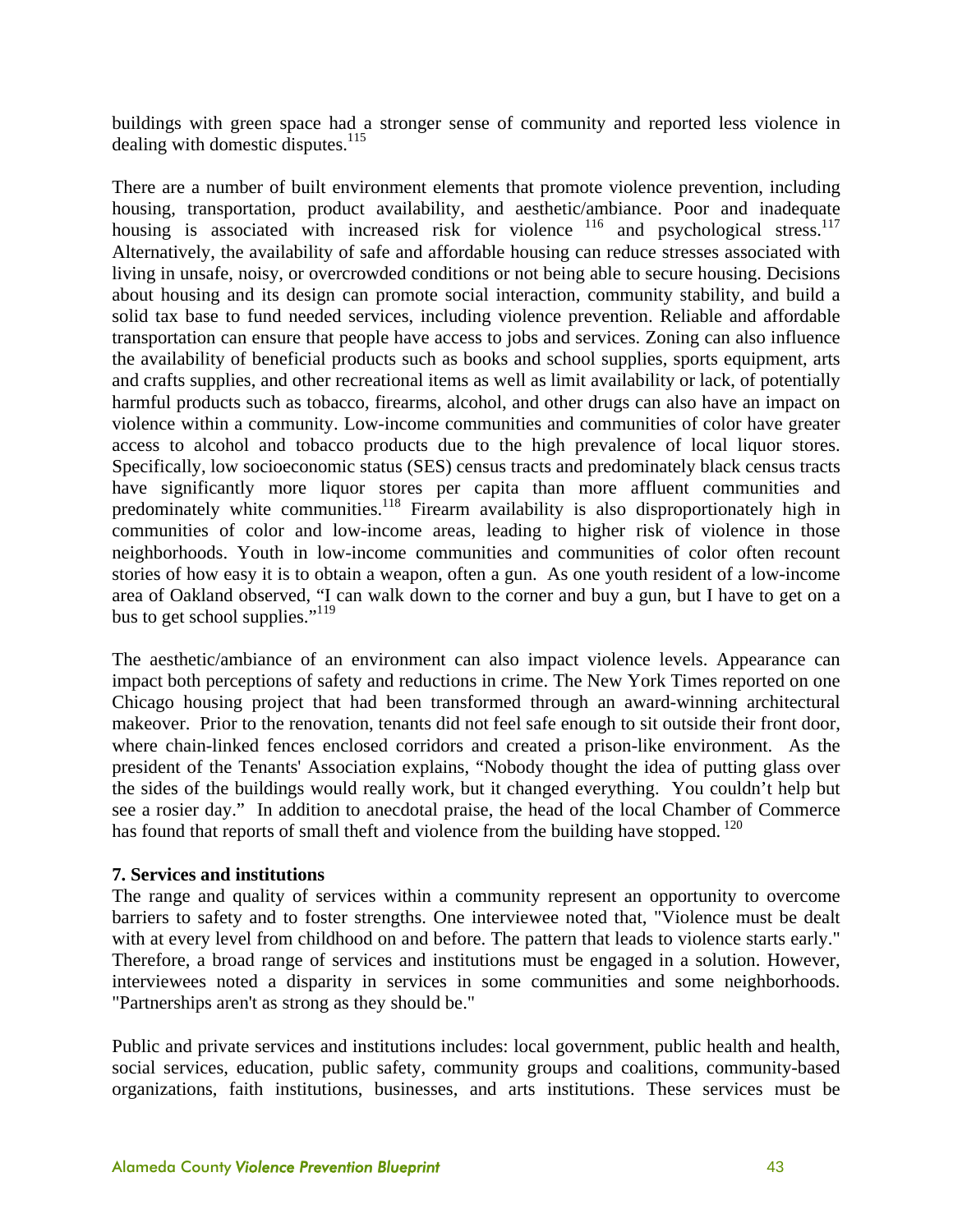available, accessible, high quality, culturally competent, and appropriately coordinated. Further, it is critical that community services be connected to broader systems and policy bodies, including those at the city, state, and federal levels in order to ensure that decisions that are made will have a positive impact on the community.

Community services and institutions may serve as the focal point from which community change can be planned and implemented. These places may have resources, including mandates and funding, staffing, facilities, connections beyond the community, and community support and credibility, to foster and engage the necessary momentum and participation. The capacity of such organizations to lead or catalyze such change is an important element in the community.

#### **8. Emotional and cognitive competence**

People who understand and can regulate their emotions, exercise self-discipline, and develop impulse-control, judgment, and coping mechanisms can better deal with aggressive or violent experiences without negative effects. To learn this, children need to experience healthy and appropriate behaviors, such as open and positive communication, consistent discipline, and problem-solving modeled by the adults around them $^{121}$ .

Cognitive competence includes oral, written, reasoning, and problem-solving skills, as well as creative expression and ability to learn. Cognitive skills lay the foundation for educational success and academic achievement<sup>122,123</sup>- factors which are highly protective against involvement in violence.<sup>124,125</sup>

#### **9. Artistic and creative opportunities**

The visual and creative arts enable people at all developmental stages to appropriately express their emotions and to experience risk taking in a safe environment. For those who have witnessed violence, art can serve as a healing mechanism. More broadly, art can mobilize a community while reflecting and validating its cultural values and beliefs, including those about violence. Artistic and cultural institutions have been linked with lower delinquency and truancy rates in several urban communities.<sup>126</sup> For example, a study by Brice Heath, et.al., showed that, compared to a national sample, at-risk youth working in the arts during their out of school hours were four times more likely to have won school-wide attention for their academic achievement, three times more likely to be elected to class office within their schools, four times more likely to participate in a math and science fair, three times more likely to win an award for school attendance, and over four times more likely to win an award for writing an essay or poem.<sup>127</sup> Positive gains were found in another study conducted in partnership by Americans for the Arts, the National Endowment for the Arts, and the U.S. Department of Justice Office of Juvenile Justice and Delinquency Prevention, and three community arts groups. It was found that youth who participated in selected arts programs expressed anger appropriately, communicated effectively, increased their ability to work on tasks, engaged less in delinquent behavior, had fewer court referrals, and showed improved attitudes, improved self-esteem, greater selfefficacy, and greater resistance to peer pressure.<sup>128</sup>

Finally, promoting arts and cultural opportunities may have other advantages. For instance, city planners have recommended the placement of theatres and other artistic institutions within the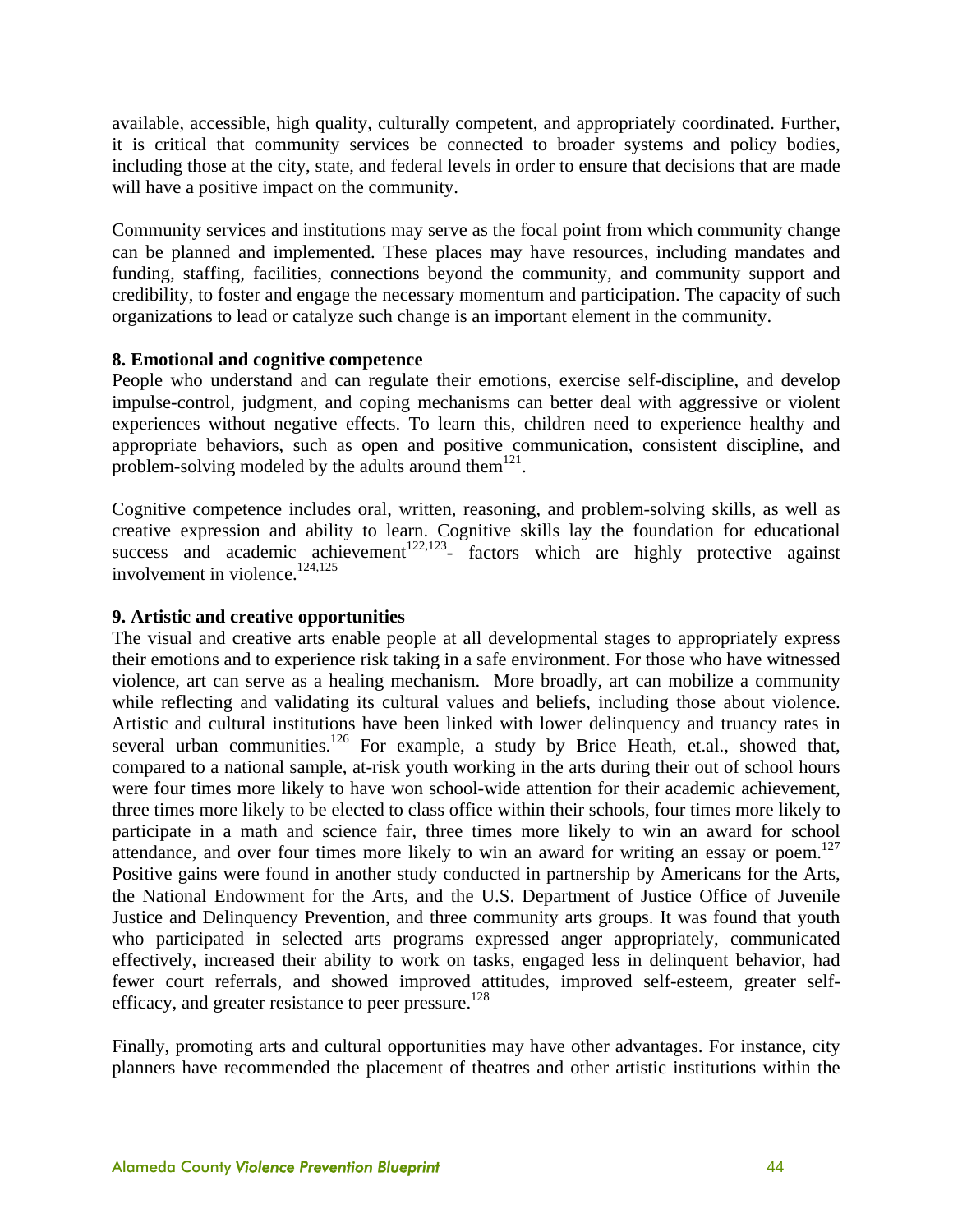center of downtown blocks. Such placement increases foot traffic in these areas, which can contribute to retail sales, decreased crime, and increased perceptions of safety.

#### **10. Ethnic, Racial, and Intergroup Relations**

Positive relations between people of different races and ethnic backgrounds can promote violence prevention goals. Several interviewees noted programs or individuals that are forging interracial interaction, dialog, and relations. They associated these efforts with reduced conflict and reduced risk of violence. With a sense of community based on place rather than race or ethnicity, neighborhood efforts to address safety related goals could be unified. House and Williams summarize the wide impact of racial/ethnic relations: "...racial/ethnic status shape[s] and operate[s] through a very broad range of pathways or mechanisms, including almost all known major psychosocial and behavioral risk factors for health."129 While racial discrimination certainly can be traced beyond community boundaries, it is critical that communities foster positive intergroup relations. To the extent that there are positive relations, people within diverse communities can work together to achieve change that will impact the overall well being of the community.

#### **11. Media/Marketing**

Marketing and media can play a positive role that supporting safe behaviors and environments through positive messages and role models. Local initiatives that engage the media as a partner in community safety are critical and effective. "In view of research findings on ways of changing attitudes or behavior, violence prevention efforts seem surer of success if they combine strategies to limit access to guns with comprehensive programs that use the proven power of television, videotapes, and films to change attitudes towards guns and violence."130 Use of the media in preventing problems such as violence should focus on the social issues at hand, rather than behavior change. "[M]edia approaches should focus on increasing the reservoir of social capital by engaging people and increasing their involvement and participation in community life... mass media strategies should also provide citizens with the skills to better participate in the policy process to create these conditions [for people to be healthy]."<sup>131</sup> Local media outlets can also play a role in supporting community safety through their advertising policies. For example, the Boston Globe set an internal policy to not accept advertising for firearms and gun shows.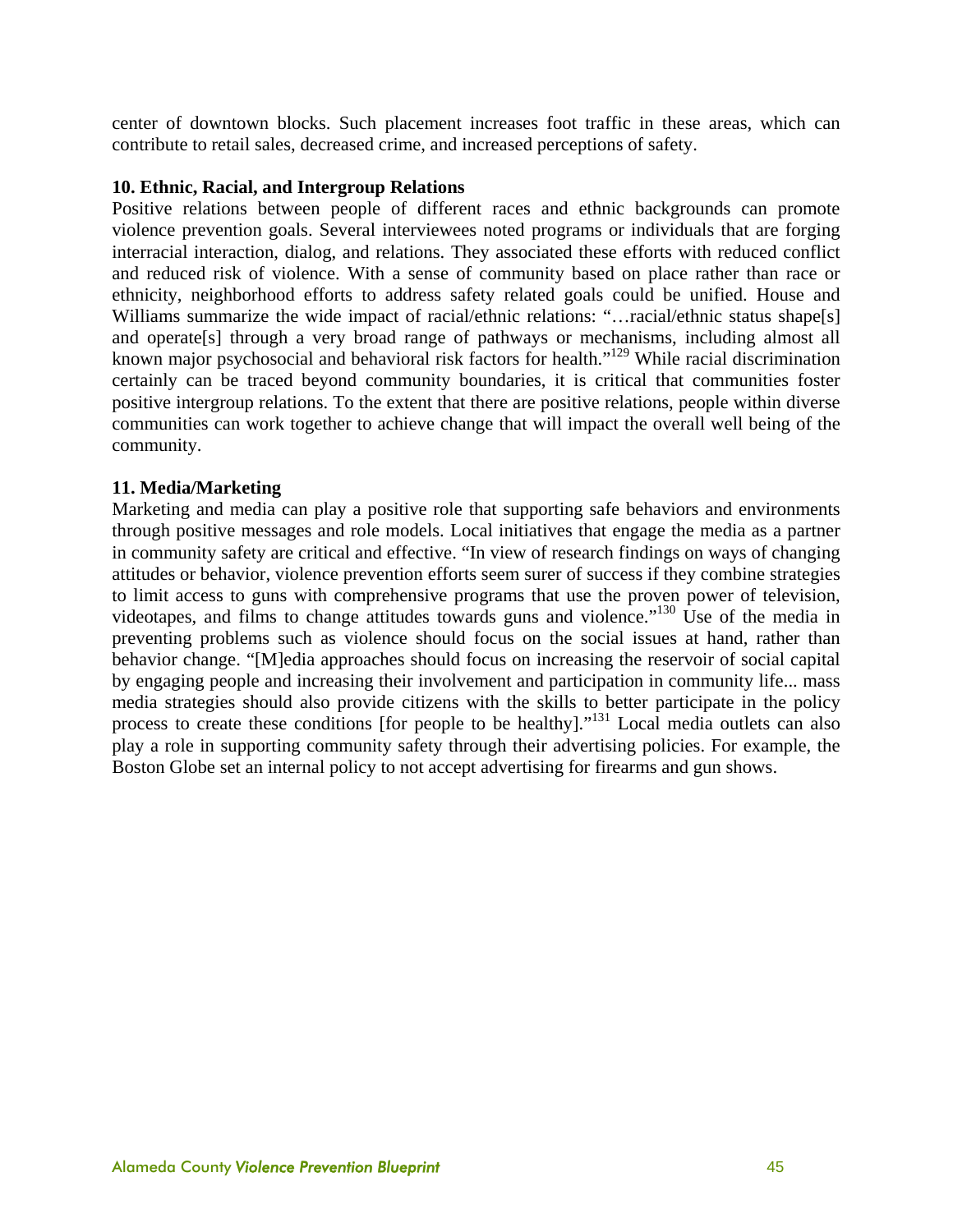#### **APPENDIX B: VIOLENCE DEFINITIONS AND RELATED DATA**

**Intimate partner and dating violence** Intimate partner violence is often referred to as domestic violence. "It includes violence between spouses, individuals in dating relationships and former partners or spouses, and can occur inside or outside the home. Domestic violence often involves a pattern of behavior that includes physical, sexual, verbal, emotional and psychological abuse. The California Penal Code defines abuse as 'intentionally or recklessly causing or attempting to cause bodily injury, or placing another person in reasonable apprehension of imminent, serious bodily injury to himself, herself or another."<sup>132</sup> Nationally, battery is the leading cause of injury to women ages 15 to 44 years. In 2001, there were 5,700 domestic violence related calls made to police in Alameda County,<sup>133</sup> yet is it estimated that only 20% of incidents are reported. Nationally, each year, it is estimated that over 3 million children are at risk of witnessing parental violence.<sup>134</sup> Child abuse is 15 times more likely in families in which there is intimate partner violence. Further, children who witness domestic violence are at a higher risk for becoming either a perpetrator or victim of violence in the future.<sup>135</sup>

**Sexual assault and rape** Sexual assault is an act of sexual aggression and violence expressed through force, anger and/or intimidation in which a person is made to engage in sexual activity without consent.<sup>136</sup> According to the Criminal Justice Statistics Center, in Alameda County in 2001, there were 495 reported forcible rapes.<sup>137</sup> The Federal Bureau of Investigations reports that only one in nine women who are sexually assaulted report the crime.<sup>138</sup> National statistics show that a woman is raped every  $46$  seconds.<sup>139</sup>

**Child abuse** "Child abuse is a physical injury which is inflicted by other than accidental means on a child by another person"140 In the year 2000, 17,273 allegations of child abuse were reported to the Child Abuse Hotline in Alameda County.<sup>141</sup> Studies show that maltreatment during childhood increases the likelihood of juvenile arrest by 53%, and arrest as an adult by  $38\%$ .<sup>142</sup> Research has also shown that an overwhelming majority (85%) of convicted felons were abused as children.<sup>143</sup>

**Elder abuse** "Elder abuse is a term referring to any knowing, intentional, or negligent act by a caregiver or any other person that causes harm or a serious risk of harm to a vulnerable adult."<sup>144</sup> Broadly defined, abuse may be physical, emotional, or sexual abuse, exploitation, neglect, or abandonment. Elder abuse affects people of all ethnic backgrounds and social status and affects both men and women. In California, more than  $225,000$  cases of elder abuse occur annually.<sup>145</sup>

**Youth violence** Youth violence encompasses a range of types of violence in which young people engage, including homicide and manslaughter, robbery, aggravated assault, and forcible rape.<sup>146</sup> Youth violence also encompasses school violence and gang violence. "Gangs often form along ethnic and racial lines, although there is a current trend of youth joining gangs for economic motives, or for the glamour, excitement or 'high' achieved by committing acts of violence and participating in crimes. Gangs generally identify themselves by a name derived from a street, neighborhood, or housing project where they are based; a rock band they like; a cult they follow, or their ethnicity."<sup>147</sup> Research shows that youth are at a much greater risk of being the victims than the perpetrators of violent crime. $148$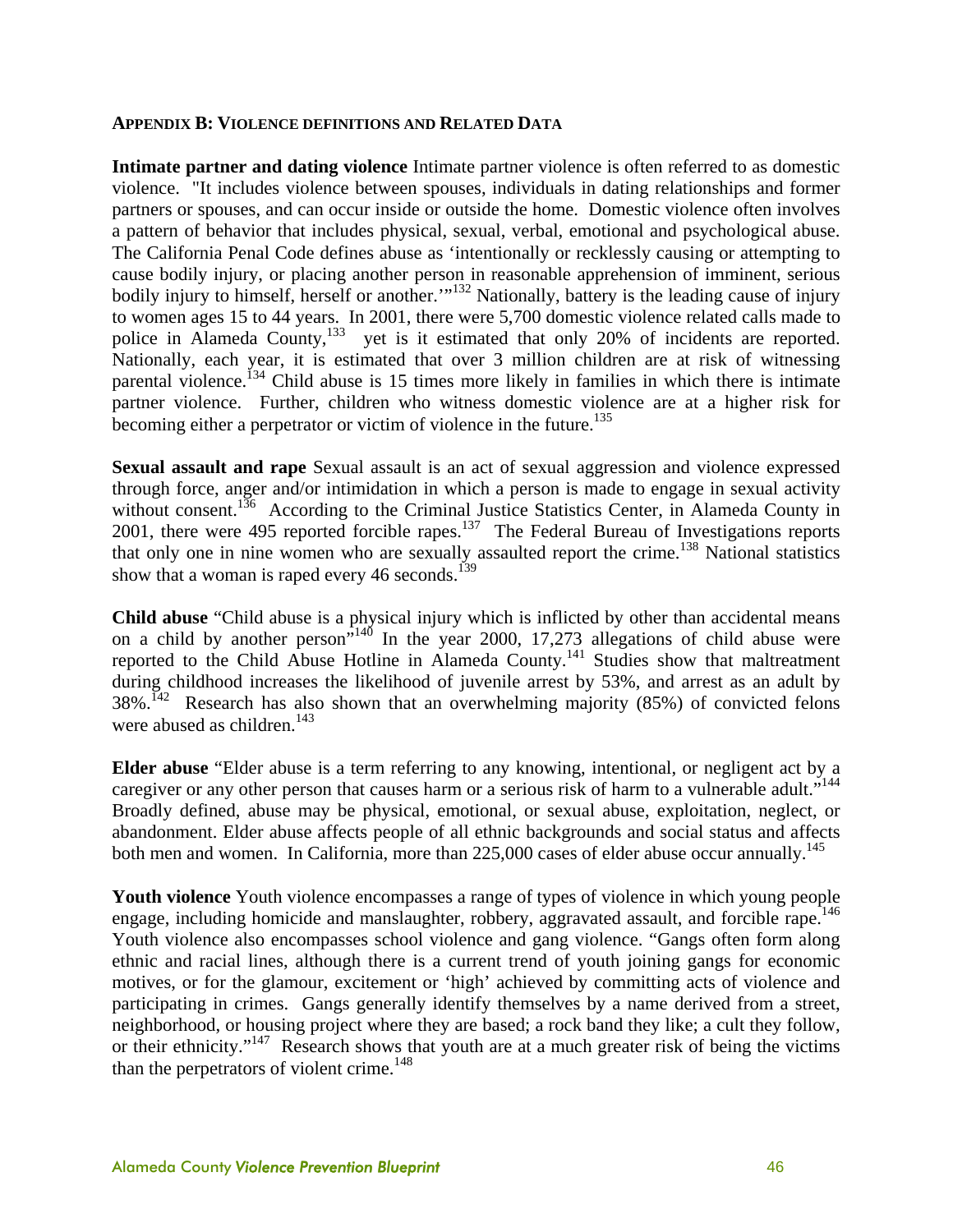**Homicide** "Homicide...is any intentionally inflicted fatal injury to another person."149 Homicide is the most publicized form of violence in Alameda County. Alameda County ranks third in deaths due to homicides among all California counties (County Health Status Profiles 2004). There were 108 homicides in 2001 and 144 in 2002 (Federal Bureau of Investigations [FBI] Uniform Crime Reports [UCR]). In Alameda County, homicide is the leading cause of death among 15-24 year olds and the second leading cause of death among 25-34 year olds. African-Americans are 10 times more likely to die as a result of homicide than all other race/ethnic groups combined (ACHSR, 2003). In 2002, there were 144 homicides in Alameda County.<sup>150</sup> Approximately 66% of the homicides in Alameda County in 2002 occurred in the city of Oakland.

**Suicide** "Suicide is defined as any purposely self-inflicted injury that is fatal..."<sup>151</sup> From 2000 to 2002, Alameda County had an annual average of 116 fatal suicides<sup>152</sup> and suicides accounted for over 19% of the fatal injuries in Alameda County.153 Between 2000-2002 Alameda County had a lower suicide rate (8.0 per 100,000) compared to the statewide average (9.5 per 100,000) and neighboring counties of San Francisco (10.9 per 100,000), and Contra Costa (9.0 per 100,000). The suicide rate in Santa Clara (7.1 per 100,000) County was lower than that of Alameda County.154

**Hate violence** Hate violence is defined as, "any act of intimidation, harassment, physical force or threat of physical force directed against any person, or family, or their property or their advocate, motivated either in whole or in part by hostility to their real or perceived race, ethnic background, national origin, religious belief, sex, age, disability, or sexual orientation, with the intention of causing fear or intimidation, or to deter the free exercise or enjoyment of any rights or privileges secured by the Constitution of the laws of the Untied States or the State of California whether or not performed under color of law."155 While Alameda County's total numbers of hate crime incidents dropped from 63 in 2001 to 56 in 2002, Berkeley's hate crime occurrences rose from 11 to 29. Hate crime events based on race, ethnicity or national origin account for the majority (more than 62 percent) of hate crime events.<sup>156</sup> Following the terrorist attacks in New York and Washington on September 11, 2001, many Muslims, people of Middle Eastern descent, and those perceived to be Muslim and/or of Middle Eastern descent have experienced increased hate violence.

**Sanctioned violence (police brutality)** Police Brutality is defined as "the use of excessive force. It is often physical force greatly exceeding the threat encountered, and sometimes used when there is no threat." 157 In some communities there is widespread fear of the police, which has been reinforced by the case of the Riders. According to some interviewees, "The police are threatening, and we are powerless." Others noted that, particularly in Oakland, "The police don't live in the community, so how can they care about it?" Unfortunately, data is rarely kept on police brutality, which places no accountability for the actions of police departments.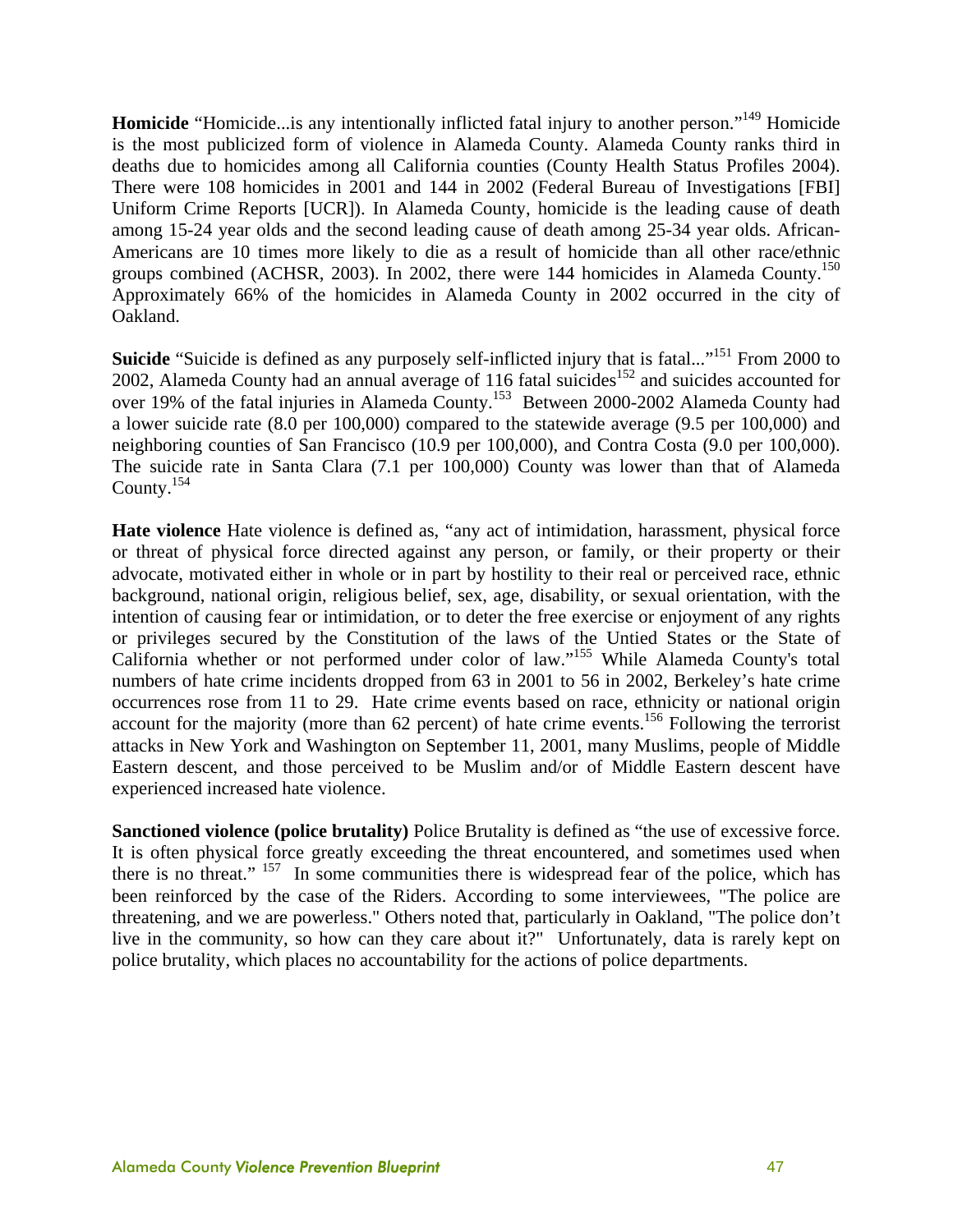#### **APPENDIX C: CORE GROUP AND ADVISORY BOARD MEMBERS**

This *Blueprint* was developed with insight and guidance from a county-wide Advisory Board. A smaller subcommittee, the Core Group, provided more frequent input and ongoing direction and content input. The following are members of the Advisory Board; Core Group members are indicated by an asterisk:

Gregory Ahern Saundra Andrews Dale Amaral\* Orval Badger Yolanda Baldovinos Sara Bedford\* Robert Benson\* Rodney Brooks Amanda Brown-Stevens\* Ralph Canter Colleen Cota\* Tony Crear\* Don Blevins Deane Calhoun\* Dean Chambers\* Myrna David Lucas Daumont Patricia Fair\* Anna Gee\* Judy Goff Claire Greensfelder\* Russ Giuntini Gloria Halman

Lisa Hardy Chet Hewitt Lorie Hill Tony Iton\* Walter Jackson Claudia Jimenez Jacky Johnson Sheila Jordan Seth Kaplan\* David Kears Bruce Kern Paul Leonard Iris Merriouns Supervisor Nate Miley\* Councilwoman Nancy Nadel Nancy O/Malley Arnold Perkins\* Jessica Pitt\* Shirley Poe Nina Ramsey William Riley\* Deloris Roaul Mario Robinson\*

Tim Sbranti\* Olis Simmons Bill Somerville Darryl Stewart\* Valerie Street\* Jennifer Scanlon Supervisor Gail Steele Gary Thompson Josh Thurman Page Tomblin Naomi Tucker\* Bob Uyeki\* Mike Wallace\* Steve Walsh\* Joy Walton\* Sheryl Walton Junious Williams\* Sherry Wise Sandra Witt Richard Word\* London Wright Andrea Youngdahl Curtis Watson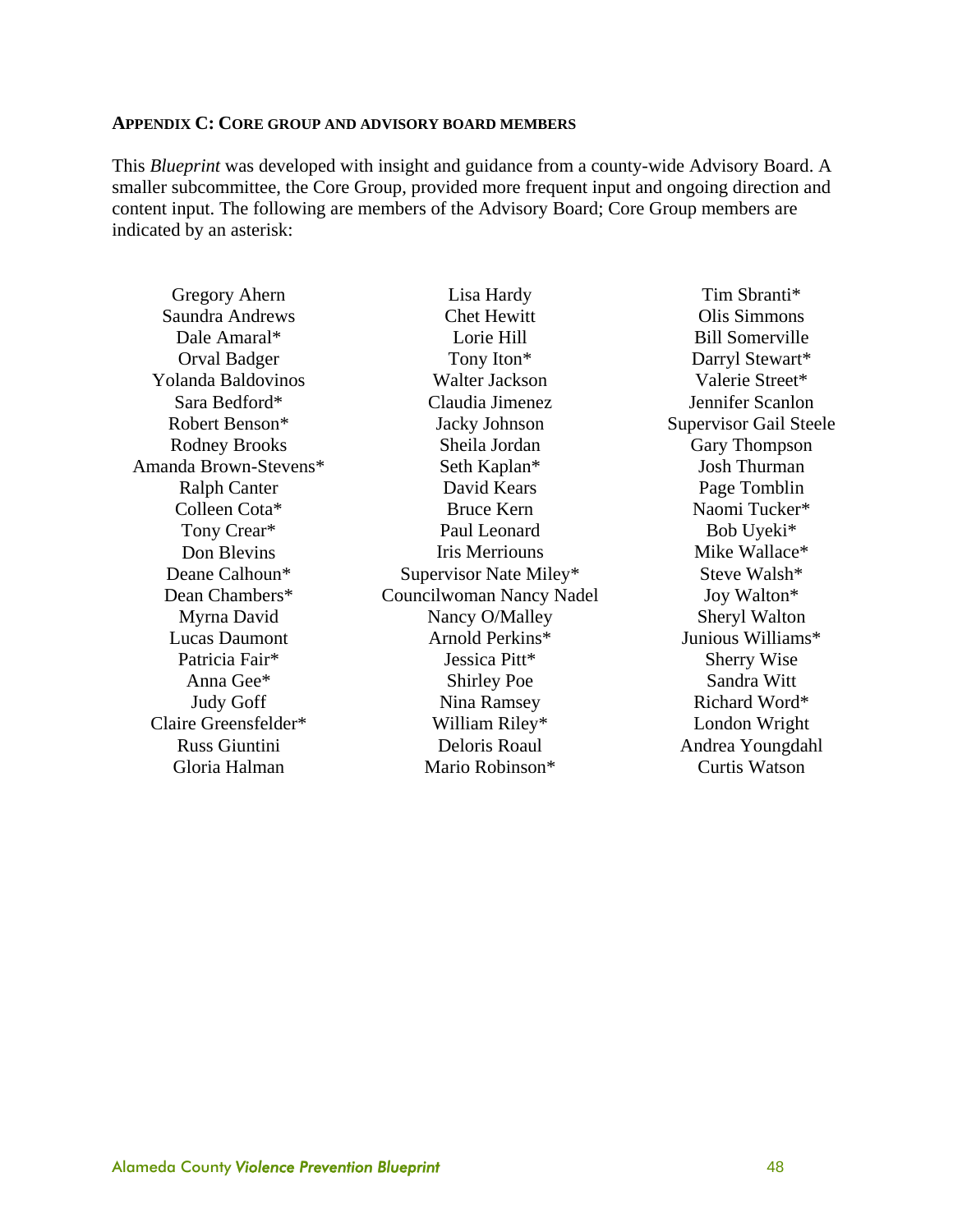#### **APPENDIX D: INTERVIEWEES AND FORUM PARTICIPANTS**

Kimberley Aceves Executive Director Youth Together

Josefina Alvarado-Mena Executive Director Safe Passages

Ana Apadaca Senator Liz Figueroa's **Office** 

Sara Bedford Policy and Planning Manager Human Services City of Oakland

Stephen Bell California Highway Patrol

Diane A. Bellas Public Defender County of Alameda

Genevieve Boudit SAVE (Shelter Against Violent Environments)

Jeffery S. Brown **Director** Community Health **Services** Alameda County Public Health Department

Shawna Brown Childcare Links

Amanda Brown-Stevens Policy Analyst to Councilmember Nancy J. Nadel City of Oakland

Deane Calhoun Executive Director Youth ALIVE!

Norrell Casy Project YES Dean Chambers

Michael E. Cholerton Division Director, Juvenile **Services** County of Alameda Probation Department

Alena Clifton Peralta Community College District

Rachelle Collins Horizons Services

Ray Coleman American Cancer Society

Julie Conger Judge Superior Court of California Alameda County

Colleen G. Costa Alameda County Paroles

Diana Cunningham Management Support Services Administrator Alameda County Behavioral Health Care **Services** 

Kathy Davila Fremont Unified School **District** 

Rowland Deplessis Saint Mary's Center

Amy Dean Legislative Aide California State Senator Dede Alpert

Barbara Duffy Livermore Chamber of **Commerce** 

Leonard Duhl, M.D. Professor of Public Health and Urban Planning University of California, Berkeley Professor of Psychiatry University of California, San Francisco

Sheila Foster Program Manager Juvenile Services Alameda County Probation Department

Mark Freidman Chief Executive Officer Every Child Counts

Brian Geiger Livermore Police Department

Jeanine Gillengerten De La Salle High School

Russ Giuntini Assistant District Attorney Alameda County District Attorney's Office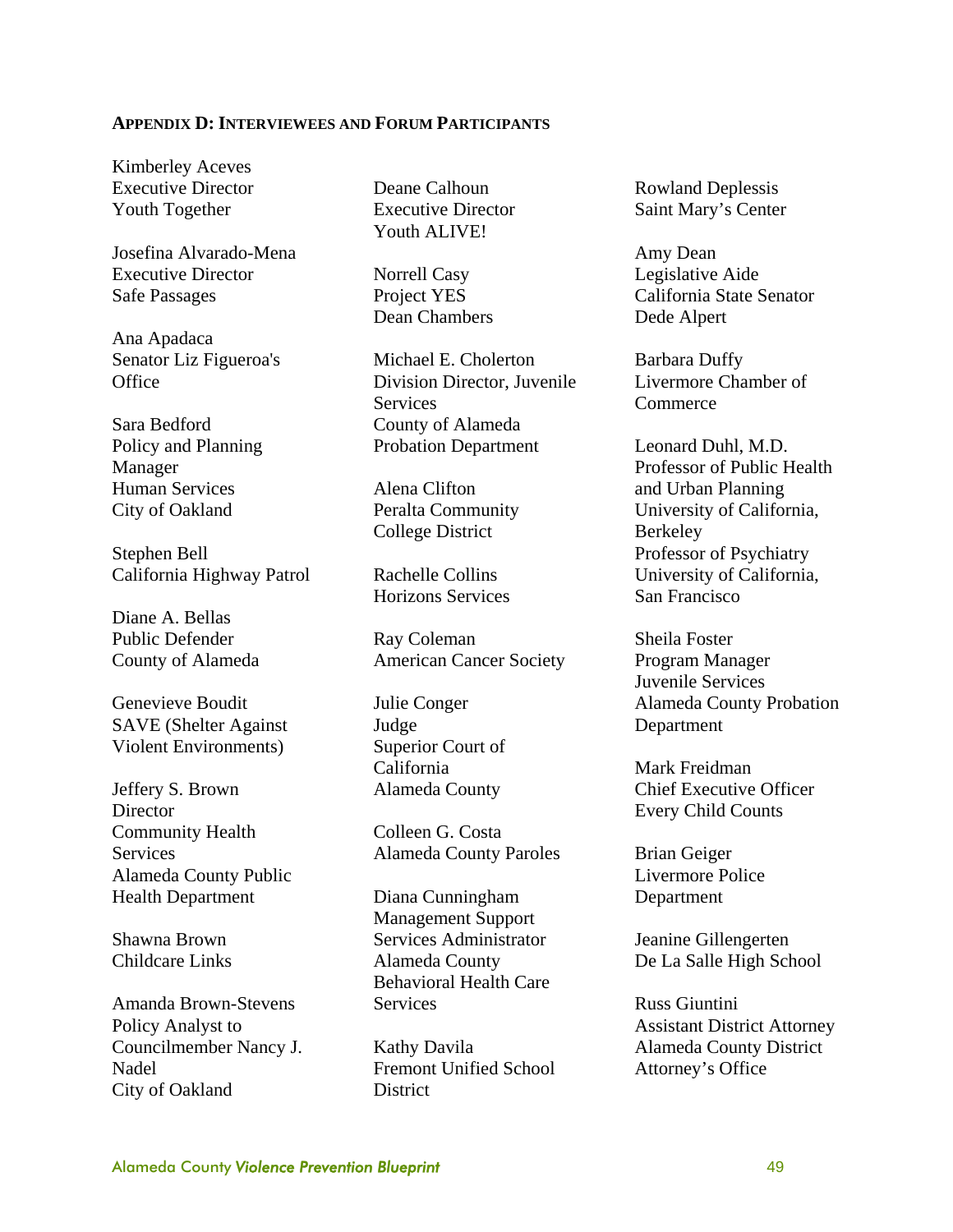Chris Grey Alameda County Supervisor Scott Haggerty's Office

Gail Greenberg Program Specialist Alameda County Behavioral Health Care **Services** 

Jon Gresely Executive Director Oakland Housing Authority

Joe Haraburda President and Chief Executive Officer Oakland Metropolitan Chamber of Commerce

Michelle D. Herrera, M.A. Youth Services Director Native American Health **Center** 

Kasie Hildenbrand City of Dublin

Jackie Hollis-Myers The Wailing Women Foundation

Aaliyah Islam Project YES

Ashlee Jemmoh Project YES

Claudia Jimenez Oakland Council Member Jean Quan's office

Jacky Johnson Project YES

Alex Kelter, M.D. Chief Epidemiology for Prevention and Injury Control Branch California Department of Health Services

Bruce Kern Executive Director Economic Development Alliance for Business (EDAB)

Jackie Keeles **Director** Adult Services Alameda County Probation Department

Angela Kennedy

Steve Krull Police Chief City of Livermore

Alice Lai-Bitker Supervisor District 3 Alameda County Board of **Supervisors** 

Keith Lewis Horizons Services

Lois Lindsey Alameda Health Consortium

Janet Lockhart City of Dublin

Nancy Lyons Deputy Director Little Hoover Commission Andrea Marta Congregations Organizing for Renewal

Nancy Matson, Deputy Director Crime and Violence Prevention Center California Department of **Justice** 

Burnham Matthews Police Chief City of Alameda

Mona Mena, MPH, MSW Program Specialist Alameda County Public Health Department

Rachel Aberbach Metz Fiscal and Policy Director Safe Passages

Sheila Mitchell Assistant Chief Probation **Officer** Alameda County Probation Department

Glenn Moon City of Dublin

Quincy Mosb Project YES

Nancy J. Nadel Councilmember, District 3 City of Oakland

Tim Neal City of Pleasanton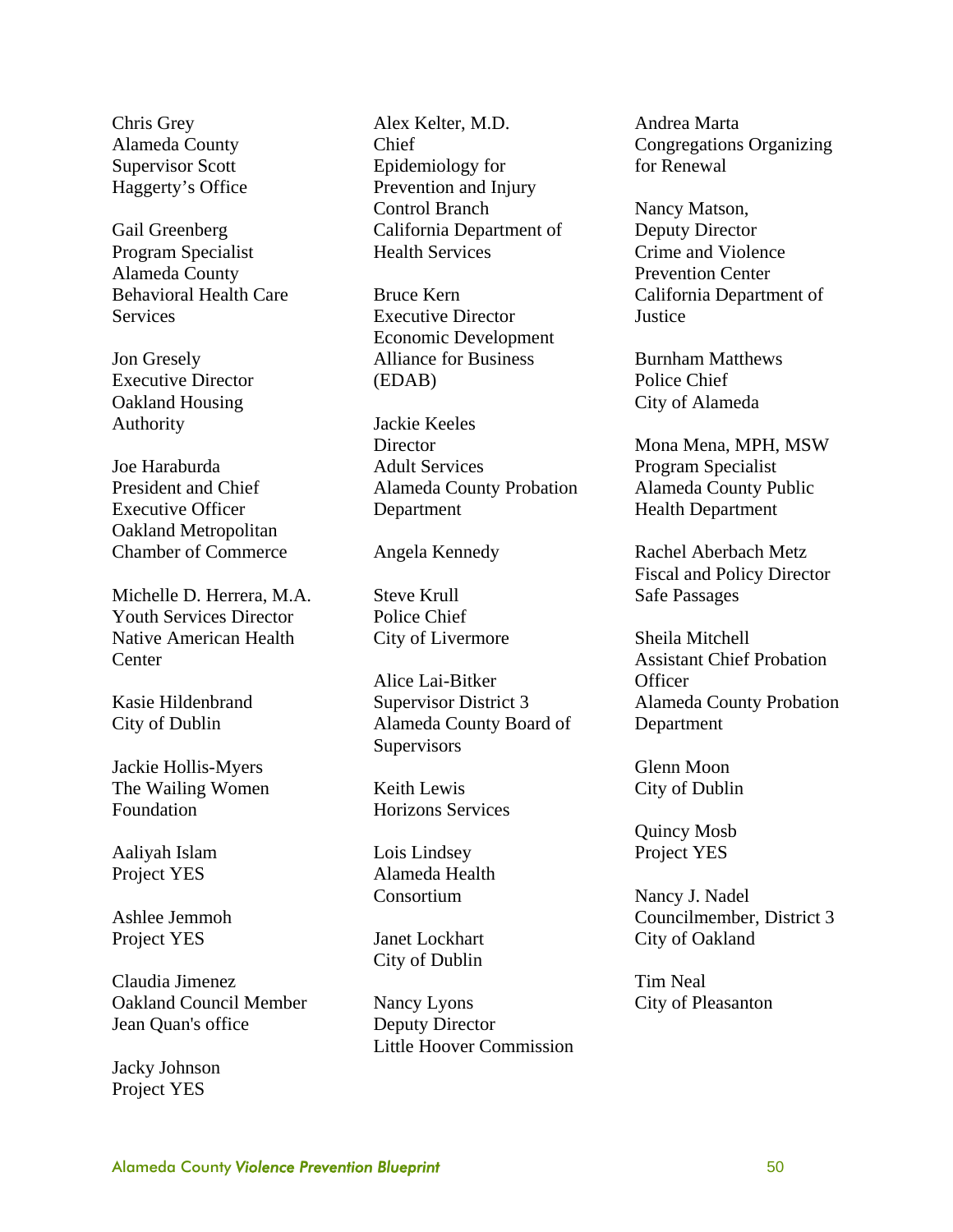Carolyn Novosel Director Children's Services for Alameda **County** 

Anthony Ochoa Project YES

Cheryl A. Pascual Supervisor Alice Lai-Bitker's Assistant Alameda County Board of **Supervisors** 

Alice Park Alameda County Social Services Agency

Jessica Patty Project YES

Joshua Perez Violence Prevention Coordinator Native American Health **Center** 

Linda Pratt Horizon Services

Nina Ramsey Public Information Officer County of Alameda Probation Department

Charles C. Plummer Sheriff Alameda County

Vincent Reyes Special Assistant to the **Director** Alameda County Social Services Agency

Donna Shearn City of Newark

Olis Simmons Alameda County Health Care Services Agency

Ron Snyder Oakland Community **Organizations** 

Barbara C. Staggers, M.D. **Director** Adolescent Medicine and Multi-Cultural Affairs Children's Hospital in Oakland

Gail Steele Supervisor District 2 Alameda County Board of **Supervisors** 

Ann Tancioco Childcare Links

James Thaney Project YES

Mary L. Thomas, M.D. Director Alameda County Behavioral Health Care Services

Gary Thuman Police Chief City of Dublin

Page Tomblin Planner Human Services City of Oakland

Martha Toscano Senator Don Perata's **Office** 

Wayne Tucker Assistant Sheriff Alameda County

Bonita Vinson Program Manager County of Alameda Probation Department

Marilyn Washington Executive Director Khadafy Foundation

Paul West Project YES

Andrew Whelan Assembly Member Guy Houston's office

Robert Wilkins President Chief Executive Officer YMCA of the East Bay

Sandra Witt, Dr. PH **Director** Community Assessment, Planning and Education Alameda County Public Health Department

Glen Woolridge Project YES

Andrea Youngdahl **Director** Human Services City of Oakland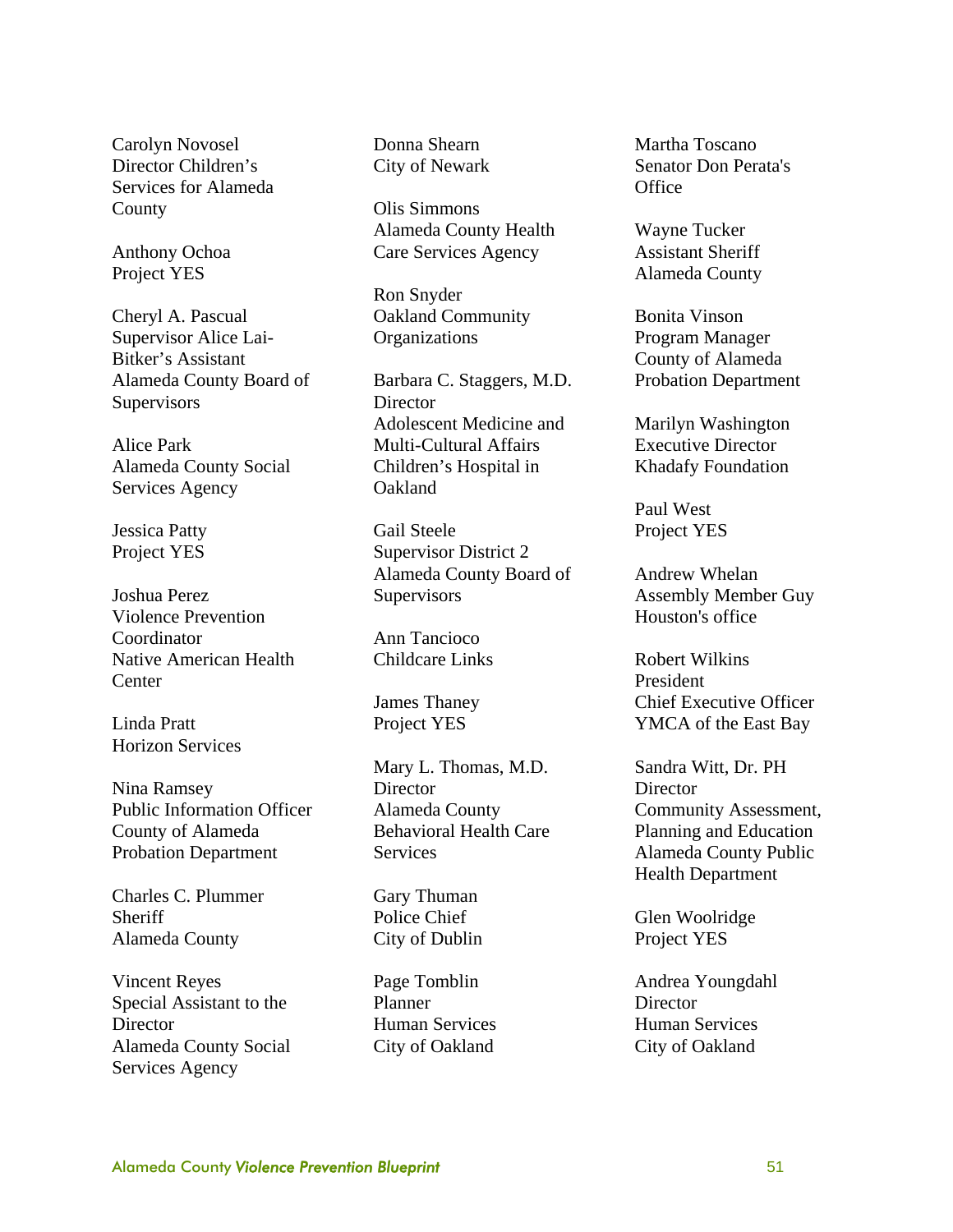#### **REFERENCES**

 $\overline{a}$ 

<sup>1</sup> California Department of Health Services, EPIC Branch. 2000

 $2^2$  Rizeret al. Hospitalization charges, costs, and income for firearm-related injuries at a university trauma center, JAMA,273(22):1768-1773.

<sup>3</sup> World Health Organization. World report on violence and health: Summary. World Health Organization. Geneva, 2002. Pg. 4

<sup>4</sup> Pollard JA, Hawkins JD, Arthur MW. Risk and protection: are both necessary to understand diverse behavioral outcomes in adolescence? *Social Work Research.* September 1999;23:145-158. 5

 $<sup>5</sup>$  Bradley RH, Whiteside L, Mundfrom DJ, Casey PH, Kelleher KJ, Pope SK. Early indications of resilience and</sup> their relation to experiences in the home environments of low birth weight, premature children living in poverty. *Child Development.* 1994;65:346-360. 6

<sup>6</sup> Smith C, Lizotte AJ, Thornberry TP, Krohn MD. Resilient youth: identifying factors that prevent high-risk youth from engaging in delinquency and drug use. In: Hagan J, ed. *Delinquency and Disrepute in the Life Course: Contextual and Dynamic Analyses*. Greenwich, Conn: JAI Press; 1995:217-247. 7

 $<sup>7</sup>$  Ibid.</sup>

<sup>8</sup> National Crime Prevention Council. *Six Safer Cities On the Crest of the Crime Prevention Wave.* March 1999. <sup>9</sup> Adapted from SB2097, State of California, February 2000

<sup>10</sup>Prevention Institute. Cultivating Peace in Salinas: A Framework for Violence Prevention. June 2001.<br><sup>11</sup>National Research Council, Institute of Medicine. *Community Programs to Promote Youth Development, Executive Summ* 

<sup>12</sup> Safe and Healthy Schools. Sacramento, Calif: California Department of Education; 1997.<br><sup>13</sup> Stern MJ, Seifert SC. Working Paper #13- Cultural participation and communities: The role of individual and neighborhood effects. Social Impact of the Arts Project, University of Pennsylvania: 2000.

<sup>14</sup> Brice Heath, S., Soep, E. & Roach, A. (1998). Living the Arts Through Language and Learning: A Report on Community-based Youth Organizations. In Americans for the Arts MONOGRAPHS, V2(7).

<sup>15</sup> Catterall, J.S. Involvement in the Arts and Success in Secondary School. In Americans for the Arts MONOGRAPHS, V1(10).

<sup>16</sup> Chavis, *et.al..* "Sense of community in the urban environment: a catalyst for participation and community development." *American Journal of Community Psychology*. 1990; 18(1):55-81. In: "Principles of Community Engagement." Centers for Disease Control and Prevention Public Health Practice Program Office. Atlanta, GA, 1997.

<sup>17</sup> "Principles of Community Engagement." Centers for Disease Control and Prevention Public Health Practice Program Office. Atlanta, GA, 1997.

<sup>18</sup> Zaff, Jonathan F. and Michelsen, Erik. "Encouraging Civic Engagement: How teens are (or are not) becoming responsible citizens." *Child Trends Research Brief*. Oct. 2002. Available online at: www.childtrends.org.

<sup>19</sup> Eisler RM. The relationship between masculine gender role stress and men's health risk: the validation of

construct. In: Levant RF, Pollack WS, eds. A new Psychology of Men. New York: Basic Books; 1995:207-225.<br><sup>20</sup> OJJDP. Recommendations for Prevention and Control of Juvenile Violence. http://ojjdp.ncjrs.org/pubs/jvr/4.html<br><sup></sup>

American neighborhood. *Social Science & Medicine.* 2000;51: 613-617.

<sup>22</sup> Aboelata, M. *South Los Angeles, California: Community Coalition reduces violence and crime by closing neighborhood liquor stores*. The Built Environment and Health: 11 Stories of Community Transformation. Prevention Institute. August 2004.

23 United Nations Office of Drug Control and Crime Prevention. *Lessons Learned in Drug Abuse Prevention: A* 

Global Review. 2002. Available at: http://www.unodc.org/pdf/demand\_reduction\_lessons\_learned.pdf.<br><sup>24</sup> National Drug Control Policy Strategy Report 1995, Office of National Drug Control Policy<br><sup>25</sup> U.S. Department of Justi

<sup>26</sup> Visher, C. La Vigne, N, Travis, J. *Returning Home: Understanding the Challenges of Prisoner Reentry, Maryland Pilot Study: Findings from Baltimore*. January 01, 2004. Accessed September 16, 2004. http://www.urban.org/url.cfm?ID=410974

27 Blair, Gwenda. "Out of the Ashes, Cinderella." *The New York Times* website. Available at: http://www.nytimes.com/2003/01/02/garden/02ARCH.html?pagewanted=1&8hpib, accessed January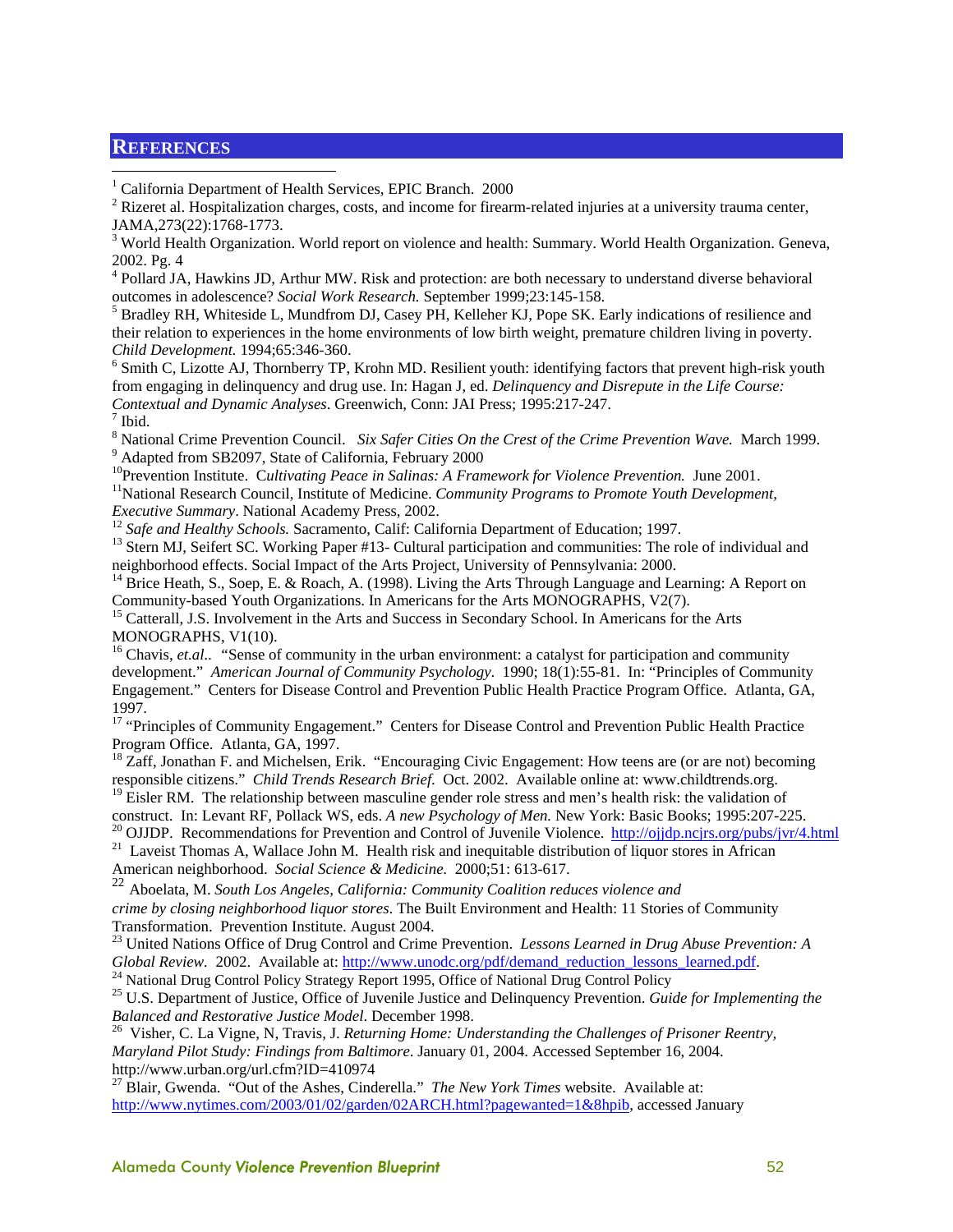28 Gladwell, Malcolm. "The Tipping Point." *The New Yorker*. June 3, 1996.

<sup>29</sup> Wandersman A, Nation M. Urban neighborhoods and mental health: psychological contributions to understanding toxicity, resilience, and interventions. *American Psychologist*. 1998;43:647-656.<br><sup>30</sup> Buka S. Results from the project on human development in Chicago neighborhoods. Presented at: 13<sup>th</sup> Annual

California Conference on Childhood Injury Control; October 25-27, 1999; San Diego, CA.

31 Wilkenson R. Income inequality, social cohesion, and health: clarifying the theory – a reply to Muntaner and Lynch. *International J of Health Services*. 1999;29:525-545.

<sup>32</sup> Putnam, Robert. *Bowling Alone: The Collapse and Revival of American Community.* New York, NY: Simone & Schuster, 2000.<br><sup>33</sup> Putnam R. Bowling alone: America's declining social capital. *J of Democracy*. 1995;6:65-78.

<sup>34</sup> Veenstra G. Social capital and health. *ISUMA* [serial online]. 2001;2:72-81. Available at:<br>http://isuma.net/v02n01/veenstra/veenstra\_e.shtml. Accessed March 18, 2002.

 $\frac{35}{35}$  Hampton RL, Jenkins P, Gullotta TP, eds. *Issues in Children's and Families' Lives*. Thousand Oaks, Calif: Sage Publications; 1996; *Preventing Violence in America*. Vol. 4: 201.<br><sup>36</sup> Osgood DW, Johnston LD, O'Malley PM, Bachman JG. The generality of deviance in late adolescence and early

adulthood. *American Sociological Review.* 1988;53:81-93.<br><sup>37</sup> Newcomb MD. Identifying high-risk youth: prevalence and patterns of adolescent drug abuse. In: Radhert E,

Czechowicx D, Amsel L, eds. *Adolescent Drug Abuse: Clinical Assessment and Therapeutic Intervention.* Rockville, Md: National Institute on Drug Abuse; 1995:7-38.

38 Sameroff AJ, Fiese BH. Transactional regulation and early intervention. In: Meisels SJ, Shonkoff JP, eds. *Handbook of Early Childhood Intervention*. New York, NY: Cambridge University Press; 1990:119-149.

39 Garbarino J. Violent children: where do we point the finger of blame? *Arch Pediatr Adolesc Med*. 2001;155:13- 14.

40 Garbarino J personal communication, March 2002.

<sup>41</sup> Meyers WC, Scott K, Burgess AW, Burgess AG. Psychopathology, biopsychosocial factors, crime characteristics, and classification of 25 homicidal youth. *Journal of the American Academy of Child and Adolescent Psychiatry.* 1995;34:1483-1489.

<sup>42</sup> Maguin E, Loeber R. Academic performance and delinquency. In: Tonry M, ed. *Crime and Justice: A Review of Research*. Vol. 20. Chicago, Ill: University of Chicago Press; 1996:145-264.

<sup>43</sup> Kurtz PD, Gaudin JM Jr, Wodarski JS, Howing PT. Maltreatment and the school-aged child: school performance consequences. *Child Abuse and Neglect*. 1993;17:581-589.

<sup>44</sup> Craig SE. The educational needs of children living with violence. *Phi Delta Kappan*. 1992;74:67-71.<br><sup>45</sup> Murdoch D, Phil RO, Ross D. Alcohol and crimes of violence. International Journal of the Addictions.

1990:25:1065-1081.

 $^{46}$  Ibid.

47 Collins JJ, Messerschmidt PM. Epidemiology of alcohol-related violence. *Alcohol Health and Research World.*  1993;17:93-99.

<sup>48</sup> Carter, S. Oakland Homicide Victims, 2002. *The Oakland Tribune*. February 19, 2003.<br><sup>49</sup> California Department of Health Services. *Domestic Violence-Related Calls for Assistance*, 2001.

<sup>50</sup> California Department of Health Services. *Domestic Violence-Related Calls for Assistance*, 2001.<br><sup>51</sup> Blum RW, Beuhring T, Rinehart PM. *Protecting Teens: Beyond Race, Income and Family Structure* [online

report]. Minneapolis: Center for Adolescent Health, University of Minnesota; 2000. Available at:

http://www.peds.umn.edu/peds-adol/PDFs/10764%20Ethnicity.pdf. Accessed March 18, 2002.<br><sup>52</sup> Hawkins JD, Herrenkohl TL, Farrington DP, Brewer D, Catalano RF, Harachi TW. A review of predictors of

youth violence. In: Loeber R, Farrington DP, eds. *Serious and Violent Juvenile Offenders: Risk Factors and Successful Interventions*. Thousand Oaks, Calif: Sage Publications;1998:106-146.

<sup>53</sup>U.S. Department of Health and Human Services (2001). Youth Violence: A Report of the Surgeon General. Rockville, MD: U.S. Department of Health and Human Services, Centers for Disease Control and Prevention, National Center for Injury Prevention and Control; Substance Abuse and Mental Health Services Administration,

<sup>54</sup> U.S. Department of Health and Human Services (2001). Youth Violence: A Report of the Surgeon General. Rockville, MD: U.S. Department of Health and Human Services, Centers for Disease Control and Prevention, National Center for Injury Prevention and Control; Substance Abuse and Mental Health Services Administration, Center for Mental Health Services; and National Institute of Mental Health.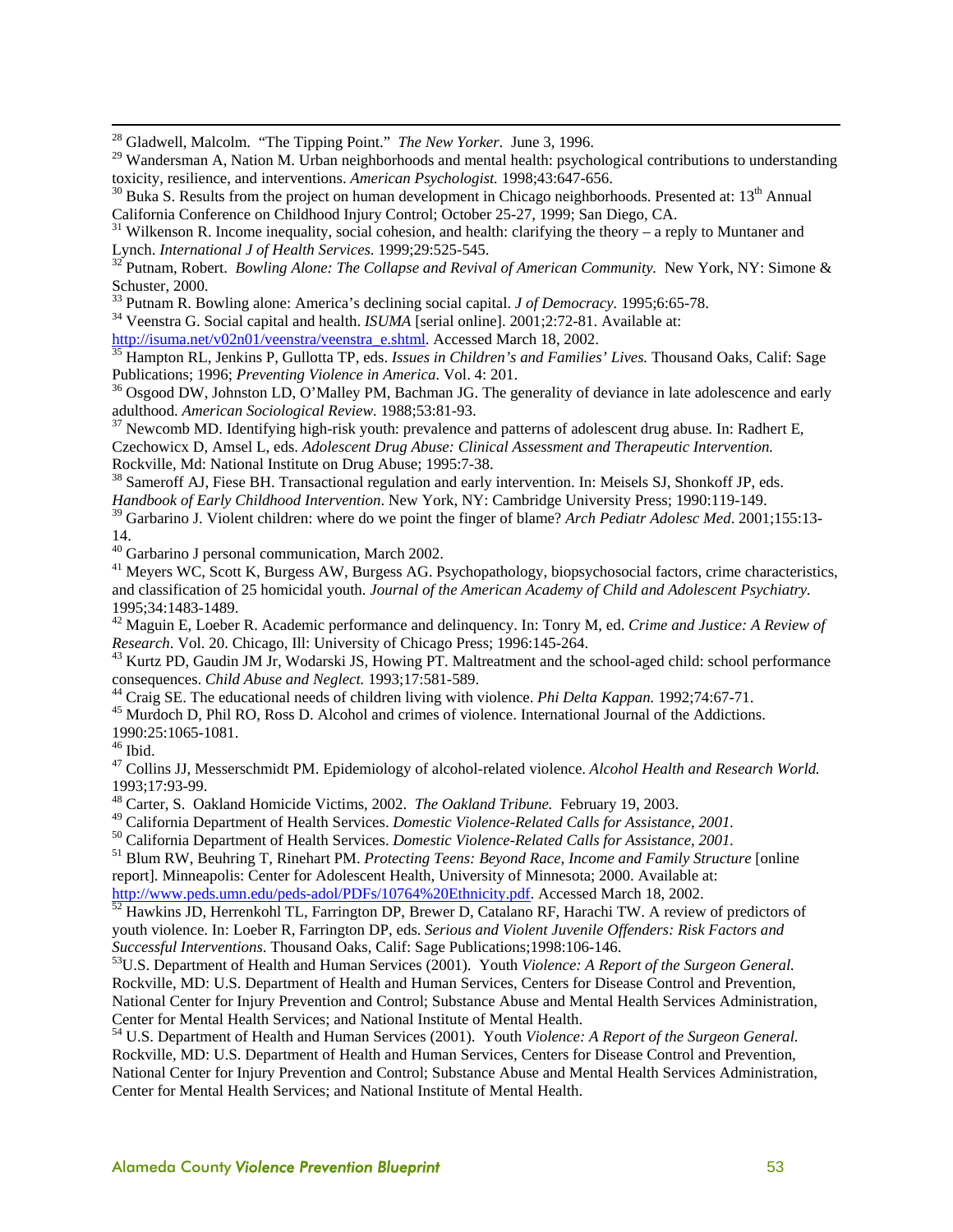55 Harris, Scott. Listening to Oakland. *Los Angeles Times.* Available at http://www.latimes.com/la-tmoakland27jul06,0,767640.story. Accessed July 7, 2003. 56 Harris, S. Listening to Oakland. *Los Angeles Times.* Available at http://www.latimes.com/la-tm-

oakland27jul06,0,767640.story. Accessed July 7, 2003. 57 National Organization of Black Law Enforcement (NOBLE). *Racial Profiling: What Does the Data Mean?*

Available at: http://www.noblenatl.org/pdf/2-12%20Data%20Collection.PDF. Accessed on September 2, 2003. 58 Baltimore Sun. *US Prison Population Largest in the World.* Available at:

http://www.charleston.net/stories/060103/wor\_01jailbirds.shtml. Accessed on September 9, 2003.

59 Donziger, SR. Prisons. *The Real War on Crime: The Report to the National Criminal Justice Commission*. 1996. New York: Harper Collins

 $60$  Rosenbaum J. Black pioneers: do their moves to the suburbs increase economic opportunity for mothers and

children? *Housing Policy Debate.* 1991;2:1179-1213.<br><sup>61</sup> Kaufman J, Rosenbaum J. The education and employment of low-income black youth in white suburbs.<br>*Educational Evaluation and Policy Analysis.* 1992;14:229-240.

<sup>62</sup> Sampson RJ, Raudenbush SW, Earls F. Neighborhoods and violent crime: a multilevel study of collective efficacy. *Science.* 1998;277:1-7.<br><sup>63</sup> Tolan PH, Guerra NG. *What Works in Reducing Adolescent Violence: An Empirical Review of the Field*. Boulder,

Colo: Center for the Study and Prevention of Violence, Institute of Behavioral Science, University of Colorado; 1994.

64 Personal communication, Elizabeth Baker, Feb. 13, 2003.

<sup>65</sup> Federal Communications Commission. Available at: http://www.fcc.gov/vchip/legislation.html. Accessed on September 9, 2003.

<sup>66</sup> Slaby, SG. 1992. Television Violence: Effects and remedies. Testimony to the US House of Representatives. Judiciary Committee Subcommittee on Crime and Criminal Justice. December 15, 1992. 67 American Academy of Pediatrics Committee on Public Education. Media violence. *Pediatrics*. 2001;108;1222-

1226.

<sup>68</sup> Liebert RM, Sprafkin J. *The Early Window: Effects of Television on Children and Youth*. 3<sup>rd</sup> ed. New York, NY: Pergamon Press; 1988.

 $^{69}$  Huesmann LR. Psychological processes promoting the relation between exposure to media violence and aggressive behavior by the viewer. Journal of Social Issues. 1986;42:125-139.

 $^{70}$ Zuckerman DM. Media violence, gun control, and public policy. Am J of Orthopsychiatry. 1996:66(3):378-89.<br><sup>71</sup> Brown JD, Witherspoon EM. The Mass Media and American Adolescents' Health. [UNC Chapel Hill website].

November 1998. Available at: http://www.unc.edu/courses/jomc145/witherspoon.html. Accessed December 13, 2002.

 $72$  National Association for the Education of Young Children. Media violence and young children: early years are learning years [National Parent Information Network Web site]. Available at:

http://npin.org/library/pre1998/n00154/n00154.html. Accessed March 18, 2002.<br><sup>73</sup> Slaby RG. Television violence: effects and remedies. Testimony presented to: U.S. House of Representatives<br>Judiciary, Committee's Subcommitt

<sup>74</sup> Anderson D. *Society for Research in Child Development Monograph*. March, 2001<br><sup>75</sup> Goguen C. The effects of community violence on children and adolescents [National Center for PTSD Web site].<br>Available at: http://ww

<sup>76</sup> Resnick HS, Acierno R, Kilpatrick DG. Health impact of interpersonal violence: medical and mental health

outcomes. *Behavior Medicine.* 1997;23:65-78.<br><sup>77</sup> Taylor L, Zuckerman B, Harik V, McAlister GB. Witnessing violence by young children and their mothers.<br>*Developmental and Behavioral Pediatrics*. 1994;15:120-123.

<sup>78</sup> Osofsky J, Wevers S, Hann D, Fock A. Chronic community violence: what is happening to our children?

*Psychiatry.* 1993;56:36-45.<br><sup>79</sup> Peled E, Jaffe PG, Edleson JL, eds. *Ending the Cycle of Violence: Community Responses to Children of Battered Women.* Thousand Oaks, Calif: Sage Publications; 1995.

<sup>80</sup> Pynoos RS, Nader K. Psychological first aid and treatment approach to children exposed to community violence: research implications. *Journal of Traumatic Stress.* 1988;1:445-473.<br><sup>81</sup> Nolen-Hoeksema S. Children coping with uncontrollable stressors. *Applied and Preventive Psychiatry*.

1992;1:183-189.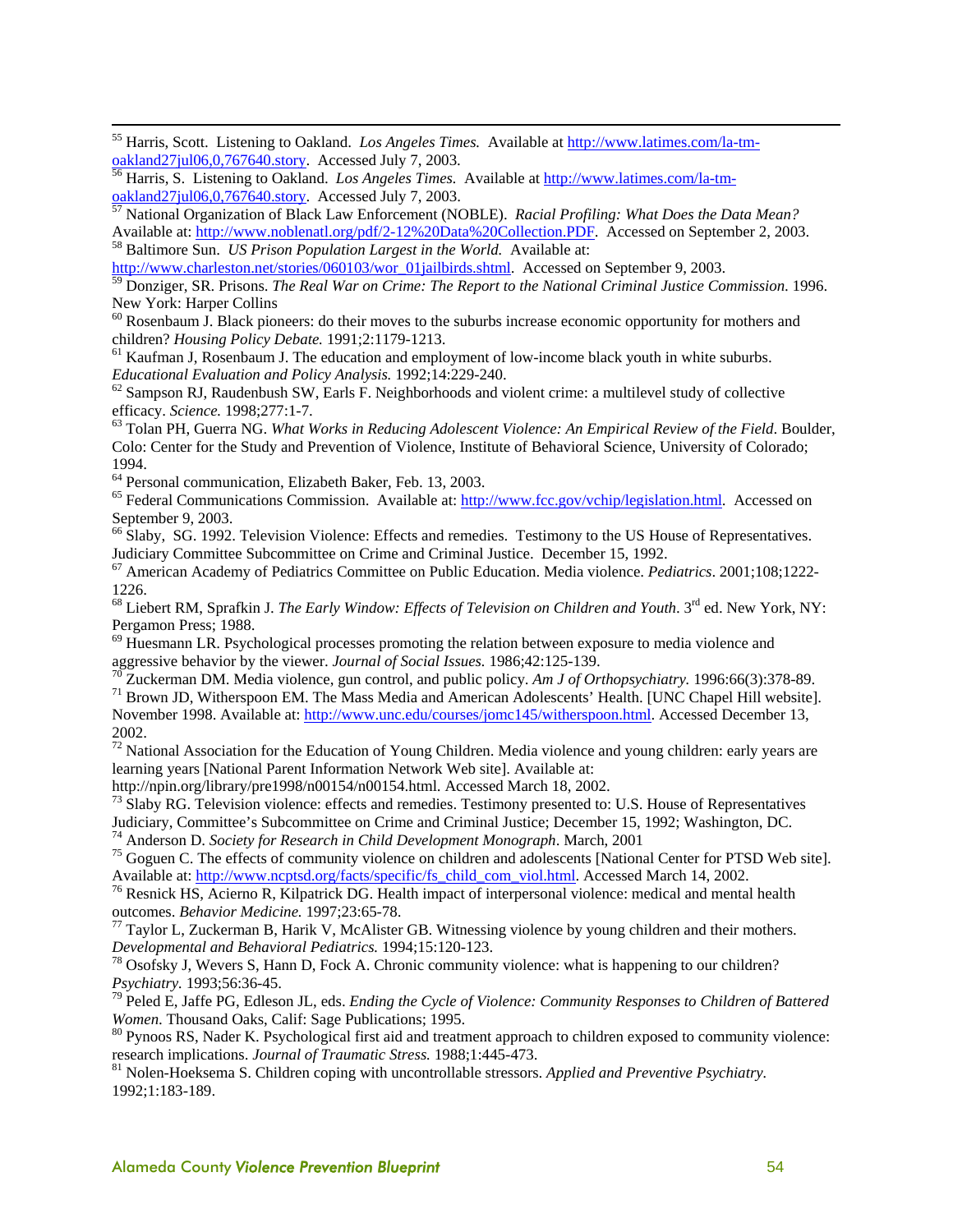$82$  Hotaling G, Sugarman D. An analysis of risk markers in husband to wife violence: the current state of knowledge. *Victims and Victim.* 1986;1:101-124.<br><sup>83</sup> Office for Victims of Crime. *Breaking the Cycle of Violence: Recommendations to Improve the Criminal Justice* 

*Response to Child Victims and Witnesses*. Washington, DC: Office of Justice Programs, US Dept of Justice; June 1991. Publication NCJ #176983.

84 Miedzian M. *Boys Will Be Boys: Breaking the Link Between Masculinity and Violence*. New York, NY: Doubleday; 1991.<br><sup>85</sup> Marshall D. Violence and the male gender role. *Journal of College Student Psychotherapy*. 1993;8:203-218.

<sup>86</sup> Pollack W. Real Boys: Rescuing Our Sons from the Myths of Boyhood. New York, NY: Henry Holt and Company; 1998.

87 Weinberg J. How boys become men: deciphering the messages of enigmatic fathers. *Teaching Sexual Ethics Newsletter.* 1998;2:2-10.<br><sup>88</sup> Schweinhart L, Barnes H, Wiekart D. Significant Benefits: The High/Scope Perry Preschool Study Through Age

*27***.** Ypsilanti, Mich: High/Scope Press; 1993.

89 Schweinhart L, Weikart D. Child-initiated learning in preschool: prevention that works! *High/Scope Resource*. 1997;16:9-11; Schweinhart L, Weikart D. The High/Scope preschool curriculum comparison study through age 23. *Early Childhood Research Quarterly.* 1997;12:117-143; Schweinhart L, Weikart D. *Lasting Differences: The High/Scope Preschool Curriculum Comparison Study Through Age 23.* Ypsilanti, Mich: High/Scope Press; 1997. <sup>90</sup> Search Institute. The Power of Assets. Available at:

http://www.searchinstitute.org/research/assets/assetpower.html. Accessed March 22, 2002.  $91$  Ibid.

92 National Research Council and Institute of Medicine. Eccles, J. and Gootman, J.A., eds. *Community Programs to Promote Youth Development*. Washington, DC: National Academy Press; 2002

<sup>93</sup> US Department of Education. How are the children? Report on early childhood development and learning September 1999. Available at: http://www.ed.gov/pubs/How\_Children/. Accessed March 15, 2002.

94 National Research Council and Institute of Medicine. Shonkoff J, Phillips DA, eds. *From Neurons to Neighborhoods: The Science of Early Childhood Development*. Washington, DC: National Academy Press; 2000:

<sup>95</sup> Teo AE, Carlson PJ, Mathieu BE, Stroufe LA. A prospective longitudinal study of psychosocial predictors of achievement. Journal of School Psychology. 1996;34:285-306.

<sup>96</sup> Huzinga D, Loeber R, Thornberry TP. *Urban Delinguency and Substance Abuse: Recent Findings from the Program of Research on the Causes and Correlates of Delinquency*. Washington, DC: Office of Juvenile Justice and Delinquency, US Department of Justice; 1995.

<sup>97</sup> Robins LN, West PA, Herjanc BL. Arrests and delinquency in two generations: a study of black urban families and their children. *Journal of Child Psychology and Psychiatry.* 1975;16:125-140.

<sup>98</sup> Meyers A, Chawla N. Nutrition and the social, emotional, and cognitive development of infants and young children. *Zero to Three.* 2001;21:5-12.<br><sup>99</sup> Center on Hunger, Poverty and Nutrition Policy. Statement on the link between nutrition and cognitive development in children 1998. Available at: http://hunger.tufts.edu/pub/st

<sup>100</sup> Putnam, Robert. *Bowling Alone: The Collapse and Revival of American Community*. New York, NY: Simone & Schuster, 2000.

<sup>101</sup> Wandersman A, Nation M. Urban neighborhoods and mental health: psychological contributions to understanding toxicity, resilience, and interventions. *American Psychologist*. 1998;43:647-656.<br><sup>102</sup> Buka S. Results from the project on human development in Chicago neighborhoods. Presented at: 13<sup>th</sup> Annual

California Conference on Childhood Injury Control; October 25-27, 1999; San Diego, CA.

103 Putnam R. Social capital: measurement and consequences. *ISUMA* [serial online]*.* 2001;2:41-51. Available at: http://isuma.net/v02n01/putnam/putnam\_e.shtml. Accessed March 18, 2002.

Putnam <sup>104</sup> Sampson RJ, Raudenbush SW, Earls F. Neighborhoods and violent crime: a multilevel study of collective efficacy. Science. 1997;277:918-924.

<sup>105</sup> Putnam R. Bowling alone: America's declining social capital. *J of Democracy*. 1995;6:65-78.<br><sup>106</sup> Veenstra G. Social capital and health. *ISUMA* [serial online]. 2001;2:72-81. Available at:<br>http://isuma.net/v02n01/

 $\frac{107}{107}$  Sampson RJ, Raudenbush SW, Earls F. Neighborhoods and violent crime: a multilevel study of collective efficacy. The Am Assoc for the Advancement of Science. 1997;277(5328:15)918-924.

<sup>108</sup> Sampson RJ, Raudenbush SW, Earls F. Neighborhoods and violent crime: a multilevel study of collective efficacy. *The Am Assoc for the Advancement of Science.* 1997;277(5328:15)918-924.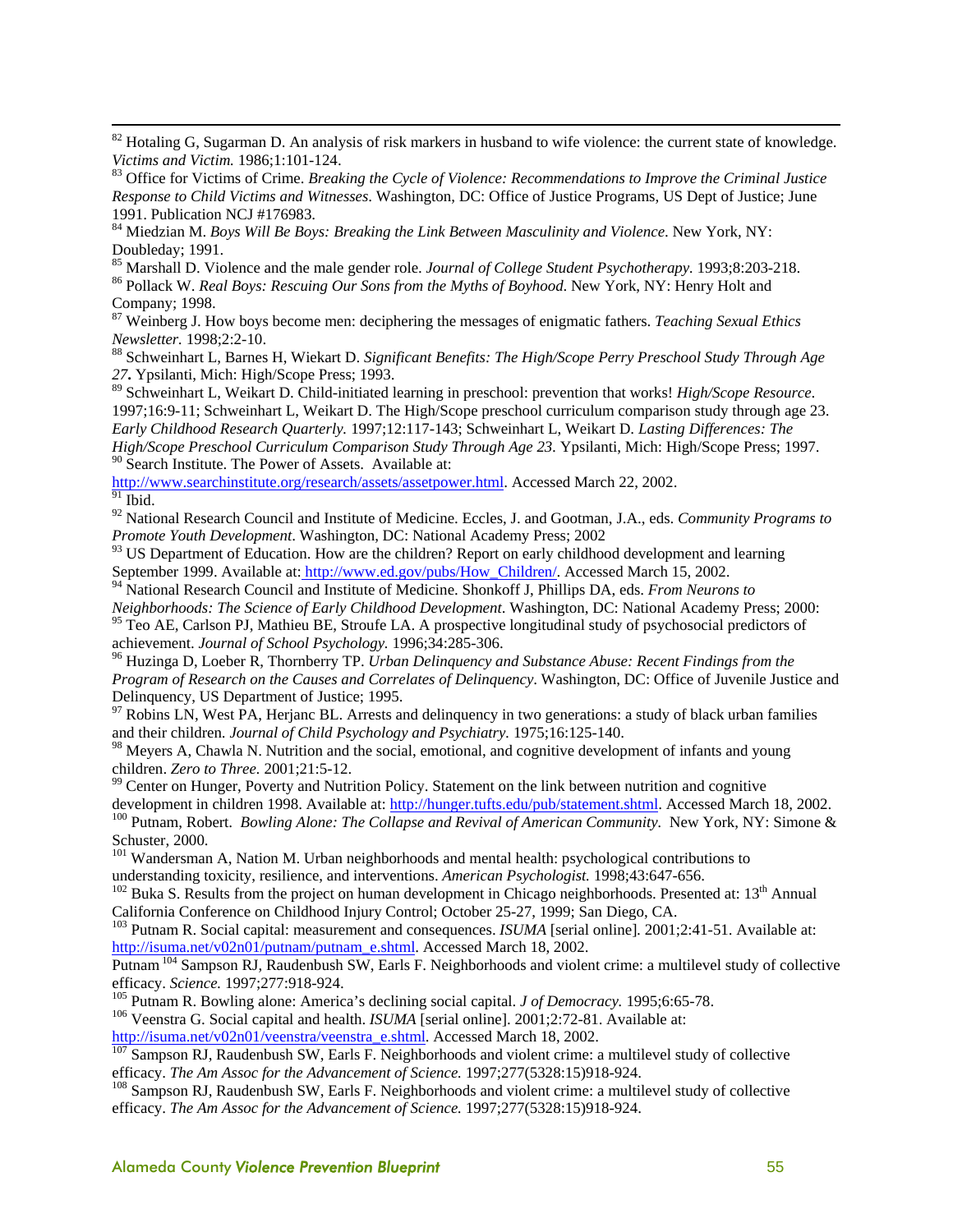<sup>109</sup> Shaw, Khaleed. Presented at *Youth Crime and Violence In California: From Evidence to Policy*. March 7, 2002. Pasadena CA

110 Emmons KM. Health behaviors in a social context. In: Berkman LF, Kawachi I eds. *Social Epidemiology.* New York: Oxford University Press; 2000:pg. 251.

111 Emmons KM. Health behaviors in a social context. In: Berkman LF, Kawachi I eds. *Social Epidemiology.* New York: Oxford University Press; 2000:242-266.

<sup>112</sup> Eisler RM. The relationship between masculine gender role stress and men's health risk: the validation of construct. In: Levant RF, Pollack WS, eds. A new Psychology of Men. New York: Basic Books; 1995:207-225.<br><sup>113</sup> Jackson RJ, Kochtitzky C. Creating a Healthy Environment: The Impact of the Build Environment on Public

*Health.* Sprawl Watch Clearinghouse Monograph Series. Washington D.C.. p. 1-19.<br><sup>114</sup> Calhoun J. National Crime Prevention Council. New Partners for Smart Growth: Building Safe, healthy, and<br>Livable Communities 2<sup>nd</sup> annu

<sup>115</sup> Jackson RJ, Kochtitzky C. *Creating a Healthy Environment: The Impact of the Build Environment on Public Health. Sprawl Watch Clearinghouse Monograph Series. Washington D.C.. p. 1-19.* 

<sup>116</sup> PolicyLink. Reducing health disparities through a focus on communities. A PolicyLink Report. Oakland, CA: 2002.

<sup>117</sup> Geronimus A. Understanding and eliminating racial inequalities in women's health in the United States: the role of the weathering conceptual framework. *JAMWA*. 2001;56(4):133-136

<sup>118</sup> Laveist Thomas A, Wallace John M. Health risk and inequitable distribution of liquor stores in African American neighborhood. *Social Science & Medicine*. 2000;51: 613-617.<br><sup>119</sup> Youth participant, Youth Alive, Oakland, CA, 1996.

<sup>120</sup> Blair, Gwenda. "Out of the Ashes, Cinderella." *The New York Times* website. Available at:

http://www.nytimes.com/2003/01/02/garden/02ARCH.html?pagewanted=1&8hpib, accessed January <sup>121</sup> Brazelton TB, Greenspan SI. *The Irreducible Needs of Children: What Every Child Must Have to Grow, Learn, and Flourish. Cambr* 

<sup>122</sup> Cunningham EM, Stanovich K. Early reading acquisition and its relation to reading experience and ability 10

years later. *Developmental Psychology.* 1997;33:934-945.<br><sup>123</sup> Brooks-Gunn J, Guo G, Furstenberg FF Jr. Who drops out and who continues beyond high school?: A 20-year follow-up of black urban youth. *Journal of Research o* 

<sup>124</sup> Rutter M, Giller H, Hagell A. *Antisocial Behavior by Young People*. New York, NY: Cambridge University Press; 1998.

<sup>125</sup> Hinshaw SP. Externalizing behavior problems and academic underachievement in childhood and adolescents: causal relationships and underlying mechanisms. *Psychological Bulletin*. 1992;111:127-154.<br><sup>126</sup> Stern MJ, Seifert SC. Working Paper #13- Cultural participation and communities: The role of individual and

neighborhood effects. Social Impact of the Arts Project, University of Pennsylvania: 2000.

 $127$  Brice Heath, S., Soep, E. & Roach, A. (1998). Living the Arts Through Language and Learning: A Report on Community-based Youth Organizations. In Americans for the Arts MONOGRAPHS, V2(7). 128 Catterall, J.S. Involvement in the Arts and Success in Secondary School. In Americans for the Arts

MONOGRAPHS, V1(10).

<sup>129</sup> House JS, Williams DR. Understanding and reducing socioeconomic and racial/ethnic disparities in health. In: Smedley BD, Syme SL, eds. *Promoting Health: Intervention Strategies from Social and Behavioral Research.*  Washington D.C.: National Academy Press; 2000:81-124.<br><sup>130</sup> Zuckerman DM. Media violence, gun control, and public policy. Am J of Orthopsychiatry. 1996:66(3):378-89.

<sup>131</sup> Wallack L. The role of mass media in creating social capital: a new direction for public health. In: Smedley BD, Syme SL, eds. *Promoting Health: Intervention Strategies from Social and Behavioral Research*. Washington D.C.: National Academy Press; 2000:337-365.

132 Safe State, Preventing Crime and Violence in California. *Domestic Violence*. Available at: http://www.safestate.org/index.cfm?navID=9. Accessed September 3, 2003.<br><sup>133</sup> A Profile of Family Violence in Alameda County. *Alameda County Domestic Violence Collaborative Report* 

*2003*

<sup>134</sup> Women's Issues. *Domestic Violence Statistics*. Available at:<br>http://womensissues.about.com/library/bldomesticviolencestats4.htm. Accessed on August 17, 2003. <sup>135</sup>Women's Issues. *Domestic Violence Statistics*. Available at:

http://womensissues.about.com/library/bldomesticviolencestats4.htm. Accessed on August 17, 2003.